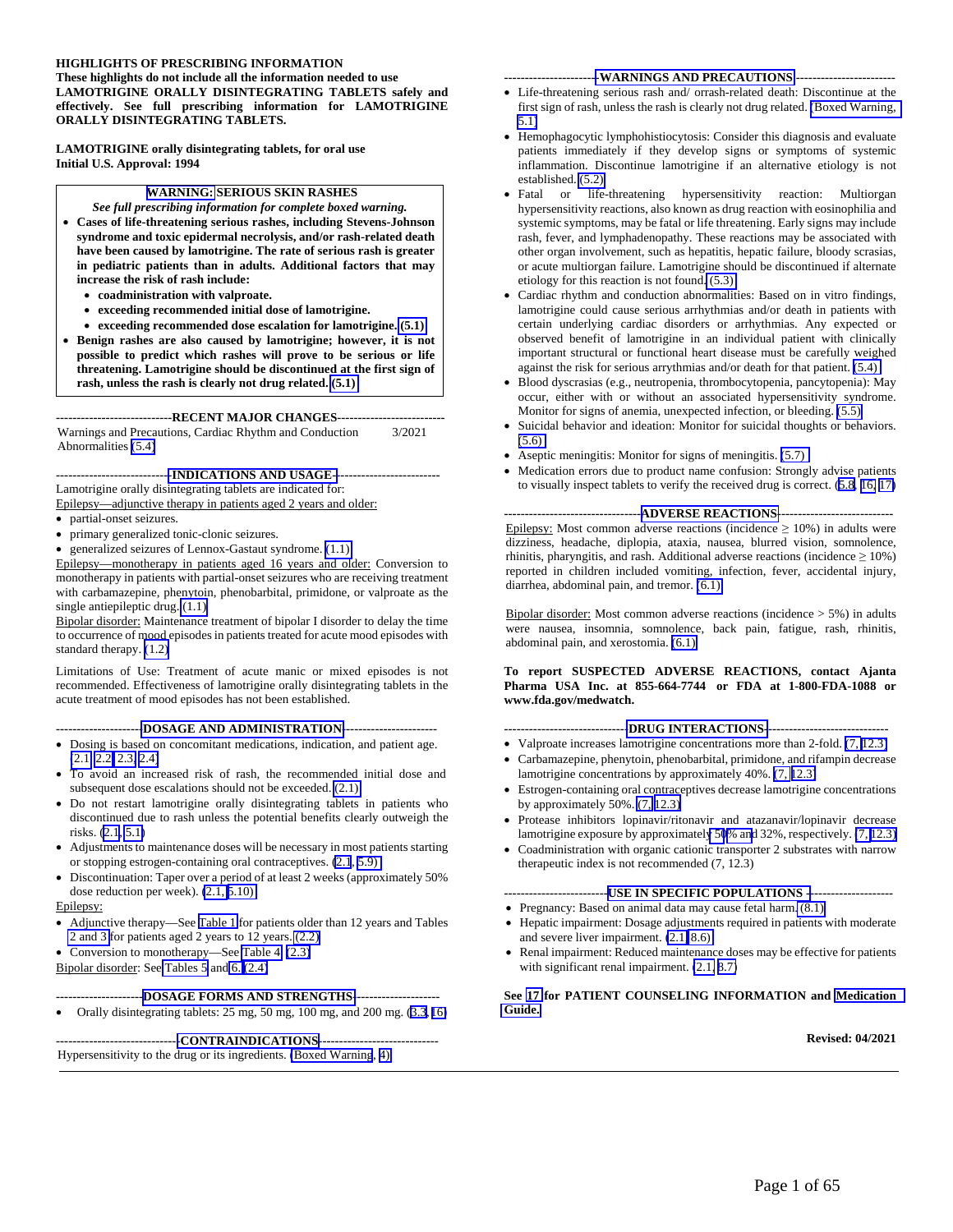#### **FULL PRESCRIBING INFORMATION: CONTENTS\* [WARNING: SERIOUS SKIN RASHES](#page-2-2)**

#### **1 [INDICATIONS AND USAGE](#page-2-0)**

- 1.1 Epilepsy<br>1.2 Bipolar I
	- Bipolar Disorder

# 2 **DOSAGE AND ADMINISTRATION**<br>2.1 General Dosing Considerations

- [General Dosing Considerations](#page-3-2)
- 2.2 Epilepsy—Adjunctive Therapy<br>2.3 Epilepsy—Conversion from Ad
- 2.3 [Epilepsy—Conversion from Adjunctive Therapy to Monotherapy](#page-10-1)
- 2.4 [Bipolar Disorder](#page-11-1)
- 2.6 [Administration of Lamotrigine Orally Disintegrating Tablets](#page-13-3)
- **3 [DOSAGE FORMS AND STRENGTHS](#page-13-2)**
- 3.3 [Orally Disintegrating Tablets](#page-13-0)

# **4 [CONTRAINDICATIONS](#page-13-0)**

- **5 [WARNINGS AND PRECAUTIONS](#page-13-0)**
- 5.1 [Serious Skin Rashes](#page-13-0) *[see Boxed Warning]*
- 5.2 Hemophagocytic Lymphohistiocytosis<br>5.3 Multiorgan Hypersensitivity Reactions
- 5.3 [Multiorgan Hypersensitivity Reactions and Organ Failure](#page-15-1)
- 5.4 Cardiac Rhythm and Conduction Abnormalities<br>5.5 Blood Dyscrasias
- Blood Dyscrasias
- 5.6 Suicidal Behavior and Ideation<br>5.7 Aseptic Meningitis
- Aseptic Meningitis
- 5.8 Potential Medication Errors<br>5.9 Concomitant Use with Oral
- 5.9 [Concomitant Use with Oral Contraceptives](#page-18-1)
- 5.10 [Withdrawal Seizures](#page-18-2)
- 5.11 [Status Epilepticus](#page-18-2)
- 5.12 [Sudden Unexplained Death in Epilepsy \(SUDEP\)](#page-18-2)
- 5.13 [Addition of Lamotrigine to a Multidrug Regimen that Includes](#page-19-1)  Valproate
- 5.14 [Binding in the Eye and Other Melanin-Containing Tissues](#page-19-0)

#### 5.15 [Laboratory Tests](#page-19-0)

- **6 [ADVERSE REACTIONS](#page-19-0)**
	- 6.1 [Clinical Trial Experience](#page-20-0) 
		- 6.2 Other Adverse Reactions Observed in All Clinical Trials<br>6.3 Postmarketing Experience
		- [Postmarketing Experience](#page-30-0)
	-

### **7 [DRUG INTERACTIONS](#page-31-0)  USE IN SPECIFIC POPULATIONS**<br>8.1 Pregnancy

- Pregnancy
- 
- 8.2 Lactation<br>8.4 Pediatric Pediatric Use
- 
- 8.5 Geriatric Use<br>8.6 Hepatic Impa Hepatic Impairment
- 8.7 [Renal Impairment](#page-36-0)
- **10 [OVERDOSAGE](#page-36-0)** 
	- 10.1 [Human Overdose Experience](#page-36-0)
	- 10.2 [Management of Overdose](#page-36-0)
- **11 [DESCRIPTION](#page-36-0)**

#### **12 [CLINICAL PHARMACOLOGY](#page-37-0)**

- 12.1 [Mechanism of Action](#page-37-0)
- 12.2 [Pharmacodynamics](#page-38-0)
- 12.3 [Pharmacokinetics](#page-39-0)
- **13 [NONCLINICAL TOXICOLOGY](#page-49-0)**
- 13.1 [Carcinogenesis, Mutagenesis, Impairment of Fertility](#page-49-0)
- **14 [CLINICAL STUDIES](#page-50-0)** 
	- 14.1 [Epilepsy](#page-50-0)
	- 14.2 [Bipolar Disorder](#page-52-0)
- **16 [HOW SUPPLIED/STORAGE AND HANDLING](#page-54-0)**
- **17 [PATIENT COUNSELING INFORMATION](#page-54-0)**

\*Sections or subsections omitted from the full prescribing information are not listed.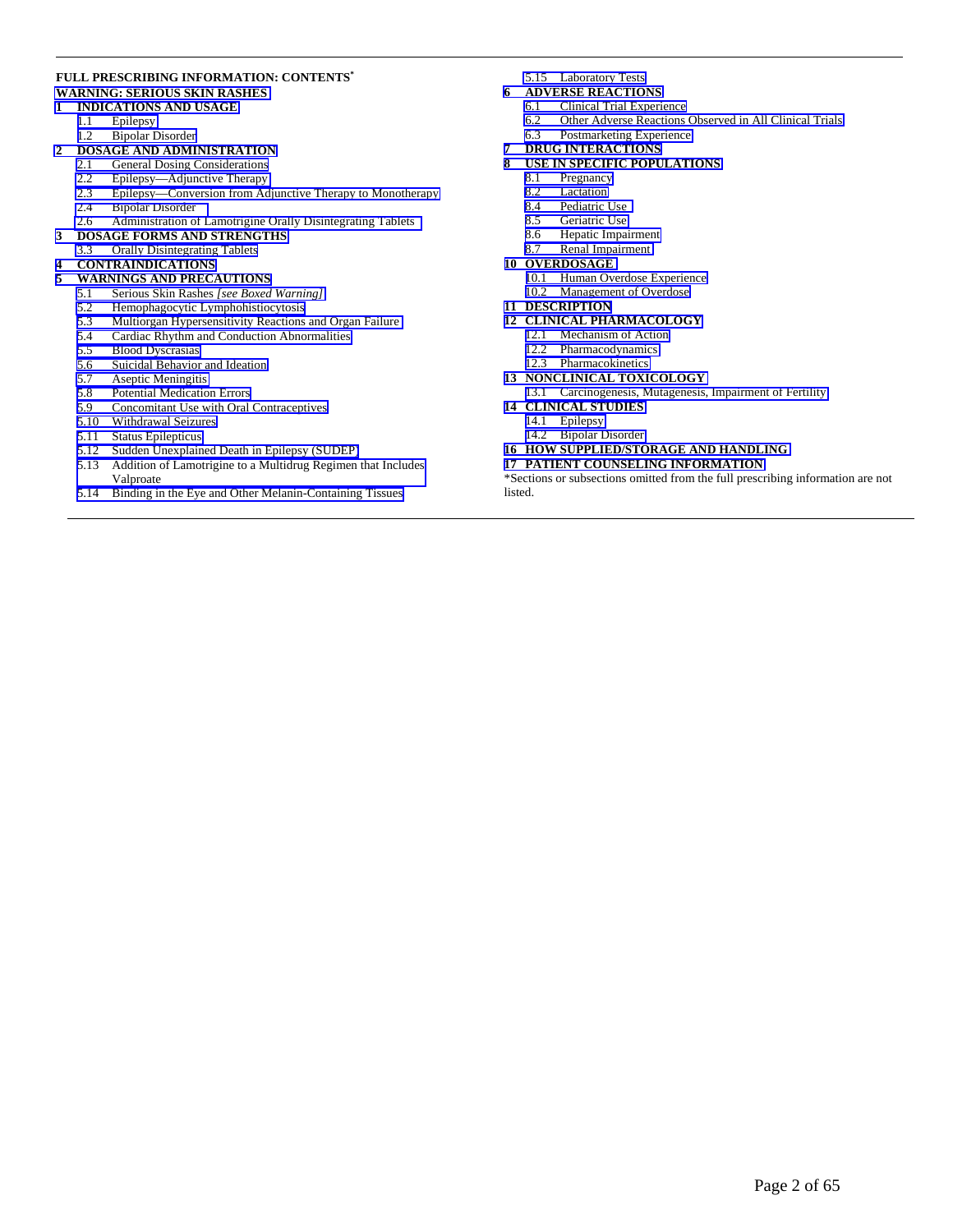# <span id="page-2-0"></span>**WARNING: SERIOUS SKIN RASHES**

<span id="page-2-2"></span><span id="page-2-1"></span>**Lamotrigine can cause serious rashes requiring hospitalization and discontinuation of treatment. The incidence of these rashes, which have included Stevens-Johnson syndrome, is approximately 0.3% to 0.8% in pediatric patients (aged 2 years to 17 years) and 0.08% to 0.3% in adults receiving lamotrigine. One rash-related death was reported in a prospectively followed cohort of 1,983 pediatric patients (aged 2 years to 16 years) with epilepsy taking lamotrigine as adjunctive therapy. In worldwide postmarketing experience, rare cases of toxic epidermal necrolysis and/or rash-related death have been reported in adult and pediatric patients, but their numbers are too few to permit a precise estimate of the rate.** 

**Other than age, there are as yet no factors identified that are known to predict the risk of occurrence or the severity of rash caused by lamotrigine. There are suggestions, yet to be proven, that the risk of rash may also be increased by (1) coadministration of lamotrigine with valproate (includes valproic acid and divalproex sodium), (2) exceeding the recommended initial dose of lamotrigine, or (3) exceeding the recommended dose escalation for lamotrigine. However, cases have occurred in the absence of these factors.** 

**Nearly all cases of life-threatening rashes caused by lamotrigine have occurred within 2 weeks to 8 weeks of treatment initiation. However, isolated cases have occurred after prolonged treatment (e.g., 6 months). Accordingly, duration of therapy cannot be relied upon as means to predict the potential risk heralded by the first appearance of a rash.** 

**Although benign rashes are also caused by lamotrigine, it is not possible to predict reliably which rashes will prove to be serious or life threatening. Accordingly, lamotrigine should ordinarily be discontinued at the first sign of rash, unless the rash is clearly not drug related. Discontinuation of treatment may not prevent a rash from becoming life threatening or permanently disabling or disfiguring** *[see Warnings and Precautions [\(5.1\)\]](#page-13-0)***.**

# **1 INDICATIONS AND USAGE**

# **1.1 Epilepsy**

#### Adjunctive Therapy

Lamotrigine orally disintegrating tablets are indicated as adjunctive therapy for the following seizure types in patients aged 2 years and older:

- partial-onset seizures.
- primary generalized tonic-clonic (PGTC) seizures.
- generalized seizures of Lennox-Gastaut syndrome.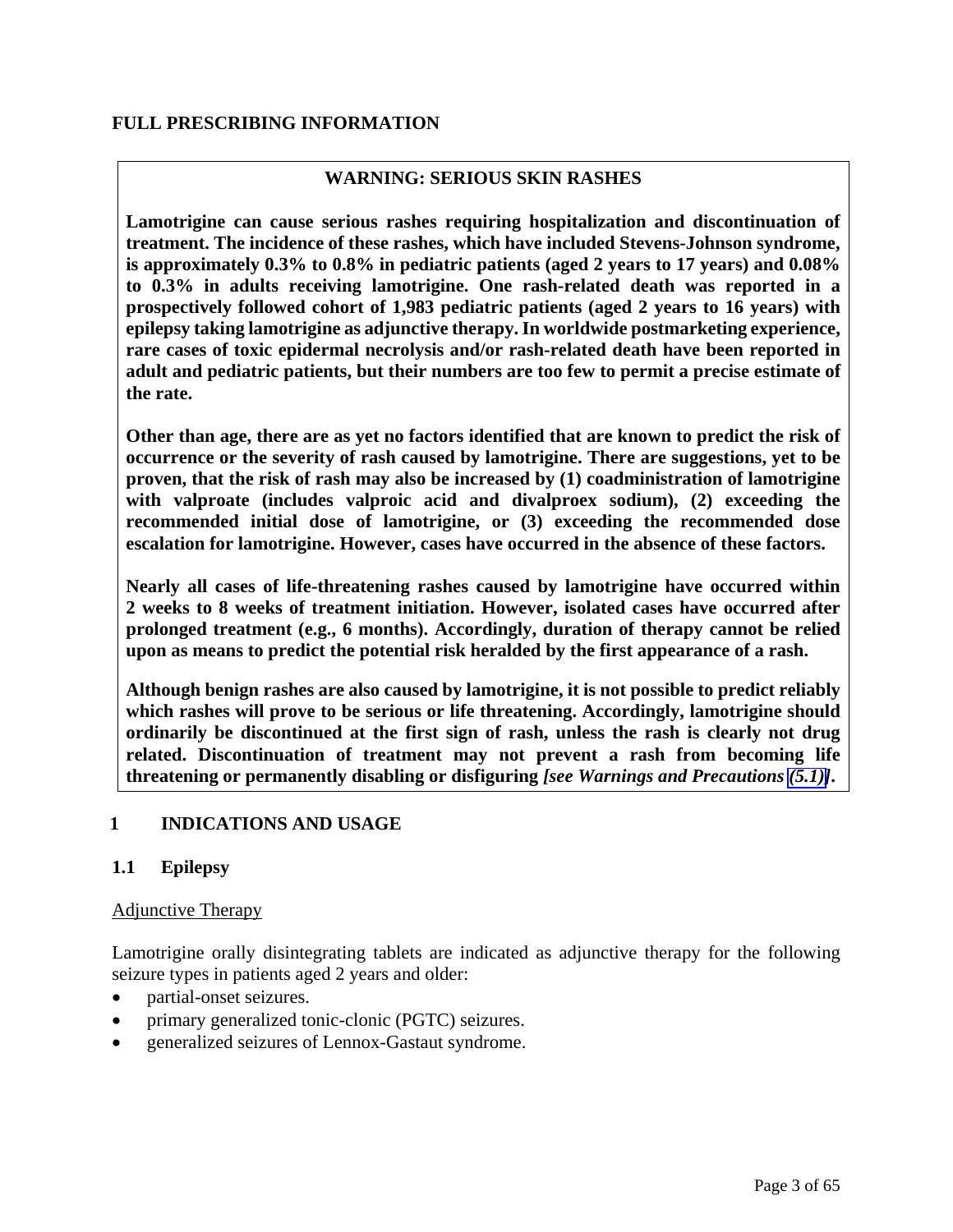# <span id="page-3-6"></span><span id="page-3-5"></span><span id="page-3-4"></span><span id="page-3-3"></span><span id="page-3-2"></span><span id="page-3-1"></span><span id="page-3-0"></span>**Monotherapy**

Lamotrigine orally disintegrating tablets are indicated for conversion to monotherapy in adults (aged 16 years and older) with partial-onset seizures who are receiving treatment with carbamazepine, phenytoin, phenobarbital, primidone, or valproate as the single antiepileptic drug (AED).

Safety and effectiveness of lamotrigine have not been established (1) as initial monotherapy; (2) for conversion to monotherapy from AEDs other than carbamazepine, phenytoin, phenobarbital, primidone, or valproate; or (3) for simultaneous conversion to monotherapy from 2 or more concomitant AEDs.

# **1.2 Bipolar Disorder**

Lamotrigine orally disintegrating tablets are indicated for the maintenance treatment of bipolar I disorder to delay the time to occurrence of mood episodes (depression, mania, hypomania, mixed episodes) in patients treated for acute mood episodes with standard therapy *[see Clinical Studies [\(14.2\)\].](#page-52-1)*

# Limitations of Use

Treatment of acute manic or mixed episodes is not recommended. Effectiveness of lamotrigine in the acute treatment of mood episodes has not been established.

# **2 DOSAGE AND ADMINISTRATION**

# **2.1 General Dosing Considerations**

#### Rash

There are suggestions, yet to be proven, that the risk of severe, potentially life-threatening rash may be increased by (1) coadministration of lamotrigine with valproate, (2) exceeding the recommended initial dose of lamotrigine, or (3) exceeding the recommended dose escalation for lamotrigine. However, cases have occurred in the absence of these factors *[see [Boxed Warning\]](#page-2-0).* Therefore, it is important that the dosing recommendations be followed closely.

The risk of nonserious rash may be increased when the recommended initial dose and/or the rate of dose escalation for lamotrigine is exceeded and in patients with a history of allergy or rash to other AEDs.

It is recommended that lamotrigine not be restarted in patients who discontinued due to rash associated with prior treatment with lamotrigine unless the potential benefits clearly outweigh the risks. If the decision is made to restart a patient who has discontinued lamotrigine, the need to restart with the initial dosing recommendations should be assessed. The greater the interval of time since the previous dose, the greater consideration should be given to restarting with the initial dosing recommendations. If a patient has discontinued lamotrigine for a period of more than 5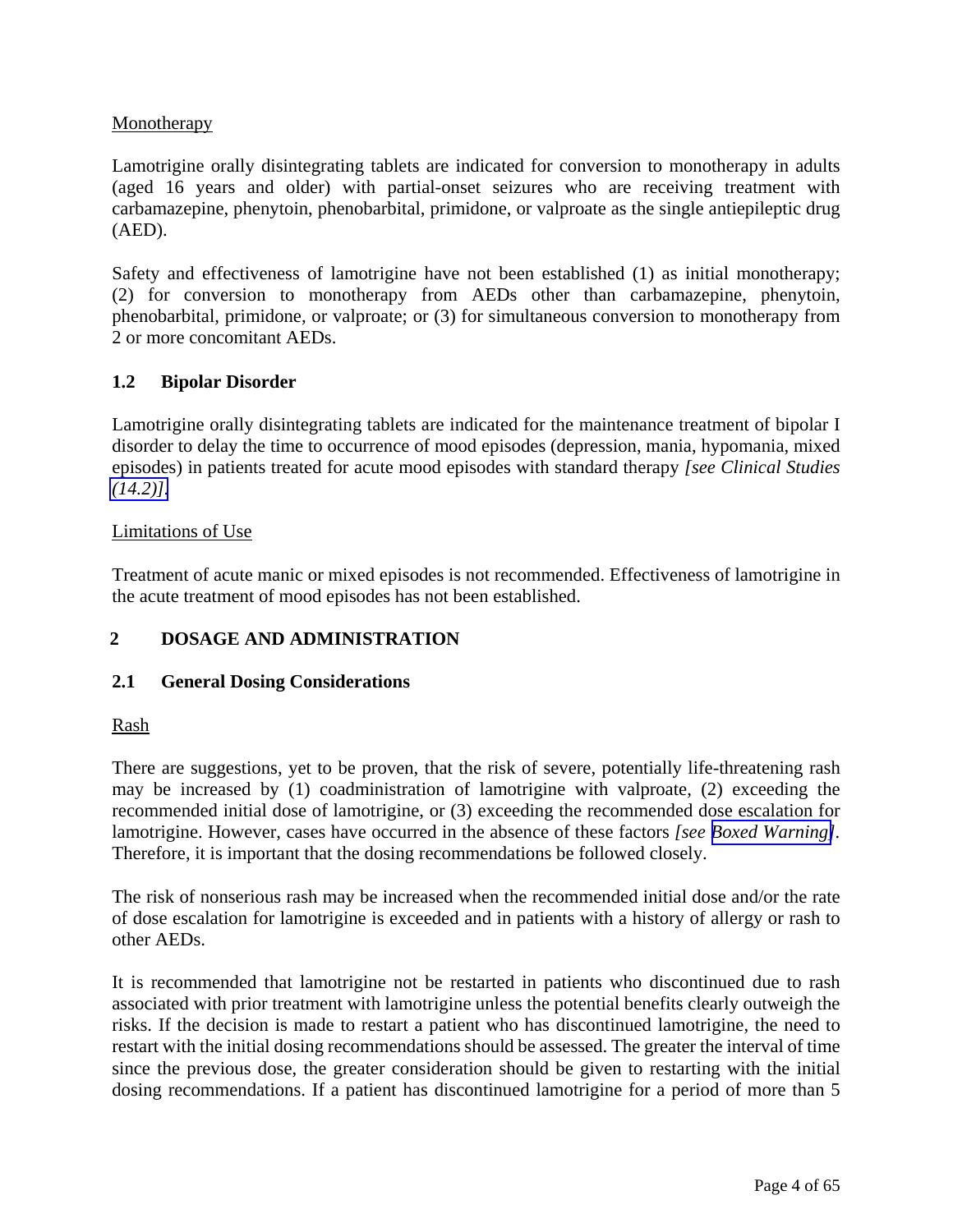half-lives, it is recommended that initial dosing recommendations and guidelines be followed. The half-life of lamotrigine is affected by other concomitant medications *[see Clinical Pharmacology [\(12.3\)\]](#page-39-0)*.

### Lamotrigine Added to Drugs Known to Induce or Inhibit Glucuronidation

Because lamotrigine is metabolized predominantly by glucuronic acid conjugation, drugs that are known to induce or inhibit glucuronidation may affect the apparent clearance of lamotrigine. Drugs that induce glucuronidation include carbamazepine, phenytoin, phenobarbital, primidone, rifampin, estrogen-containing oral contraceptives, and the protease inhibitors lopinavir/ritonavir and atazanavir/ritonavir. Valproate inhibits glucuronidation. For dosing considerations for lamotrigine in patients on estrogen-containing contraceptives and atazanavir/ritonavir, see below and Table [13.](#page-31-0) For dosing considerations for lamotrigine in patients on other drugs known to induce or inhibit glucuronidation, see Tables [1,](#page-7-2) [2,](#page-8-1) [5](#page-11-0) to [6,](#page-12-1) and [13.](#page-31-0)

### Target Plasma Levels for Patients with Epilepsy or Bipolar Disorder

A therapeutic plasma concentration range has not been established for lamotrigine. Dosing of lamotrigine should be based on therapeutic response *[see Clinical Pharmacology [\(12.3\)](#page-39-0)].*

### Women Taking Estrogen-Containing Oral Contraceptives

*Starting Lamotrigine in Women Taking Estrogen-Containing Oral Contraceptives:* Although estrogen-containing oral contraceptives have been shown to increase the clearance of lamotrigine *[see Clinical Pharmacology [\(12.3\)](#page-39-0)]*, no adjustments to the recommended dose-escalation guidelines for lamotrigine should be necessary solely based on the use of estrogen-containing oral contraceptives. Therefore, dose escalation should follow the recommended guidelines for initiating adjunctive therapy with lamotrigine based on the concomitant AED or other concomitant medications (see Tables [1,](#page-7-2) [5,](#page-11-0) and [7\)](#page-16-1). See below for adjustments to maintenance doses of lamotrigine in women taking estrogen-containing oral contraceptives.

# *Adjustments to the Maintenance Dose of Lamotrigine in Women Taking Estrogen-Containing Oral Contraceptives:*

*(1) Taking Estrogen-Containing Oral Contraceptives:* In women not taking carbamazepine, phenytoin, phenobarbital, primidone, or other drugs such as rifampin and the protease inhibitors lopinavir/ritonavir and atazanavir/ritonavir that induce lamotrigine glucuronidation *[see Drug Interactions [\(7\)](#page-31-0), Clinical Pharmacology [\(12.3\)\]](#page-39-0),* the maintenance dose of lamotrigine will in most cases need to be increased by as much as 2-fold over the recommended target maintenance dose to maintain a consistent lamotrigine plasma level.

*(2) Starting Estrogen-Containing Oral Contraceptives:* In women taking a stable dose of lamotrigine and not taking carbamazepine, phenytoin, phenobarbital, primidone, or other drugs such as rifampin and the protease inhibitors lopinavir/ritonavir and atazanavir/ritonavir that induce lamotrigine glucuronidation *[see Drug Interactions [\(7\),](#page-31-0) Clinical Pharmacology [\(12.3\)\]](#page-39-0),* the maintenance dose will in most cases need to be increased by as much as 2-fold to maintain a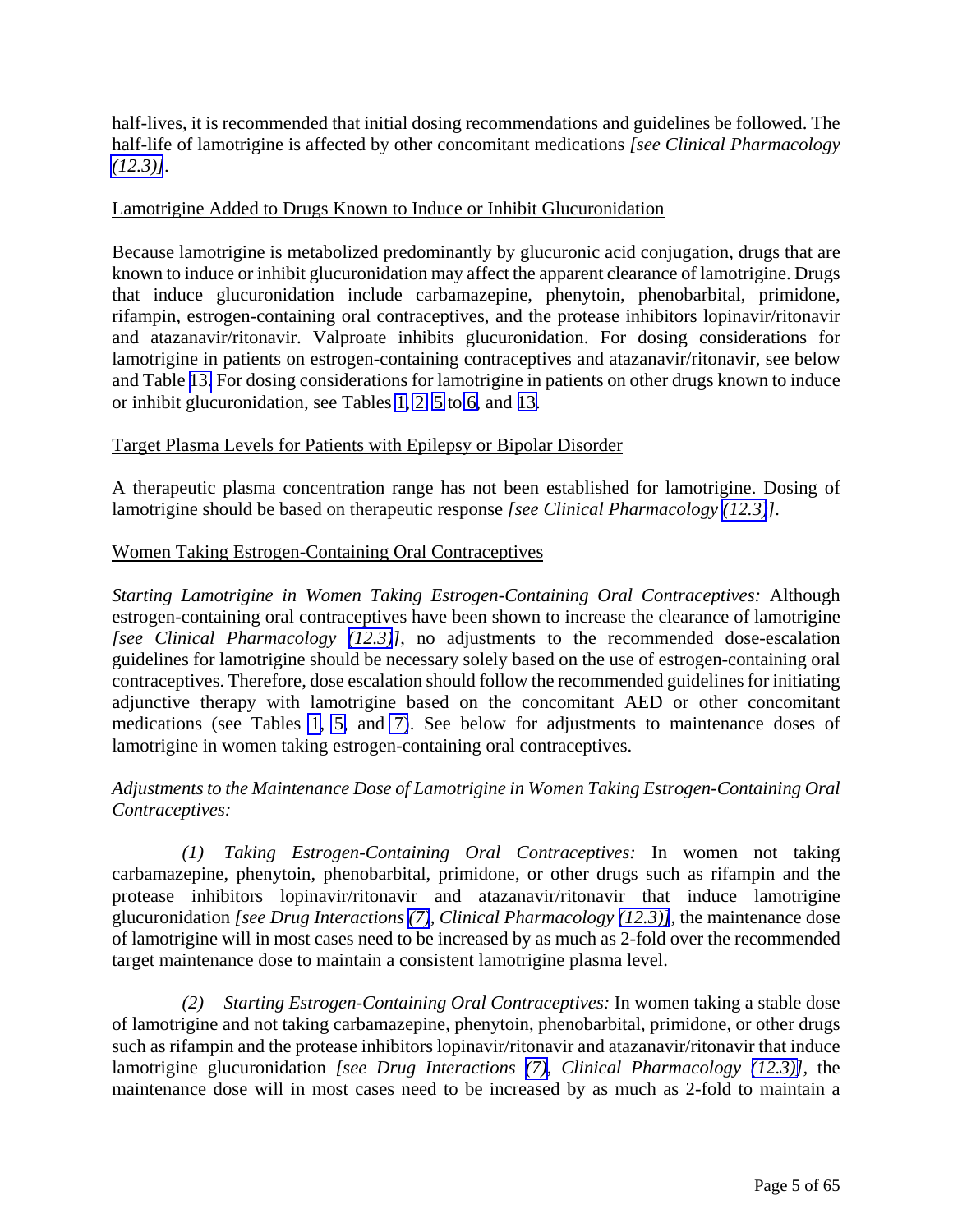consistent lamotrigine plasma level. The dose increases should begin at the same time that the oral contraceptive is introduced and continue, based on clinical response, no more rapidly than 50 mg/day to 100 mg/day every week. Dose increases should not exceed the recommended rate (see Table[s 1](#page-7-2) and [5\)](#page-11-0) unless lamotrigine plasma levels or clinical response support larger increases. Gradual transient increases in lamotrigine plasma levels may occur during the week of inactive hormonal preparation (pill-free week), and these increases will be greater if dose increases are made in the days before or during the week of inactive hormonal preparation. Increased lamotrigine plasma levels could result in additional adverse reactions, such as dizziness, ataxia, and diplopia. If adverse reactions attributable to lamotrigine consistently occur during the pill-free week, dose adjustments to the overall maintenance dose may be necessary. Dose adjustments limited to the pill-free week are not recommended. For women taking lamotrigine in addition to carbamazepine, phenytoin, phenobarbital, primidone, or other drugs such as rifampin and the protease inhibitors lopinavir/ritonavir and atazanavir/ritonavir that induce lamotrigine glucuronidation *[see Drug Interactions [\(7\)](#page-31-0), Clinical Pharmacology [\(12.3\)\]](#page-39-0),* no adjustment to the dose of lamotrigine should be necessary.

*(3) Stopping Estrogen-Containing Oral Contraceptives:* In women not taking carbamazepine, phenytoin, phenobarbital, primidone, or other drugs such as rifampin and the protease inhibitors lopinavir/ritonavir and atazanavir/ritonavir that induce lamotrigine glucuronidation *[see Drug Interactions [\(7\)](#page-31-0), Clinical Pharmacology [\(12.3\)\],](#page-39-0)* the maintenance dose of lamotrigine will in most cases need to be decreased by as much as 50% in order to maintain a consistent lamotrigine plasma level. The decrease in dose of lamotrigine should not exceed 25% of the total daily dose per week over a 2-week period, unless clinical response or lamotrigine plasma levels indicate otherwise *[see Clinical Pharmacology [\(12.3\)\]](#page-39-0).* In women taking lamotrigine in addition to carbamazepine, phenytoin, phenobarbital, primidone, or other drugs such as rifampin and the protease inhibitors lopinavir/ritonavir and atazanavir/ritonavir that induce lamotrigine glucuronidation *[see Drug Interactions [\(7\)](#page-31-0), Clinical Pharmacology [\(12.3\)\]](#page-39-0),* no adjustment to the dose of lamotrigine should be necessary.

# Women and Other Hormonal Contraceptive Preparations or Hormone Replacement Therapy

The effect of other hormonal contraceptive preparations or hormone replacement therapy on the pharmacokinetics of lamotrigine has not been systematically evaluated. It has been reported that ethinylestradiol, not progestogens, increased the clearance of lamotrigine up to 2-fold, and the progestin-only pills had no effect on lamotrigine plasma levels. Therefore, adjustments to the dosage of lamotrigine in the presence of progestogens alone will likely not be needed.

# Patients Taking Atazanavir/Ritonavir

While atazanavir/ritonavir does reduce the lamotrigine plasma concentration, no adjustments to the recommended dose-escalation guidelines for lamotrigine should be necessary solely based on the use of atazanavir/ritonavir. Dose escalation should follow the recommended guidelines for initiating adjunctive therapy with lamotrigine based on concomitant AED or other concomitant medications (see Tables [1,](#page-7-2) [2,](#page-8-1) and [5\)](#page-11-0). In patients already taking maintenance doses of lamotrigine and not taking glucuronidation inducers, the dose of lamotrigine may need to be increased if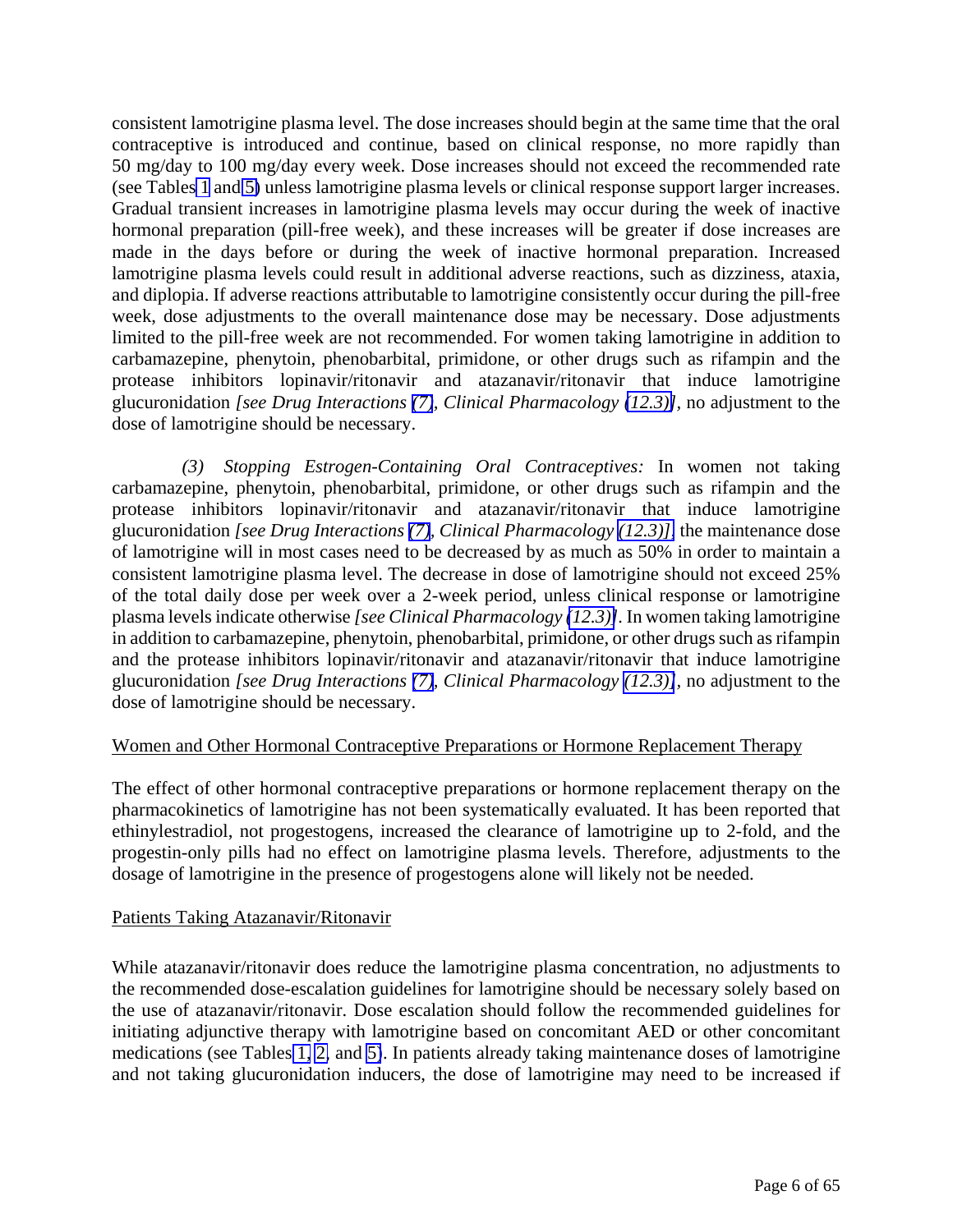atazanavir/ritonavir is added or decreased if atazanavir/ritonavir is discontinued *[see Clinical Pharmacology [\(12.3\)\].](#page-39-0)*

# Patients with Hepatic Impairment

Experience in patients with hepatic impairment is limited. Based on a clinical pharmacology study in 24 subjects with mild, moderate, and severe liver impairment *[see Use in Specific Populations [\(8.6\),](#page-36-1) Clinical Pharmacology [\(12.3\)\]](#page-39-0),* the following general recommendations can be made. No dosage adjustment is needed in patients with mild liver impairment. Initial, escalation, and maintenance doses should generally be reduced by approximately 25% in patients with moderate and severe liver impairment without ascites and 50% in patients with severe liver impairment with ascites. Escalation and maintenance doses may be adjusted according to clinical response.

# Patients with Renal Impairment

Initial doses of lamotrigine should be based on patients' concomitant medications (see Tables [1](#page-7-2) to [3,](#page-9-0) and [5\)](#page-11-0); reduced maintenance doses may be effective for patients with significant renal impairment *[see Use in Specific Populations [\(8.7\)](#page-36-0), Clinical Pharmacology [\(12.3\)\].](#page-39-0)* Few patients with severe renal impairment have been evaluated during chronic treatment with lamotrigine. Because there is inadequate experience in this population, lamotrigine should be used with caution in these patients.

### Discontinuation Strategy

*Epilepsy:* For patients receiving lamotrigine in combination with other AEDs, a re-evaluation of all AEDs in the regimen should be considered if a change in seizure control or an appearance or worsening of adverse reactions is observed.

If a decision is made to discontinue therapy with lamotrigine, a step-wise reduction of dose over at least 2 weeks (approximately 50% per week) is recommended unless safety concerns require a more rapid withdrawal *[see Warnings and Precautions [\(5.10\)](#page-18-2)].* 

Discontinuing carbamazepine, phenytoin, phenobarbital, primidone, or other drugs such as rifampin and the protease inhibitors lopinavir/ritonavir and atazanavir/ritonavir that induce lamotrigine glucuronidation should prolong the half-life of lamotrigine; discontinuing valproate should shorten the half-life of lamotrigine.

*Bipolar Disorder:* In the controlled clinical trials, there was no increase in the incidence, type, or severity of adverse reactions following abrupt termination of lamotrigine. In the clinical development program in adults with bipolar disorder, 2 patients experienced seizures shortly after abrupt withdrawal of lamotrigine. Discontinuation of lamotrigine should involve a step-wise reduction of dose over at least 2 weeks (approximately 50% per week) unless safety concerns require a more rapid withdrawal *[see Warnings and Precautions [\(5.10\)](#page-18-2)].*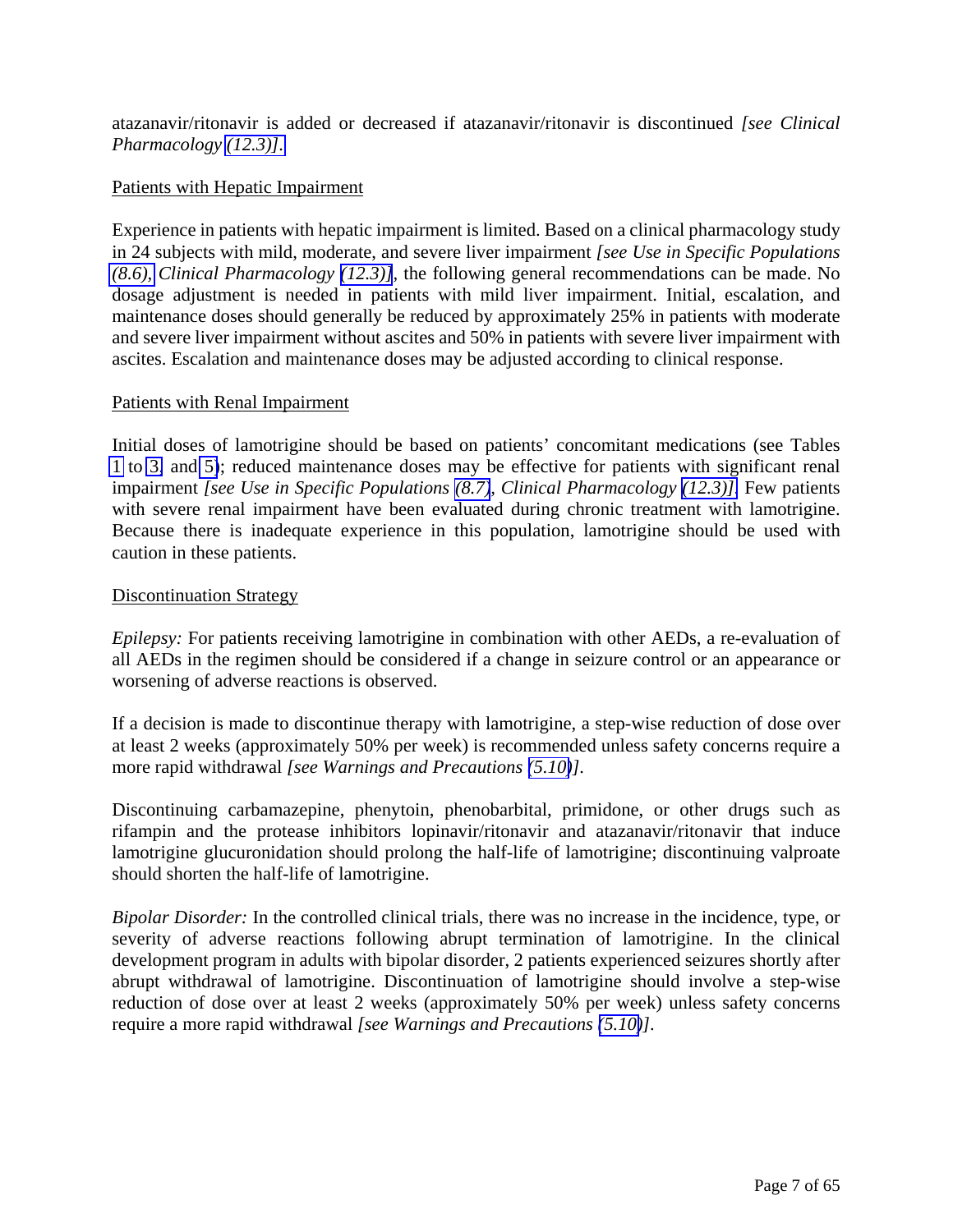# <span id="page-7-3"></span><span id="page-7-2"></span><span id="page-7-1"></span><span id="page-7-0"></span>**2.2 Epilepsy—Adjunctive Therapy**

This section provides specific dosing recommendations for patients older than 12 years and patients aged 2 years to 12 years. Within each of these age-groups, specific dosing recommendations are provided depending upon concomitant AEDs or other concomitant medications (see Table 1 for patients older than 12 years and [Table 2](#page-8-2) for patients aged 2 years to 12 years). A weight-based dosing guide for patients aged 2 years to 12 years on concomitant valproate is provided in [Table 3.](#page-9-0)

# Patients Older than 12 Years

Recommended dosing guidelines are summarized in Table 1.

|                | <b>In Patients</b><br><b>TAKING Valproate<sup>a</sup></b>                                       | <b>In Patients</b><br><b>NOT TAKING</b><br>Carbamazepine,<br>Phenytoin,<br>Phenobarbital,<br>Primidone, <sup>b</sup> or<br><b>Valproate</b> <sup>a</sup> | In Patients TAKING<br>Carbamazepine,<br>Phenytoin, Phenobarbital,<br>or Primidone <sup>b</sup> and NOT<br><b>TAKING Valproate<sup>a</sup></b> |
|----------------|-------------------------------------------------------------------------------------------------|----------------------------------------------------------------------------------------------------------------------------------------------------------|-----------------------------------------------------------------------------------------------------------------------------------------------|
| Weeks 1 and 2  | 25 mg every other day                                                                           | 25 mg every day                                                                                                                                          | 50 mg/day                                                                                                                                     |
| Weeks 3 and 4  | 25 mg every day                                                                                 | 50 mg/day                                                                                                                                                | 100 mg/day<br>(in 2 divided doses)                                                                                                            |
| Week 5 onward  | Increase by                                                                                     | Increase by                                                                                                                                              | Increase by                                                                                                                                   |
| to maintenance | 25 mg/day to                                                                                    | 50 mg/day                                                                                                                                                | $100$ mg/day                                                                                                                                  |
|                | 50 mg/day every 1 week to                                                                       | every 1 week to                                                                                                                                          | every 1 week to                                                                                                                               |
|                | 2 weeks.                                                                                        | 2 weeks.                                                                                                                                                 | 2 weeks.                                                                                                                                      |
| Usual          | 100 mg/day to                                                                                   | 225 mg/day to                                                                                                                                            | 300 mg/day to                                                                                                                                 |
| maintenance    | 200 mg/day with                                                                                 | $375 \text{ mg/day}$                                                                                                                                     | 500 mg/day                                                                                                                                    |
| dose           | valproate alone                                                                                 | (in 2 divided doses)                                                                                                                                     | (in 2 divided doses)                                                                                                                          |
|                | 100 mg/day to<br>400 mg/day with<br>valproate and other drugs<br>that induce<br>glucuronidation |                                                                                                                                                          |                                                                                                                                               |
|                | (in 1 or 2 divided doses)                                                                       |                                                                                                                                                          |                                                                                                                                               |

#### **Table 1: Escalation Regimen for Lamotrigine in Patients Older than 12 Years with Epilepsy**

a Valproate has been shown to inhibit glucuronidation and decrease the apparent clearance of lamotrigine *[see Drug* 

*Interactions (7), Clinical Pharmacology (12.3)]*. **b** Drugs that induce lamotrigine glucuronidation and increase clearance, other than the specified antiepileptic drugs, include estrogen-containing oral contraceptives, rifampin, and the protease inhibitors lopinavir/ritonavir and atazanavir/ritonavir. Dosing recommendations for oral contraceptives and the protease inhibitor atazanavir/ritonavir can be found in General Dosing Considerations *[see Dosage and Administration [\(2.1\)\]](#page-3-2)*. Patients on rifampin and the protease inhibitor lopinavir/ritonavir should follow the same dosing titration/maintenance regimen used with antiepileptic drugs that induce glucuronidation and increase clearance *[see Dosage and Administration [\(2.1\),](#page-3-2) Drug Interactions [\(7\),](#page-31-0) Clinical Pharmacology [\(12.3\)\]](#page-39-0)*.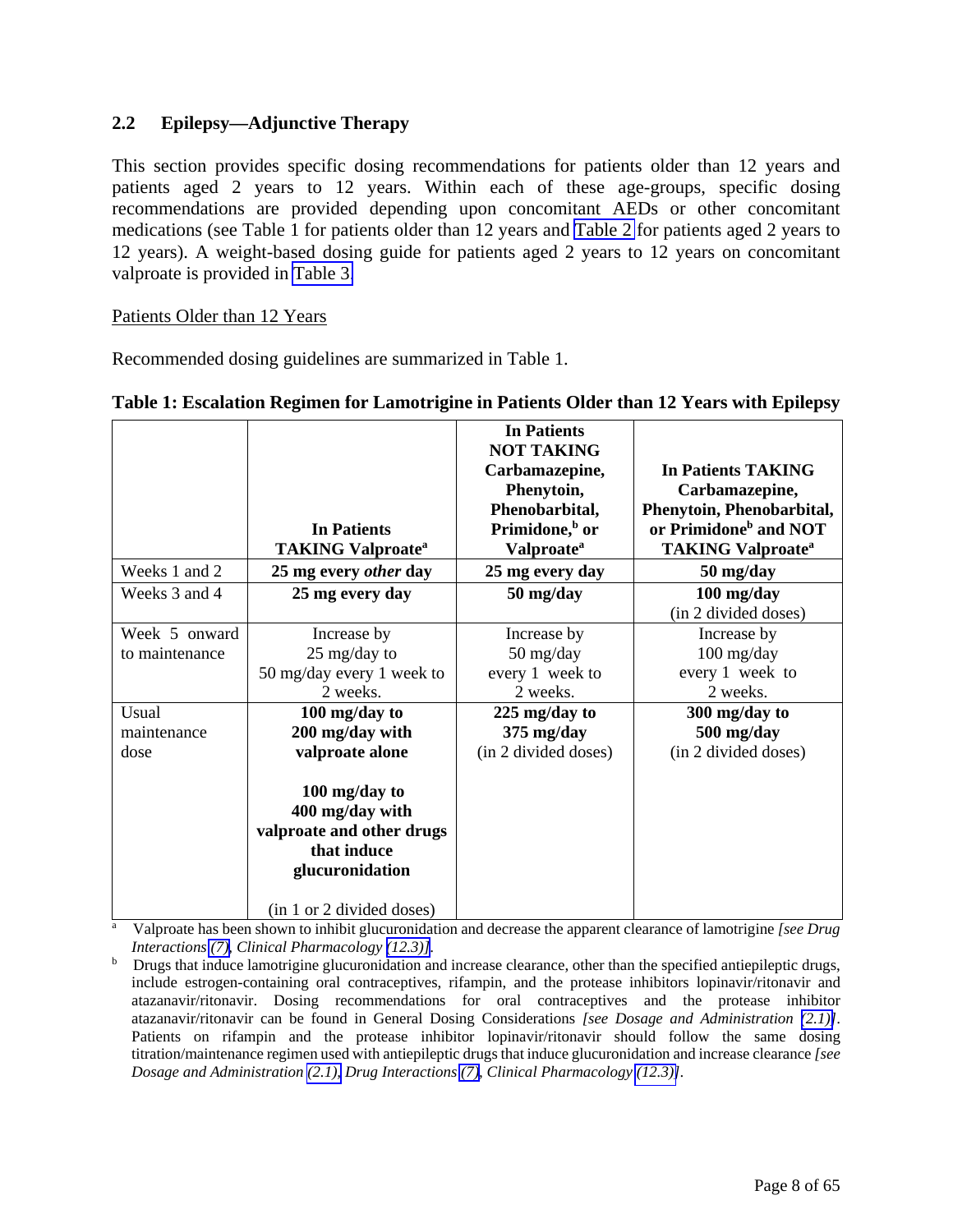# <span id="page-8-2"></span><span id="page-8-1"></span><span id="page-8-0"></span>Patients Aged 2 Years to 12 Years

Recommended dosing guidelines are summarized in Table 2.

Lower starting doses and slower dose escalations than those used in clinical trials are recommended because of the suggestion that the risk of rash may be decreased by lower starting doses and slower dose escalations. Therefore, maintenance doses will take longer to reach in clinical practice than in clinical trials. It may take several weeks to months to achieve an individualized maintenance dose. Maintenance doses in patients weighing < 30 kg, regardless of age or concomitant AED, may need to be increased as much as 50%, based on clinical response.

**Table 2: Escalation Regimen for Lamotrigine in Patients Aged 2 Years to 12 Years with Epilepsy** 

|                  | <b>In Patients TAKING</b>             | <b>In Patients</b><br><b>NOT TAKING</b><br>Carbamazepine,<br>Phenytoin,<br>Phenobarbital,<br>Primidone, <sup>b</sup> or | <b>In Patients TAKING</b><br>Carbamazepine,<br>Phenytoin, Phenobarbital,<br>or Primidone <sup>b</sup> and NOT |
|------------------|---------------------------------------|-------------------------------------------------------------------------------------------------------------------------|---------------------------------------------------------------------------------------------------------------|
|                  | <b>Valproate</b> <sup>a</sup>         | <b>Valproate</b> <sup>a</sup>                                                                                           | <b>TAKING Valproate<sup>a</sup></b>                                                                           |
| Weeks 1 and 2    | $0.15$ mg/kg/day                      | $0.3$ mg/kg/day                                                                                                         | 0.6 mg/kg/day                                                                                                 |
|                  | in 1 or 2 divided doses.              | in 1 or 2 divided doses,                                                                                                | in 2 divided doses, rounded                                                                                   |
|                  | rounded down to the                   | rounded down to the                                                                                                     | down to the nearest whole                                                                                     |
|                  | nearest whole tablet (see             | nearest whole tablet                                                                                                    | tablet                                                                                                        |
|                  | Table 3 for                           |                                                                                                                         |                                                                                                               |
|                  | weight-based dosing                   |                                                                                                                         |                                                                                                               |
|                  | guide)                                |                                                                                                                         |                                                                                                               |
| Weeks 3 and 4    | $0.3$ mg/kg/day                       | $0.6$ mg/kg/day                                                                                                         | 1.2 mg/kg/day                                                                                                 |
|                  | in 1 or 2 divided doses.              | in 2 divided doses,                                                                                                     | in 2 divided doses, rounded                                                                                   |
|                  | rounded down to the                   | rounded down to the                                                                                                     | down to the nearest whole                                                                                     |
|                  | nearest whole tablet (see             | nearest whole tablet                                                                                                    | tablet                                                                                                        |
|                  | Table 3 for                           |                                                                                                                         |                                                                                                               |
|                  | weight-based dosing                   |                                                                                                                         |                                                                                                               |
|                  | guide)                                |                                                                                                                         |                                                                                                               |
| Week 5 onward to | The dose should be                    | The dose should be                                                                                                      | The dose should be                                                                                            |
| maintenance      | increased every                       | increased every                                                                                                         | increased every                                                                                               |
|                  | 1 week to 2 weeks as                  | 1 week to 2 weeks as                                                                                                    | 1 week to 2 weeks as                                                                                          |
|                  | follows: calculate                    | follows: calculate                                                                                                      | follows: calculate                                                                                            |
|                  | $0.3$ mg/kg/day,                      | $0.6$ mg/kg/day, round                                                                                                  | $1.2 \text{ mg/kg/day}$ , round                                                                               |
|                  | round this amount down                | this amount down to the                                                                                                 | this amount down to the                                                                                       |
|                  | to the nearest whole                  | nearest whole tablet, and<br>add                                                                                        | nearest whole tablet, and<br>add                                                                              |
|                  | tablet, and add<br>this amount to the | this amount to the                                                                                                      |                                                                                                               |
|                  |                                       |                                                                                                                         | this amount to the                                                                                            |
|                  | previously administered               | previously administered                                                                                                 | previously administered                                                                                       |
|                  | daily                                 | daily                                                                                                                   | daily                                                                                                         |
|                  | dose.                                 | dose.                                                                                                                   | dose.                                                                                                         |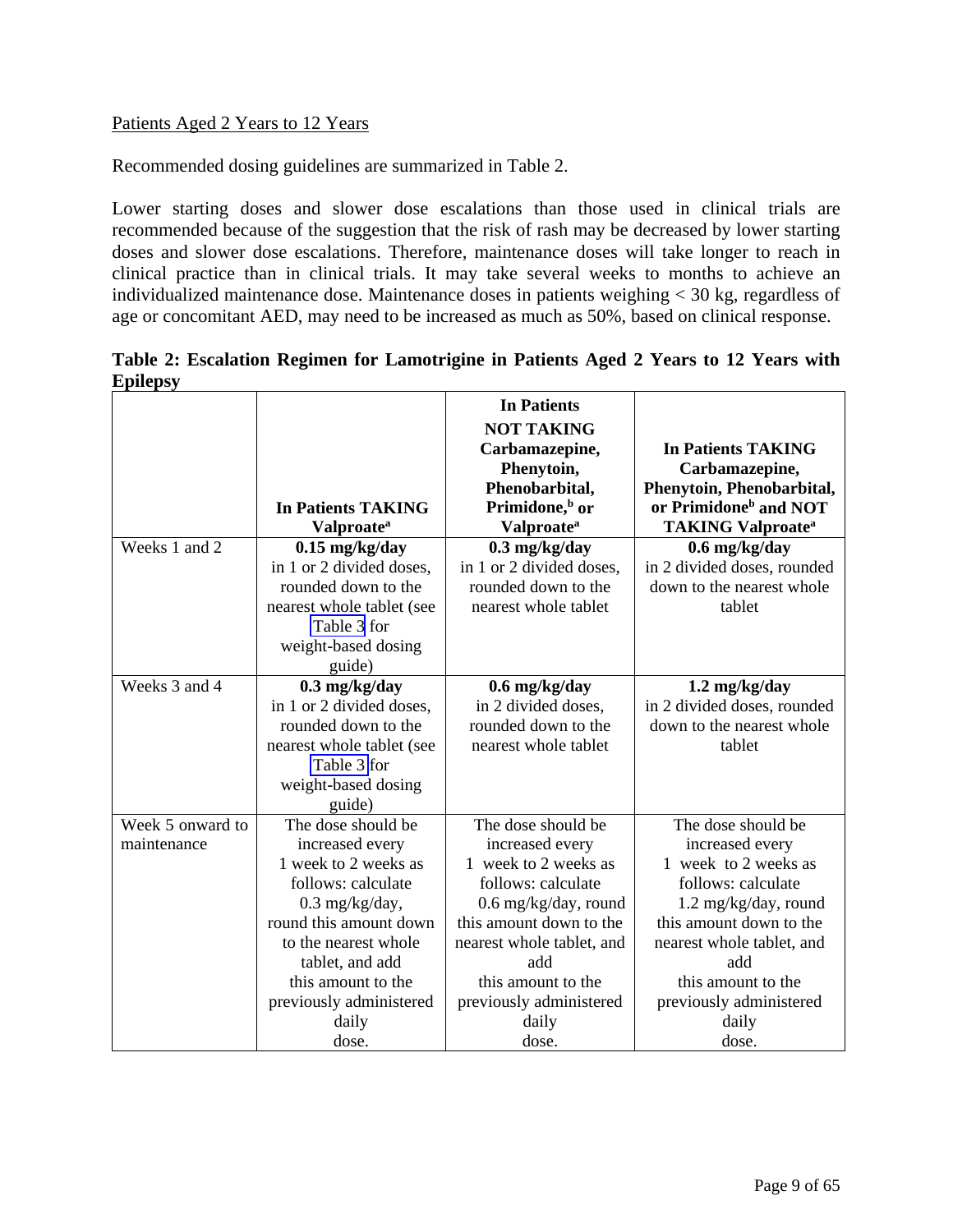<span id="page-9-2"></span><span id="page-9-1"></span><span id="page-9-0"></span>

|                       | In Patients TAKING<br>Valproate <sup>a</sup> | In Patients<br><b>NOT TAKING</b><br>Carbamazepine,<br>Phenytoin,<br>Phenobarbital,<br>Primidone, <sup>b</sup> or<br><b>Valproate</b> <sup>a</sup> | <b>In Patients TAKING</b><br>Carbamazepine,<br>Phenytoin,<br>Phenobarbital, or<br>Primidone <sup>b</sup> and NOT<br><b>TAKING Valproate<sup>a</sup></b> |
|-----------------------|----------------------------------------------|---------------------------------------------------------------------------------------------------------------------------------------------------|---------------------------------------------------------------------------------------------------------------------------------------------------------|
| Usual                 | 1 mg/kg/day to                               | 4.5 mg/kg/day to                                                                                                                                  | 5 mg/kg/day to                                                                                                                                          |
| maintenance dose      | 5 mg/kg/day                                  | 7.5 mg/kg/day                                                                                                                                     | 15 mg/kg/day                                                                                                                                            |
|                       | (maximum                                     | (maximum                                                                                                                                          | (maximum<br>400                                                                                                                                         |
|                       | $200 \text{ mg/day}$ in 1 or 2               | 300 mg/day in 2 divided                                                                                                                           | mg/day in 2 divided doses)                                                                                                                              |
|                       | divided doses)                               | doses)                                                                                                                                            |                                                                                                                                                         |
|                       | 1 mg/kg/day to                               |                                                                                                                                                   |                                                                                                                                                         |
|                       | 3 mg/kg/day                                  |                                                                                                                                                   |                                                                                                                                                         |
|                       | with valproate alone                         |                                                                                                                                                   |                                                                                                                                                         |
| Maintenance dose      | May need to be                               | May need to be                                                                                                                                    | May need to be increased                                                                                                                                |
| in patients $<$ 30 kg | increased by as much as                      | increased by as much as                                                                                                                           | by as much as 50%, based                                                                                                                                |
|                       | 50%, based on clinical                       | 50%, based on clinical                                                                                                                            | on clinical response.                                                                                                                                   |
|                       | response.                                    | response.                                                                                                                                         |                                                                                                                                                         |

**Note: Only whole tablets should be used for dosing.** 

a Valproate has been shown to inhibit glucuronidation and decrease the apparent clearance of lamotrigine *[see Drug Interactions [\(7\),](#page-31-0) Clinical Pharmacology [\(12.3\)\].](#page-39-0)* 

<sup>b</sup> Drugs that induce lamotrigine glucuronidation and increase clearance, other than the specified antiepileptic drugs, include estrogen-containing oral contraceptives, rifampin, and the protease inhibitors lopinavir/ritonavir and atazanavir/ritonavir. Dosing recommendations for oral contraceptives and the protease inhibitor atazanavir/ritonavir can be found in General Dosing Considerations *[see Dosage and Administration [\(2.1\)](#page-3-2)].* Patients on rifampin and the protease inhibitor lopinavir/ritonavir should follow the same dosing titration/maintenance regimen used with antiepileptic drugs that induce glucuronidation and increase clearance *[see Dosage and Administration [\(2.1\),](#page-3-2) Drug Interactions [\(7\),](#page-31-0) Clinical Pharmacology [\(12.3\)\].](#page-39-0)* 

| Table 3: The Initial Weight-Based Dosing Guide for Patients Aged 2 Years to 12 Years |  |  |  |
|--------------------------------------------------------------------------------------|--|--|--|
| <b>Taking Valproate (Weeks 1 to 4) with Epilepsy</b>                                 |  |  |  |

| If the patient's weight is |                 | Give this daily dose, using the most appropriate<br>combination of Lamotrigine 2-mg and 5-mg tablets |                 |  |  |
|----------------------------|-----------------|------------------------------------------------------------------------------------------------------|-----------------|--|--|
| <b>Greater than</b>        | And less than   | Weeks 1 and 2                                                                                        | Weeks 3 and 4   |  |  |
| $6.7$ kg                   | $14 \text{ kg}$ | 2 mg every <i>other</i> day                                                                          | 2 mg every day  |  |  |
| $14.1 \text{ kg}$          | $27 \text{ kg}$ | 2 mg every day                                                                                       | 4 mg every day  |  |  |
| $27.1$ kg                  | $34 \text{ kg}$ | 4 mg every day                                                                                       | 8 mg every day  |  |  |
| 34.1 kg                    | $40 \text{ kg}$ | 5 mg every day                                                                                       | 10 mg every day |  |  |

# Usual Adjunctive Maintenance Dose for Epilepsy

The usual maintenance doses identified in Tables [1](#page-7-2) and [2](#page-8-1) are derived from dosing regimens employed in the placebo-controlled adjunctive trials in which the efficacy of lamotrigine was established. In patients receiving multidrug regimens employing carbamazepine, phenytoin, phenobarbital, or primidone without valproate, maintenance doses of adjunctive lamotrigine as high as 700 mg/day have been used. In patients receiving valproate alone, maintenance doses of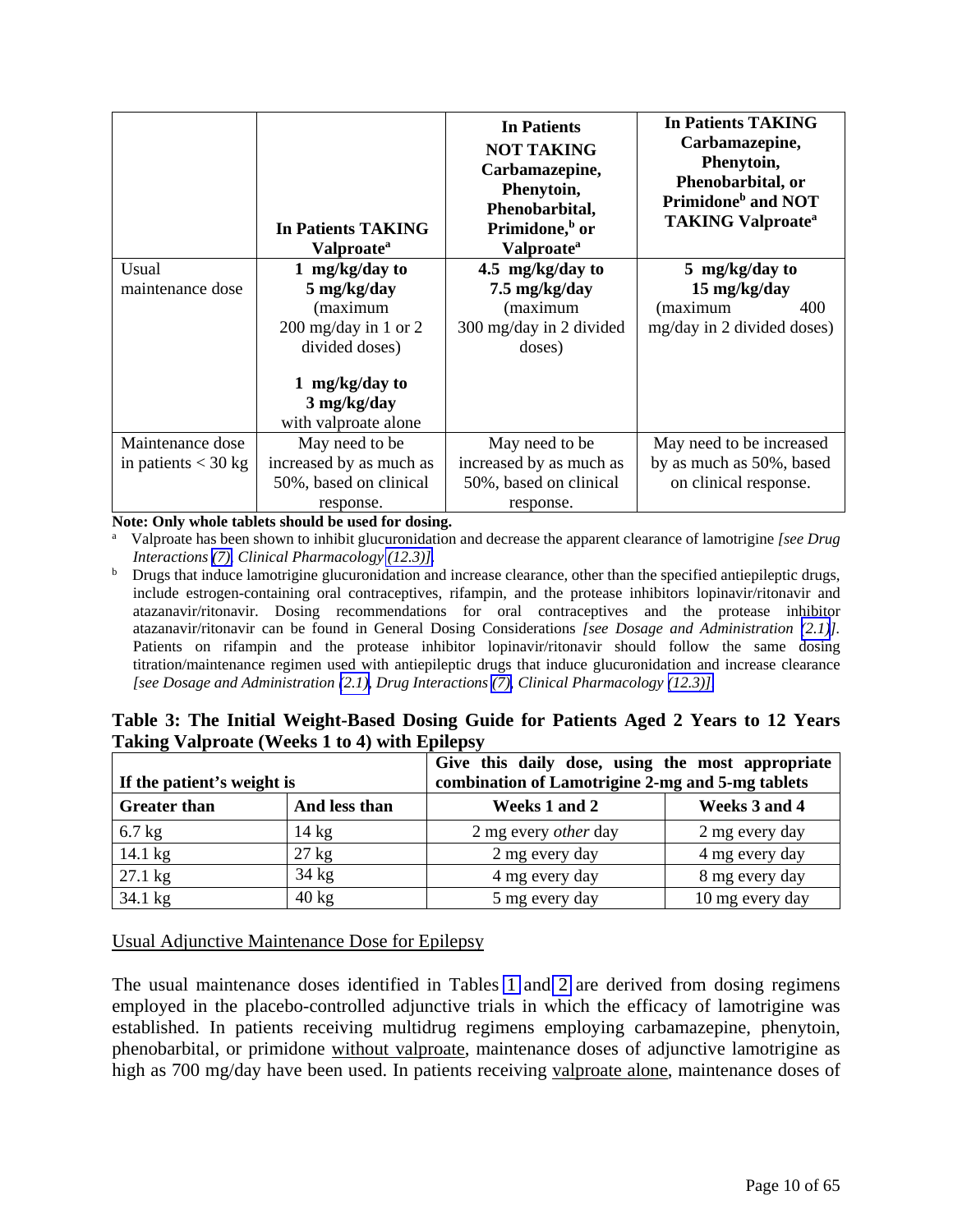<span id="page-10-2"></span><span id="page-10-1"></span><span id="page-10-0"></span>adjunctive lamotrigine as high as 200 mg/day have been used. The advantage of using doses above those recommended in Tables [1](#page-7-2) to 4 has not been established in controlled trials.

# **2.3 Epilepsy—Conversion from Adjunctive Therapy to Monotherapy**

The goal of the transition regimen is to attempt to maintain seizure control while mitigating the risk of serious rash associated with the rapid titration of lamotrigine.

The recommended maintenance dose of lamotrigine as monotherapy is 500 mg/day given in 2 divided doses.

To avoid an increased risk of rash, the recommended initial dose and subsequent dose escalations for lamotrigine should not be exceeded *[see [Boxed Warning\]](#page-2-0)*.

# Conversion from Adjunctive Therapy with Carbamazepine, Phenytoin, Phenobarbital, or Primidone to Monotherapy with Lamotrigine

After achieving a dose of 500 mg/day of lamotrigine using the guidelines in Table [1,](#page-7-2) the concomitant enzyme-inducing AED should be withdrawn by 20% decrements each week over a 4-week period. The regimen for the withdrawal of the concomitant AED is based on experience gained in the controlled monotherapy clinical trial.

# Conversion from Adjunctive Therapy with Valproate to Monotherapy with Lamotrigine

The conversion regimen involves the 4 steps outlined in Table 4.

|  |  |                                                               |  |  | Table 4: Conversion from Adjunctive Therapy with Valproate to Monotherapy with |  |
|--|--|---------------------------------------------------------------|--|--|--------------------------------------------------------------------------------|--|
|  |  | Lamotrigine in Patients Aged 16 Years and Older with Epilepsy |  |  |                                                                                |  |

|        | Lamotrigine                                                                                   | <b>Valproate</b>                                                                                              |
|--------|-----------------------------------------------------------------------------------------------|---------------------------------------------------------------------------------------------------------------|
| Step 1 | Achieve a dose of 200<br>mg/day<br>according to guidelines in Table 1.                        | Maintain established stable dose.                                                                             |
| Step 2 | Maintain at 200 mg/day.                                                                       | Decrease dose by decrements no greater than<br>500 mg/day/week to 500 mg/day and then<br>maintain for 1 week. |
| Step 3 | Increase to 300 mg/day and maintain<br>for 1 week.                                            | Simultaneously decrease to 250 mg/day and<br>maintain for 1 week.                                             |
| Step 4 | Increase by 100 mg/day every week to<br>maintenance<br>of<br>achieve<br>dose<br>$500$ mg/day. | Discontinue.                                                                                                  |

Conversion from Adjunctive Therapy with Antiepileptic Drugs other than Carbamazepine, Phenytoin, Phenobarbital, Primidone, or Valproate to Monotherapy with Lamotrigine

No specific dosing guidelines can be provided for conversion to monotherapy with lamotrigine with AEDs other than carbamazepine, phenytoin, phenobarbital, primidone, or valproate.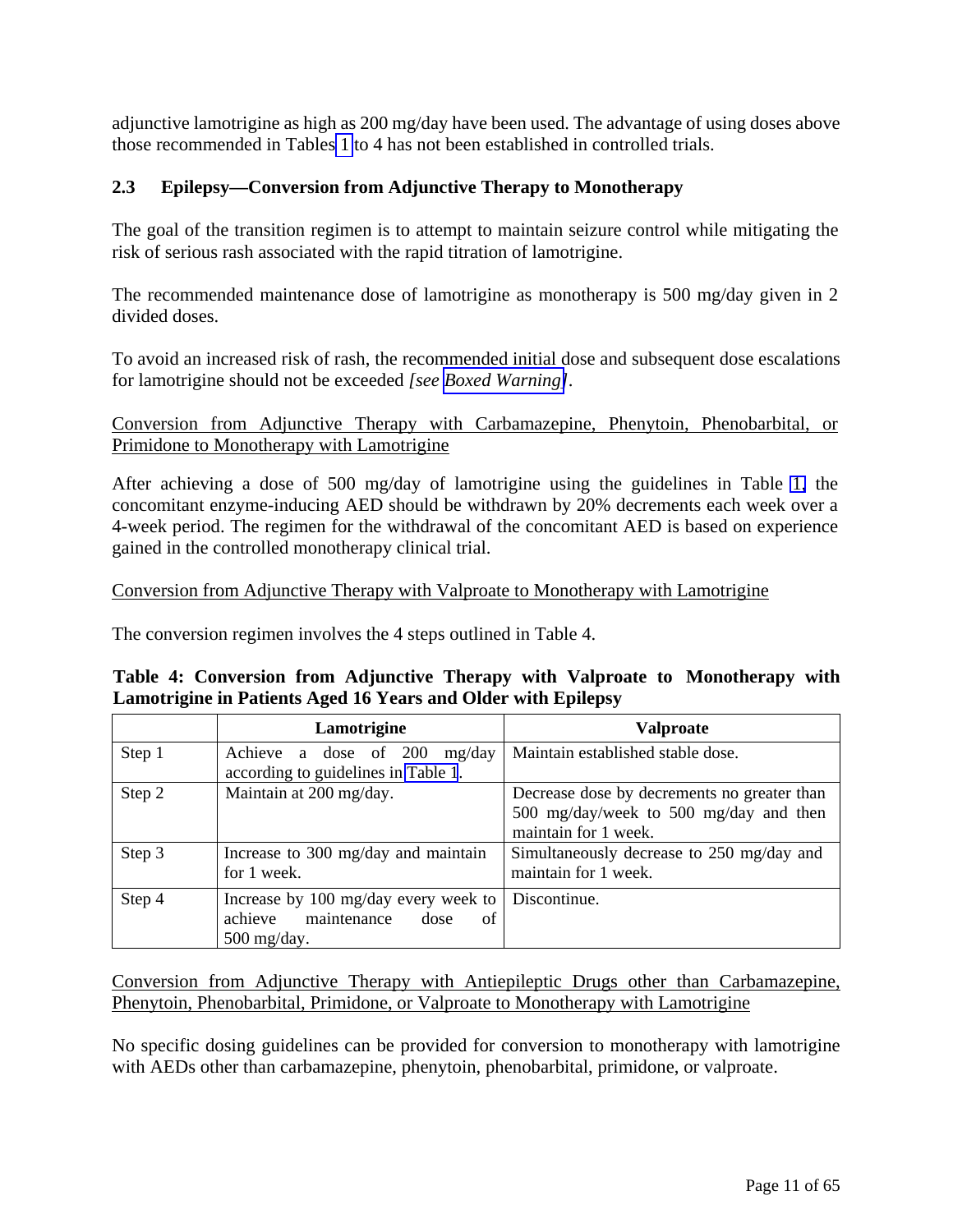# <span id="page-11-2"></span><span id="page-11-1"></span><span id="page-11-0"></span>**2.4 Bipolar Disorder**

The goal of maintenance treatment with lamotrigine is to delay the time to occurrence of mood episodes (depression, mania, hypomania, mixed episodes) in patients treated for acute mood episodes with standard therapy *[see Indications and Usage [\(1.2\)\]](#page-3-2).*

Patients taking lamotrigine for more than 16 weeks should be periodically reassessed to determine the need for maintenance treatment.

# Adults

The target dose of lamotrigine is 200 mg/day (100 mg/day in patients taking valproate, which decreases the apparent clearance of lamotrigine, and 400 mg/day in patients not taking valproate and taking either carbamazepine, phenytoin, phenobarbital, primidone, or other drugs such as rifampin and the protease inhibitor lopinavir/ritonavir that increase the apparent clearance of lamotrigine). In the clinical trials, doses up to 400 mg/day as monotherapy were evaluated; however, no additional benefit was seen at 400 mg/day compared with 200 mg/day *[see Clinical Studies [\(14.2\)](#page-52-0)].* Accordingly, doses above 200 mg/day are not recommended.

Treatment with lamotrigine is introduced, based on concurrent medications, according to the regimen outlined in [Table 5.](#page-12-1) If other psychotropic medications are withdrawn following stabilization, the dose of lamotrigine should be adjusted. In patients discontinuing valproate, the dose of lamotrigine should be doubled over a 2-week period in equal weekly increments (see Table [6\)](#page-12-1). In patients discontinuing carbamazepine, phenytoin, phenobarbital, primidone, or other drugs such as rifampin and the protease inhibitors lopinavir/ritonavir and atazanavir/ritonavir that induce lamotrigine glucuronidation, the dose of lamotrigine should remain constant for the first week and then should be decreased by half over a 2-week period in equal weekly decrements (see Table [6\)](#page-12-1). The dose of lamotrigine may then be further adjusted to the target dose (200 mg) as clinically indicated.

If other drugs are subsequently introduced, the dose of lamotrigine may need to be adjusted. In particular, the introduction of valproate requires reduction in the dose of lamotrigine *[see Drug Interactions [\(7\)](#page-31-0), Clinical Pharmacology [\(12.3\)\]](#page-39-0)*.

To avoid an increased risk of rash, the recommended initial dose and subsequent dose escalations of lamotrigine should not be exceeded *[see [Boxed Warning\]](#page-2-0)*.

# **[Table 5:](#page-12-1) Escalation Regimen for Lamotrigine in Adults with Bipolar Disorder**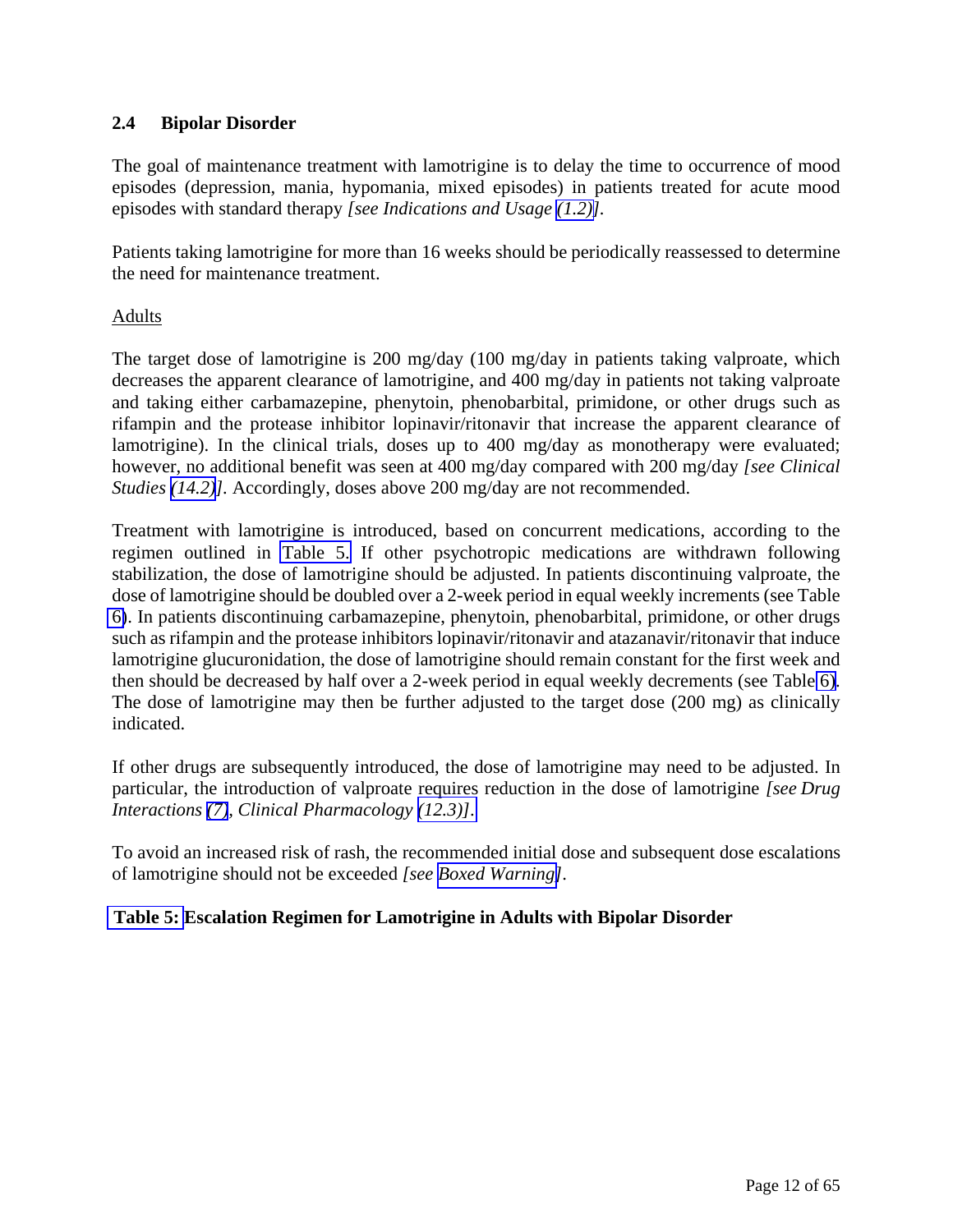<span id="page-12-1"></span><span id="page-12-0"></span>

|                                | <b>In Patients TAKING</b><br>Valproate <sup>a</sup> | <b>In Patients</b><br><b>NOT TAKING</b><br>Carbamazepine,<br>Phenytoin, Phenobarbital,<br>Primidone, <sup>b</sup> or<br><b>Valproate</b> <sup>a</sup> | In Patients TAKING<br>Carbamazepine, Phenytoin,<br>Phenobarbital, or Primidone <sup>b</sup><br>and NOT<br><b>TAKING Valproate<sup>a</sup></b> |
|--------------------------------|-----------------------------------------------------|-------------------------------------------------------------------------------------------------------------------------------------------------------|-----------------------------------------------------------------------------------------------------------------------------------------------|
| Weeks<br>$\mathbf{1}$<br>and 2 | 25 mg every <i>other</i> day                        | 25 mg daily                                                                                                                                           | 50 mg daily                                                                                                                                   |
| 3<br>Weeks<br>and 4            | 25 mg daily                                         | 50 mg daily                                                                                                                                           | 100 mg daily,<br>in divided doses                                                                                                             |
| Week 5                         | 50 mg daily                                         | 100 mg daily                                                                                                                                          | 200 mg daily,<br>in divided doses                                                                                                             |
| Week 6                         | 100 mg daily                                        | 200 mg daily                                                                                                                                          | 300 mg daily,<br>in divided doses                                                                                                             |
| Week 7                         | 100 mg daily                                        | 200 mg daily                                                                                                                                          | up to 400 mg daily,<br>in divided doses                                                                                                       |
|                                |                                                     |                                                                                                                                                       | <sup>a</sup> Valproate has been shown to inhibit glucuronidation and decrease the apparent clearance of lamotrigine [see Drug                 |

*Interactions (7), Clinical Pharmacology (12.3)]*[.](#page-39-0) b

 $<sup>b</sup>$  Drugs that induce lamotrigine glucuronidation and increase clearance, other than the specified antiepileptic drugs,</sup> include estrogen-containing oral contraceptives, rifampin, and the protease inhibitors lopinavir/ritonavir and atazanavir/ritonavir. Dosing recommendations for oral contraceptives and the protease inhibitor atazanavir/ritonavir can be found in General Dosing Considerations *[see Dosage and Administration [\(2.1\)\]](#page-3-5)*. Patients on rifampin and the protease inhibitor lopinavir/ritonavir should follow the same dosing titration/maintenance regimen used with antiepileptic drugs that induce glucuronidation and increase clearance *[see Dosage and Administration [\(2.1\),](#page-3-5) Drug Interactions [\(7\),](#page-31-0) Clinical Pharmacology [\(12.3\)\]](#page-39-0)*.

# **Table 6: Dosage Adjustments to Lamotrigine in Adults with Bipolar Disorder Following Discontinuation of Psychotropic Medications**

|                  | <b>Discontinuation</b><br>of Psychotropic Drugs<br>(excluding Valproate, <sup>a</sup><br>Carbamazepine, | <b>After Discontinuation</b><br>of Valproate <sup>a</sup>    | <b>After Discontinuation of</b><br>Carbamazepine, Phenytoin,<br>Phenobarbital,<br>or Primidone <sup>b</sup> |
|------------------|---------------------------------------------------------------------------------------------------------|--------------------------------------------------------------|-------------------------------------------------------------------------------------------------------------|
|                  | Phenytoin, Phenobarbital,<br>or Primidone <sup>b</sup> )                                                | <b>Current Dose of</b><br>Lamotrigine (mg/day)<br>100 mg/day | <b>Current Dose of</b><br>Lamotrigine (mg/day)<br>$400$ mg/day                                              |
| Week 1           | Maintain current dose<br>of<br>Lamotrigine                                                              | $150 \frac{\text{mg}}{\text{day}}$                           | $400$ mg/day                                                                                                |
| Week 2           | Maintain current dose of<br>Lamotrigine                                                                 | $200 \frac{\text{mg}}{\text{day}}$                           | $300 \frac{\text{mg}}{\text{day}}$                                                                          |
| Week 3<br>onward | Maintain current dose of<br>Lamotrigine                                                                 | $200$ mg/day                                                 | $200$ mg/day                                                                                                |

<sup>a</sup> Valproate has been shown to inhibit glucuronidation and decrease the apparent clearance of lamotrigine *[see Drug Interactions (7), Clinical Pharmacology (12.3)]*[.](#page-39-0) b

<sup>b</sup> Drugs that induce lamotrigine glucuronidation and increase clearance, other than the specified antiepileptic drugs, include estrogen-containing oral contraceptives, rifampin, and the protease inhibitors lopinavir/ritonavir and atazanavir/ritonavir. Dosing recommendations for oral contraceptives and the protease inhibitor atazanavir/ritonavir can be found in General Dosing Considerations *[see Dosage and Administration [\(2.1\)](#page-3-2)]*. Patients on rifampin and the protease inhibitor lopinavir/ritonavir should follow the same dosing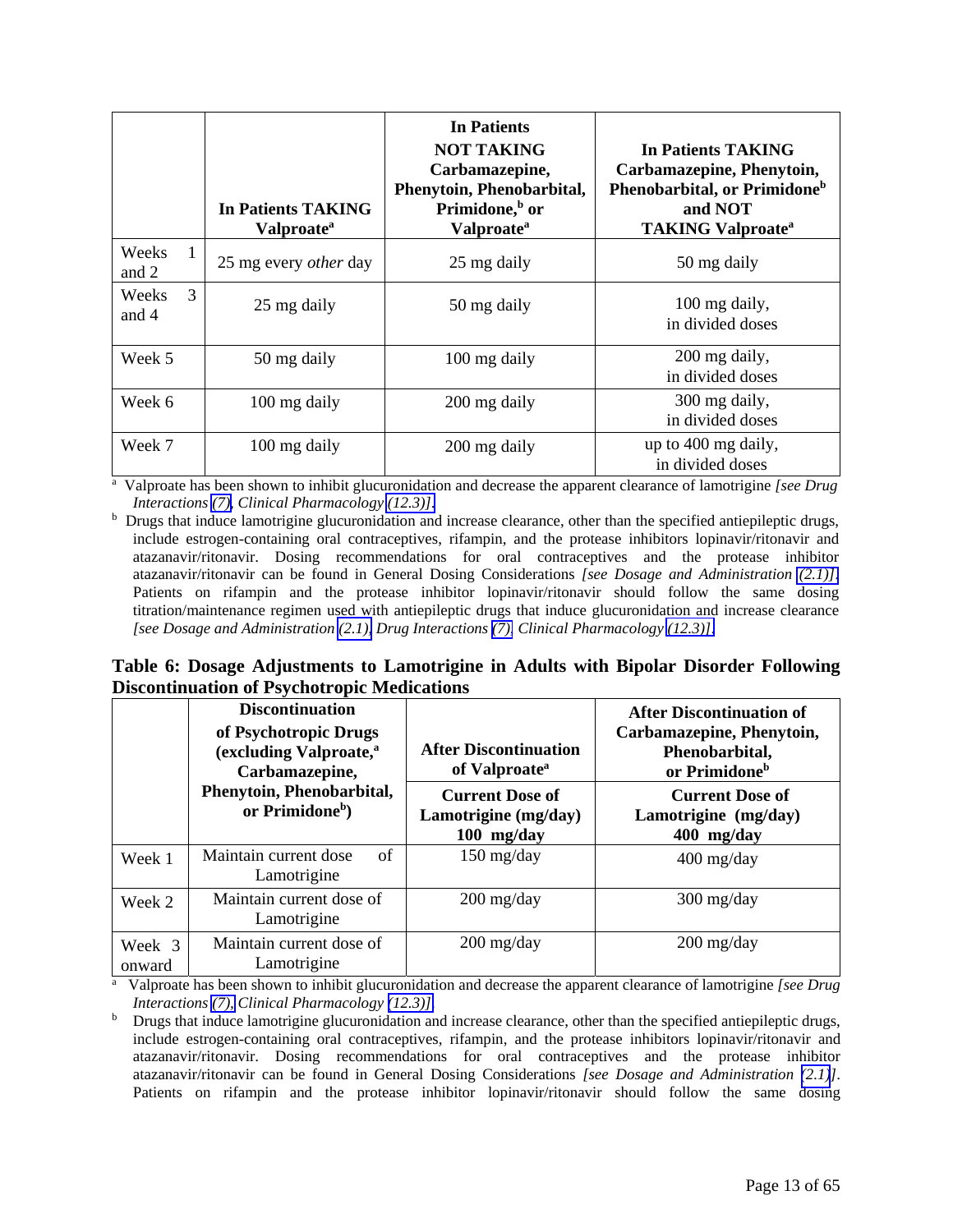<span id="page-13-5"></span><span id="page-13-3"></span><span id="page-13-2"></span><span id="page-13-1"></span><span id="page-13-0"></span>titration/maintenance regimen used with antiepileptic drugs that induce glucuronidation and increase clearance *[see Dosage and Administration [\(2.1\),](#page-3-2) Drug Interactions [\(7\),](#page-31-0) Clinical Pharmacology [\(12.3\)\]](#page-39-0)*.

# <span id="page-13-4"></span>**2.6 Administration of Lamotrigine Orally Disintegrating Tablets**

Lamotrigine orally disintegrating tablets should be placed onto the tongue and moved around in the mouth. The tablet will disintegrate rapidly, can be swallowed with or without water, and can be taken with or without food.

# **3 DOSAGE FORMS AND STRENGTHS**

# **3.3 Orally Disintegrating Tablets**

25 mg, white to off-white, round, flat-faced tablets debossed with "L1" on one side and plain on the other side.

50 mg, white to off-white, round, flat-faced tablets debossed with "LT2" on one side and plain on the other side.

100 mg, white to off-white, round, flat-faced tablets debossed with "LT3" on one side and plain on the other side.

200 mg, white to off-white, round, flat-faced tablets debossed with "LT5" on one side and plain on the other side.

# **4 CONTRAINDICATIONS**

Lamotrigine orally disintegrating tablets are contraindicated in patients who have demonstrated hypersensitivity (e.g., rash, angioedema, acute urticaria, extensive pruritus, mucosal ulceration) to the drug or its ingredients *[see [Boxed Warning,](#page-2-0) Warnings and Precautions (5.1, [5.3\)](#page-15-0)].* 

# **5 WARNINGS AND PRECAUTIONS**

# **5.1 Serious Skin Rashes** *[see [Boxed Warning\]](#page-2-0)*

#### Pediatric Population

The incidence of serious rash associated with hospitalization and discontinuation of lamotrigine in a prospectively followed cohort of pediatric patients (aged 2 years to 17 years) is approximately 0.3% to 0.8%. One rash-related death was reported in a prospectively followed cohort of 1,983 pediatric patients (aged 2 years to 16 years) with epilepsy taking lamotrigine as adjunctive therapy. Additionally, there have been rare cases of toxic epidermal necrolysis with and without permanent sequelae and/or death in U.S. and foreign postmarketing experience.

There is evidence that the inclusion of valproate in a multidrug regimen increases the risk of serious, potentially life-threatening rash in pediatric patients. In pediatric patients who used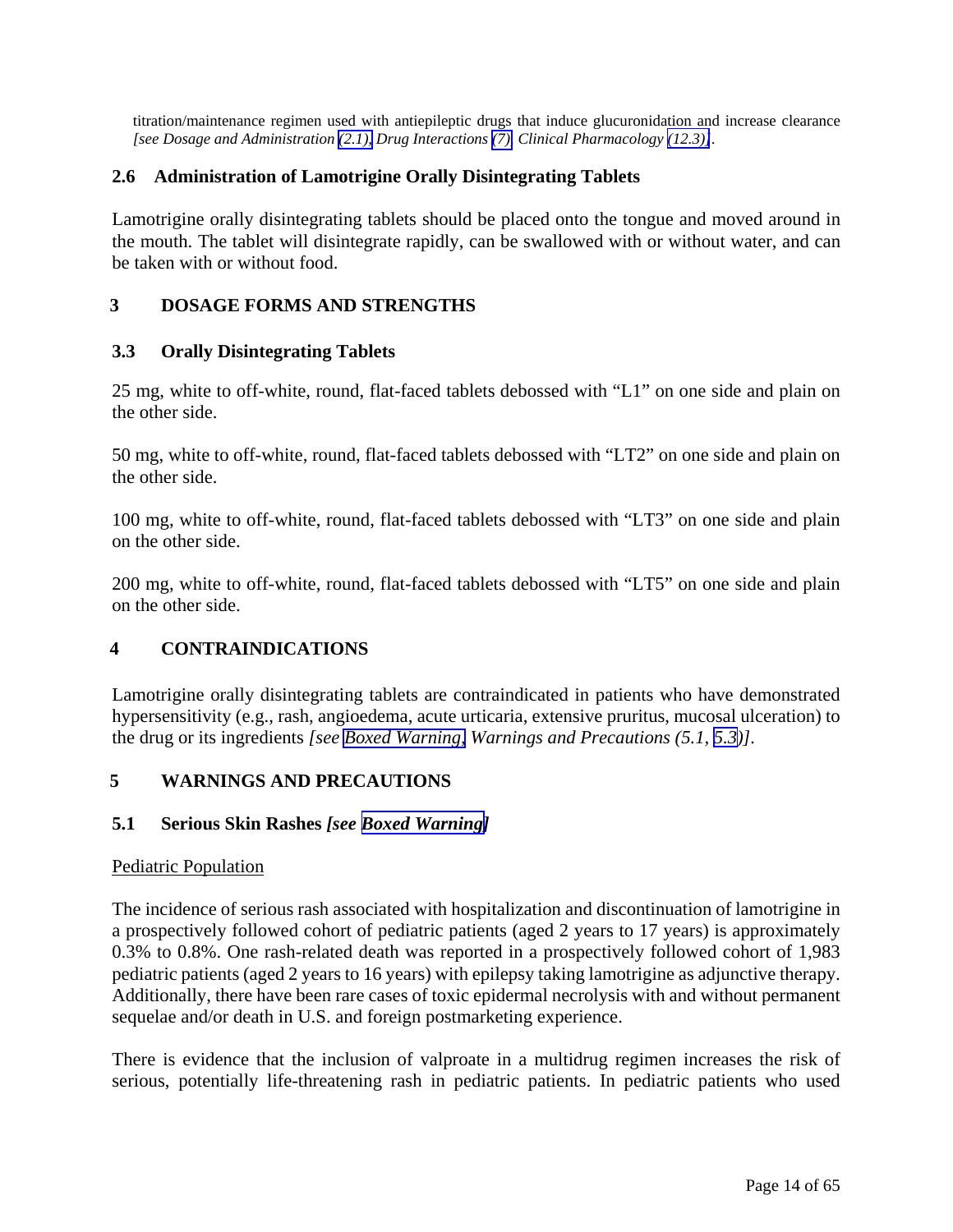<span id="page-14-2"></span><span id="page-14-1"></span><span id="page-14-0"></span>valproate concomitantly for epilepsy, 1.2% (6 of 482) experienced a serious rash compared with 0.6% (6 of 952) patients not taking valproate.

# Adult Population

Serious rash associated with hospitalization and discontinuation of lamotrigine occurred in 0.3% (11 of 3,348) of adult patients who received lamotrigine in premarketing clinical trials of epilepsy. In the bipolar and other mood disorders clinical trials, the rate of serious rash was 0.08% (1 of 1,233) of adult patients who received lamotrigine as initial monotherapy and 0.13% (2 of 1,538) of adult patients who received lamotrigine as adjunctive therapy. No fatalities occurred among these individuals. However, in worldwide postmarketing experience, rare cases of rash-related death have been reported, but their numbers are too few to permit a precise estimate of the rate.

Among the rashes leading to hospitalization were Stevens-Johnson syndrome, toxic epidermal necrolysis, angioedema, and those associated with multiorgan hypersensitivity *[see Warnings and Precautions [\(5.3\)\]](#page-15-0).* 

There is evidence that the inclusion of valproate in a multidrug regimen increases the risk of serious, potentially life-threatening rash in adults. Specifically, of 584 patients administered lamotrigine with valproate in epilepsy clinical trials, 6 (1%) were hospitalized in association with rash; in contrast, 4 (0.16%) of 2,398 clinical trial patients and volunteers administered lamotrigine in the absence of valproate were hospitalized.

# Patients with History of Allergy or Rash to Other Antiepileptic Drugs

The risk of nonserious rash may be increased when the recommended initial dose and/or the rate of dose escalation for lamotrigine is exceeded and in patients with a history of allergy or rash to other AEDs.

# **5.2 Hemophagocytic Lymphohistiocytosis**

Hemophagocytic lymphohistiocytosis (HLH) has occurred in pediatric and adult patients taking lamotrigine for various indications. HLH is a life-threatening syndrome of pathologic immune activation characterized by clinical signs and symptoms of extreme systemic inflammation. It is associated with high mortality rates if not recognized early and treated. Common findings include fever, hepatosplenomegaly, rash, lymphadenopathy, neurologic symptoms, cytopenias, high serum ferritin, hypertriglyceridemia, and liver function and coagulation abnormalities. In cases of HLH reported with lamotrigine, patients have presented with signs of systemic inflammation (fever, rash, hepatosplenomegaly, and organ system dysfunction) and blood dyscrasias. Symptoms have been reported to occur within 8 days to 24 days following the initiation of treatment. Patients who develop early manifestations of pathologic immune activation should be evaluated immediately, and a diagnosis of HLH should be considered. Lamotrigine should be discontinued if an alternative etiology for the signs or symptoms cannot be established.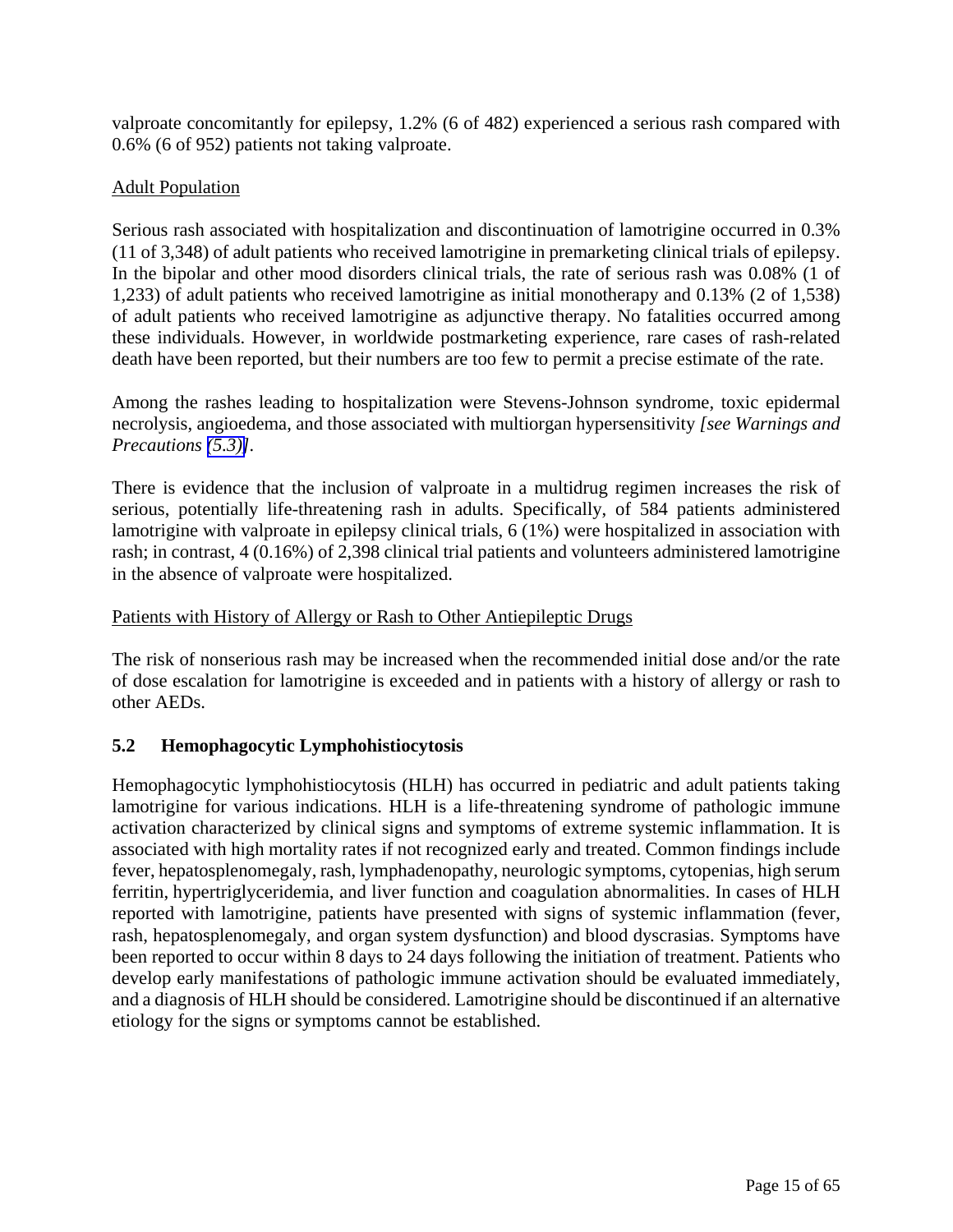# <span id="page-15-2"></span><span id="page-15-1"></span><span id="page-15-0"></span>**5.3 Multiorgan Hypersensitivity Reactions and Organ Failure**

Multiorgan hypersensitivity reactions, also known as drug reaction with eosinophilia and systemic symptoms (DRESS), have occurred with lamotrigine. Some have been fatal or life threatening. DRESS typically, although not exclusively, presents with fever, rash, and/or lymphadenopathy in association with other organ system involvement, such as hepatitis, nephritis, hematologic abnormalities, myocarditis, or myositis, sometimes resembling an acute viral infection. Eosinophilia is often present. This disorder is variable in its expression, and other organ systems not noted here may be involved.

Fatalities associated with acute multiorgan failure and various degrees of hepatic failure have been reported in 2 of 3,796 adult patients and 4 of 2,435 pediatric patients who received lamotrigine in epilepsy clinical trials. Rare fatalities from multiorgan failure have also been reported in postmarketing use.

Isolated liver failure without rash or involvement of other organs has also been reported with lamotrigine.

It is important to note that early manifestations of hypersensitivity (e.g., fever, lymphadenopathy) may be present even though a rash is not evident. If such signs or symptoms are present, the patient should be evaluated immediately. Lamotrigine should be discontinued if an alternative etiology for the signs or symptoms cannot be established.

Prior to initiation of treatment with lamotrigine, the patient should be instructed that a rash or other signs or symptoms of hypersensitivity (e.g., fever, lymphadenopathy) may herald a serious medical event and that the patient should report any such occurrence to a healthcare provider immediately.

# **5.4 Cardiac Rhythm and Conduction Abnormalities**

In vitro testing showed that lamotrigine exhibits Class IB antiarrhythmic activity at therapeutically relevant concentrations *[see Clinical Pharmacology [\(12.2\)\]](#page-38-1)*. Based on these in vitro findings, lamotrigine could slow ventricular conduction (widen QRS) and induce proarrhythmia, which can lead to sudden death, in patients with clinically important structural or functional heart disease (i.e., patients with heart failure, valvular heart disease, congenital heart disease, conduction system disease, ventricular arrhythmias, cardiac channelopathies [e.g., Brugada syndrome], clinically important ischemic heart disease, or multiple risk factors for coronary artery disease). Any expected or observed benefit of lamotrigine in an individual patient with clinically important structural or functional heart disease must be carefully weighed against the risks for serious arrythmias and/or death for that patient. Concomitant use of other sodium channel blockers may further increase the risk of proarrhythmia.

# **5.5 Blood Dyscrasias**

There have been reports of blood dyscrasias that may or may not be associated with multiorgan hypersensitivity (also known as DRESS) *[see Warnings and Precautions [\(5.3\)\].](#page-15-1)* These have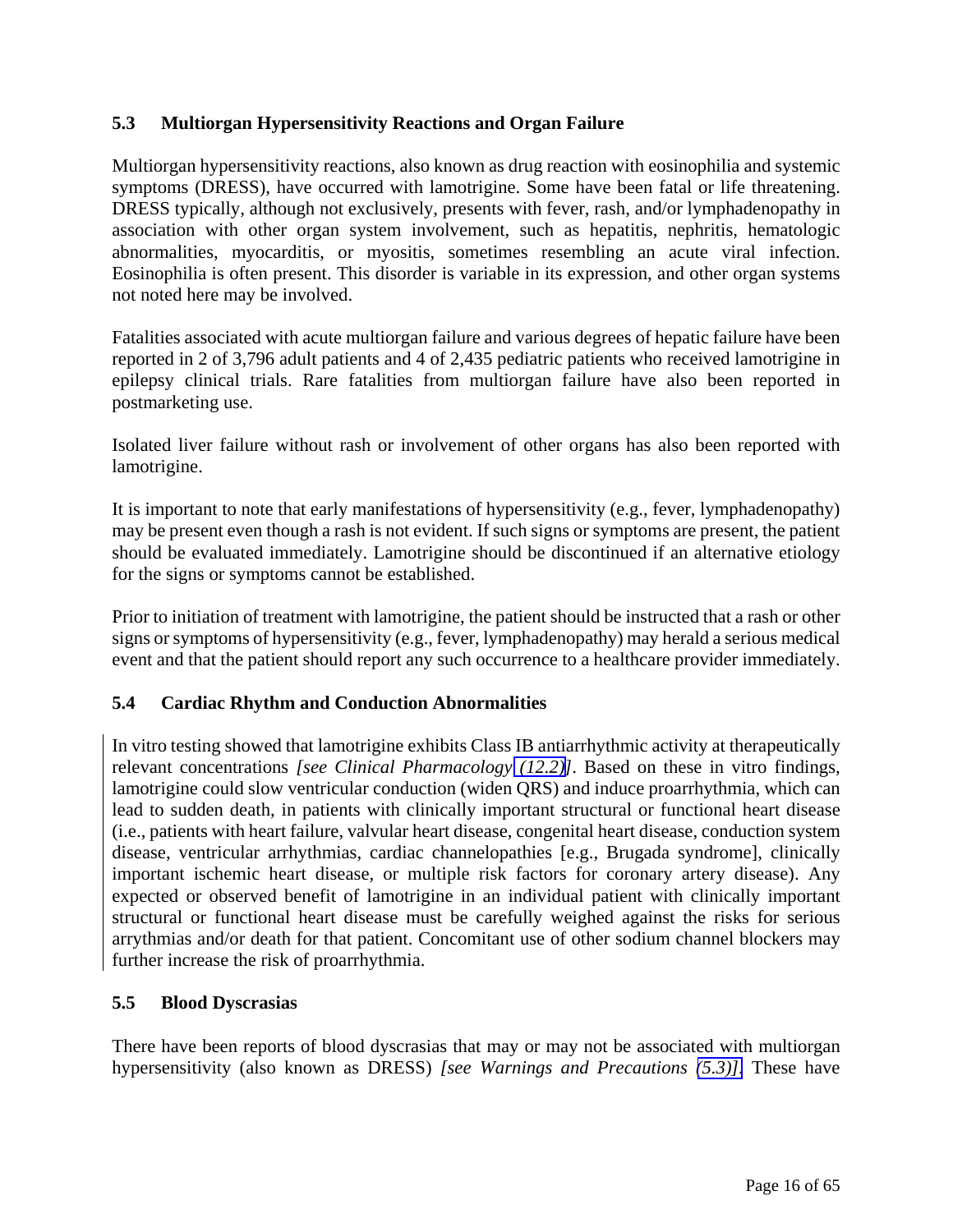<span id="page-16-1"></span><span id="page-16-0"></span>included neutropenia, leukopenia, anemia, thrombocytopenia, pancytopenia, and, rarely, aplastic anemia and pure red cell aplasia.

# **5.6 Suicidal Behavior and Ideation**

AEDs, including lamotrigine, increase the risk of suicidal thoughts or behavior in patients taking these drugs for any indication. Patients treated with any AED for any indication should be monitored for the emergence or worsening of depression, suicidal thoughts or behavior, and/or any unusual changes in mood or behavior.

Pooled analyses of 199 placebo-controlled clinical trials (monotherapy and adjunctive therapy) of 11 different AEDs showed that patients randomized to 1 of the AEDs had approximately twice the risk (adjusted Relative Risk 1.8, 95% CI: 1.2, 2.7) of suicidal thinking or behavior compared with patients randomized to placebo. In these trials, which had a median treatment duration of 12 weeks, the estimated incidence of suicidal behavior or ideation among 27,863 AED-treated patients was 0.43%, compared with 0.24% among 16,029 placebo-treated patients, representing an increase of approximately 1 case of suicidal thinking or behavior for every 530 patients treated. There were 4 suicides in drug-treated patients in the trials and none in placebo-treated patients, but the number of events is too small to allow any conclusion about drug effect on suicide.

The increased risk of suicidal thoughts or behavior with AEDs was observed as early as 1 week after starting treatment with AEDs and persisted for the duration of treatment assessed. Because most trials included in the analysis did not extend beyond 24 weeks, the risk of suicidal thoughts or behavior beyond 24 weeks could not be assessed.

The risk of suicidal thoughts or behavior was generally consistent among drugs in the data analyzed. The finding of increased risk with AEDs of varying mechanism of action and across a range of indications suggests that the risk applies to all AEDs used for any indication. The risk did not vary substantially by age (5 years to 100 years) in the clinical trials analyzed.

Table 7 shows absolute and relative risk by indication for all evaluated AEDs.

| <b>Indication</b> | <b>Placebo</b><br><b>Patients with</b><br><b>Events</b> per<br>1,000 Patients | <b>Drug Patients</b><br>with Events<br>per 1,000<br><b>Patients</b> | <b>Relative Risk:</b><br><b>Incidence of Events in</b><br><b>Drug Patients/</b><br><b>Incidence in</b><br><b>Placebo Patients</b> | <b>Risk Difference:</b><br><b>Additional Drug</b><br><b>Patients with Events per</b><br>1,000 Patients |
|-------------------|-------------------------------------------------------------------------------|---------------------------------------------------------------------|-----------------------------------------------------------------------------------------------------------------------------------|--------------------------------------------------------------------------------------------------------|
| Epilepsy          | 1.0                                                                           | 3.4                                                                 | 3.5                                                                                                                               | 2.4                                                                                                    |
| Psychiatric       | 5.7                                                                           | 8.5                                                                 | 1.5                                                                                                                               | 2.9                                                                                                    |
| Other             | 1.0                                                                           | 1.8                                                                 | 1.9                                                                                                                               | 0.9                                                                                                    |
| Total             | 2.4                                                                           | 4.3                                                                 |                                                                                                                                   | 1.9                                                                                                    |

**Table 7: Risk by Indication for Antiepileptic Drugs in the Pooled Analysis** 

The relative risk for suicidal thoughts or behavior was higher in clinical trials for epilepsy than in clinical trials for psychiatric or other conditions, but the absolute risk differences were similar for the epilepsy and psychiatric indications.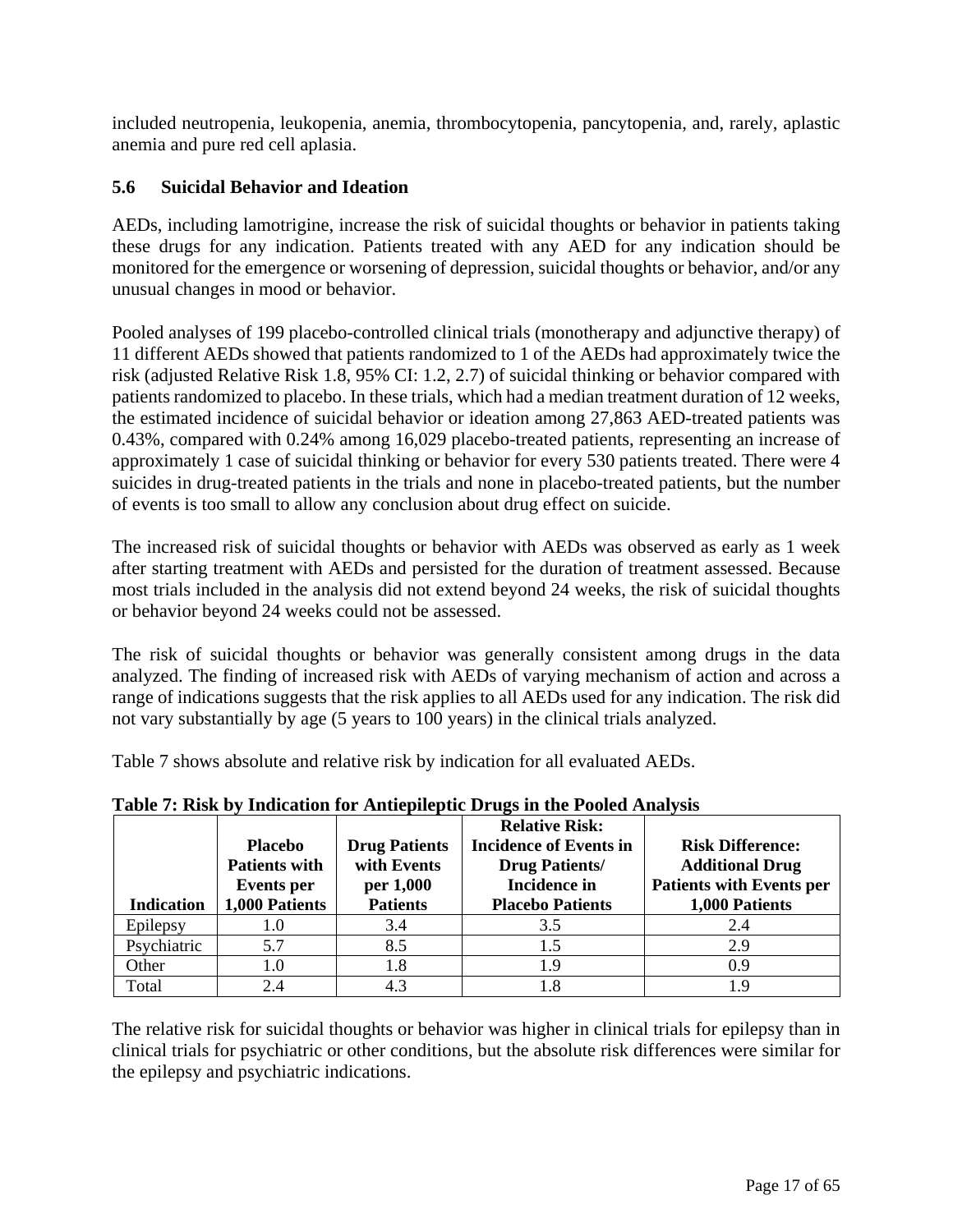<span id="page-17-1"></span><span id="page-17-0"></span>Anyone considering prescribing lamotrigine or any other AED must balance the risk of suicidal thoughts or behavior with the risk of untreated illness. Epilepsy and many other illnesses for which AEDs are prescribed are themselves associated with morbidity and mortality and an increased risk of suicidal thoughts and behavior. Should suicidal thoughts and behavior emerge during treatment, the prescriber needs to consider whether the emergence of these symptoms in any given patient may be related to the illness being treated.

Patients, their caregivers, and families should be informed that AEDs increase the risk of suicidal thoughts and behavior and should be advised of the need to be alert for the emergence or worsening of the signs and symptoms of depression, any unusual changes in mood or behavior, the emergence of suicidal thoughts or suicidal behavior, or thoughts about self-harm. Behaviors of concern should be reported immediately to healthcare providers.

# **5.7 Aseptic Meningitis**

Therapy with lamotrigine increases the risk of developing aseptic meningitis. Because of the potential for serious outcomes of untreated meningitis due to other causes, patients should also be evaluated for other causes of meningitis and treated as appropriate.

Postmarketing cases of aseptic meningitis have been reported in pediatric and adult patients taking lamotrigine for various indications. Symptoms upon presentation have included headache, fever, nausea, vomiting, and nuchal rigidity. Rash, photophobia, myalgia, chills, altered consciousness, and somnolence were also noted in some cases. Symptoms have been reported to occur within 1 day to one and a half months following the initiation of treatment. In most cases, symptoms were reported to resolve after discontinuation of lamotrigine. Re-exposure resulted in a rapid return of symptoms (from within 30 minutes to 1 day following re-initiation of treatment) that were frequently more severe. Some of the patients treated with lamotrigine who developed aseptic meningitis had underlying diagnoses of systemic lupus erythematosus or other autoimmune diseases.

Cerebrospinal fluid (CSF) analyzed at the time of clinical presentation in reported cases was characterized by a mild to moderate pleocytosis, normal glucose levels, and mild to moderate increase in protein. CSF white blood cell count differentials showed a predominance of neutrophils in a majority of the cases, although a predominance of lymphocytes was reported in approximately one third of the cases. Some patients also had new onset of signs and symptoms of involvement of other organs (predominantly hepatic and renal involvement), which may suggest that in these cases the aseptic meningitis observed was part of a hypersensitivity reaction *[see Warnings and Precautions [\(5.3\)\].](#page-15-2)* 

# **5.8 Potential Medication Errors**

Medication errors involving lamotrigine have occurred. In particular, the name lamotrigine can be confused with the names of other commonly used medications. Medication errors may also occur between the different formulations of lamotrigine. To reduce the potential of medication errors, write and say lamotrigine clearly. Depictions of the lamotrigine orally disintegrating tablets can be found in the Medication Guide that accompanies the product to highlight the distinctive markings, colors, and shapes that serve to identify the different presentations of the drug and thus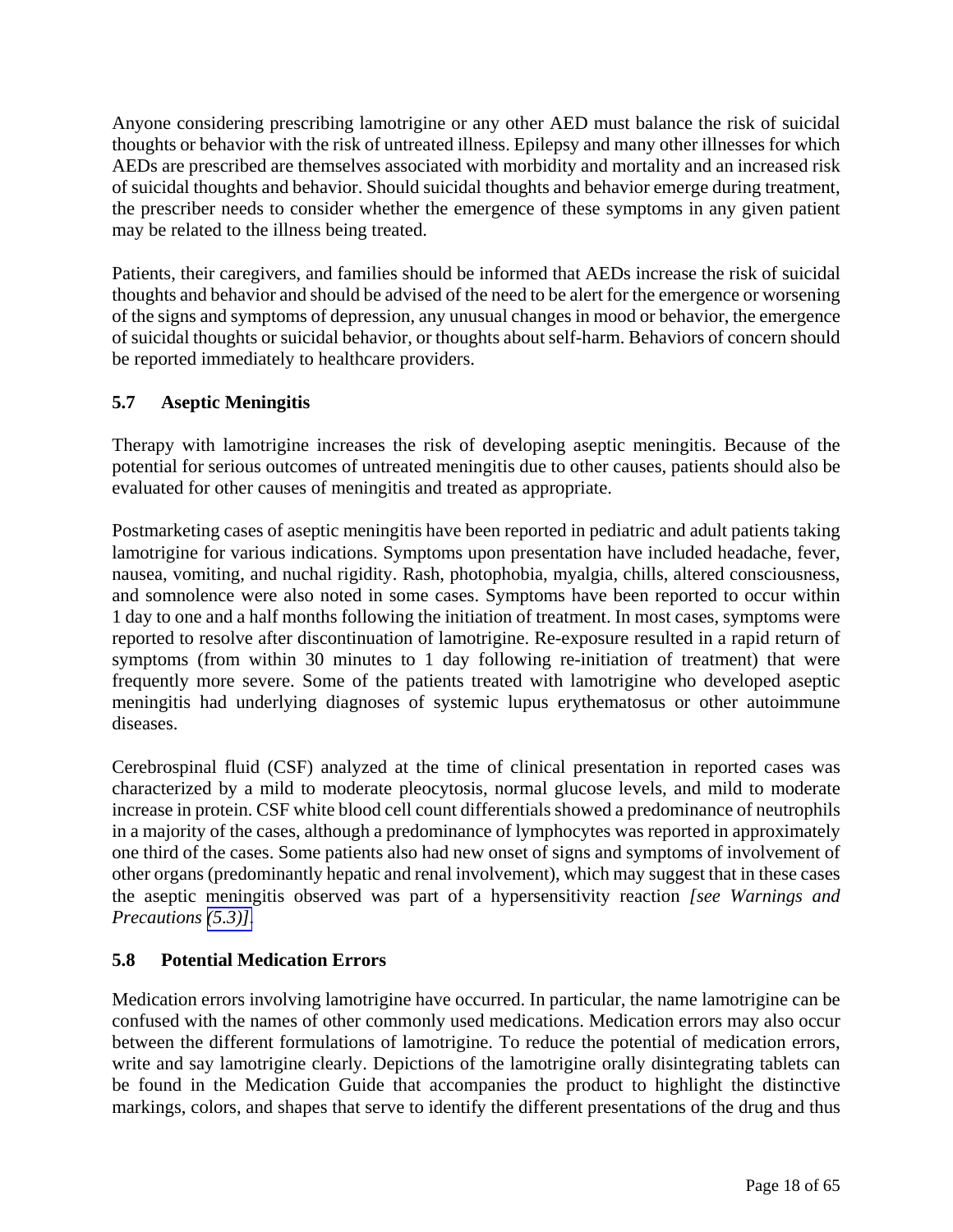<span id="page-18-2"></span><span id="page-18-1"></span><span id="page-18-0"></span>may help reduce the risk of medication errors. To avoid the medication error of using the wrong drug or formulation, patients should be strongly advised to visually inspect their tablets to verify that they are lamotrigine, as well as the correct formulation of lamotrigine, each time they fill their prescription.

# **5.9 Concomitant Use with Oral Contraceptives**

Some estrogen-containing oral contraceptives have been shown to decrease serum concentrations of lamotrigine *[see Clinical Pharmacology [\(12.3\)\]](#page-39-0)*. Dosage adjustments will be necessary in most patients who start or stop estrogen-containing oral contraceptives while taking lamotrigine *[see Dosage and Administration [\(2.1\)\]](#page-3-5)*. During the week of inactive hormone preparation (pill-free week) of oral contraceptive therapy, plasma lamotrigine levels are expected to rise, as much as doubling at the end of the week. Adverse reactions consistent with elevated levels of lamotrigine, such as dizziness, ataxia, and diplopia, could occur.

# **5.10 Withdrawal Seizures**

As with other AEDs, lamotrigine should not be abruptly discontinued. In patients with epilepsy there is a possibility of increasing seizure frequency. In clinical trials in adults with bipolar disorder, 2 patients experienced seizures shortly after abrupt withdrawal of lamotrigine. Unless safety concerns require a more rapid withdrawal, the dose of lamotrigine should be tapered over a period of at least 2 weeks (approximately 50% reduction per week) *[see Dosage and Administration [\(2.1\)\].](#page-3-5)* 

# **5.11 Status Epilepticus**

Valid estimates of the incidence of treatment-emergent status epilepticus among patients treated with lamotrigine are difficult to obtain because reporters participating in clinical trials did not all employ identical rules for identifying cases. At a minimum, 7 of 2,343 adult patients had episodes that could unequivocally be described as status epilepticus. In addition, a number of reports of variably defined episodes of seizure exacerbation (e.g., seizure clusters, seizure flurries) were made.

# **5.12 Sudden Unexplained Death in Epilepsy (SUDEP)**

During the premarketing development of lamotrigine, 20 sudden and unexplained deaths were recorded among a cohort of 4,700 patients with epilepsy (5,747 patient-years of exposure).

Some of these could represent seizure-related deaths in which the seizure was not observed, e.g., at night. This represents an incidence of 0.0035 deaths per patient-year. Although this rate exceeds that expected in a healthy population matched for age and sex, it is within the range of estimates for the incidence of sudden unexplained death in epilepsy (SUDEP) in patients not receiving lamotrigine (ranging from 0.0005 for the general population of patients with epilepsy, to 0.004 for a recently studied clinical trial population similar to that in the clinical development program for lamotrigine, to 0.005 for patients with refractory epilepsy). Consequently, whether these figures are reassuring or suggest concern depends on the comparability of the populations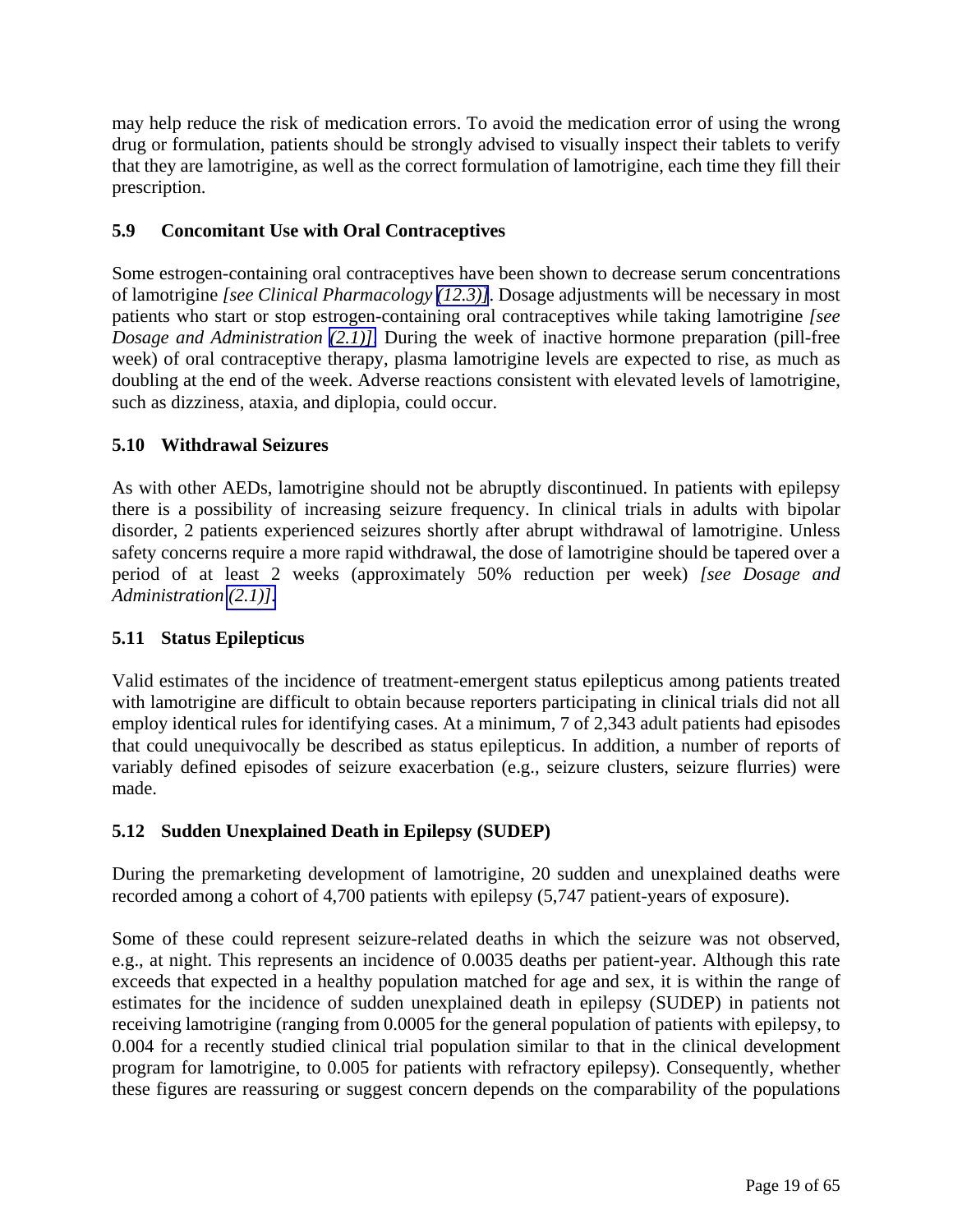<span id="page-19-1"></span><span id="page-19-0"></span>reported upon with the cohort receiving lamotrigine and the accuracy of the estimates provided. Probably most reassuring is the similarity of estimated SUDEP rates in patients receiving lamotrigine and those receiving other AEDs, chemically unrelated to each other, that underwent clinical testing in similar populations. This evidence suggests, although it certainly does not prove, that the high SUDEP rates reflect population rates, not a drug effect.

# **5.13 Addition of Lamotrigine to a Multidrug Regimen that Includes Valproate**

Because valproate reduces the clearance of lamotrigine, the dosage of lamotrigine in the presence of valproate is less than half of that required in its absence *[see Dosage and Administration [\(2.2,](#page-7-3)  [2.3,](#page-10-2) [2.4\),](#page-11-2) Drug Interactions [\(7\)\]](#page-31-1).* 

# **5.14 Binding in the Eye and Other Melanin-Containing Tissues**

Because lamotrigine binds to melanin, it could accumulate in melanin-rich tissues over time. This raises the possibility that lamotrigine may cause toxicity in these tissues after extended use. Although ophthalmological testing was performed in 1 controlled clinical trial, the testing was inadequate to exclude subtle effects or injury occurring after long-term exposure. Moreover, the capacity of available tests to detect potentially adverse consequences, if any, of lamotrigine's binding to melanin is unknown *[see Clinical Pharmacology [\(12.2\)\]](#page-38-1).*

Accordingly, although there are no specific recommendations for periodic ophthalmological monitoring, prescribers should be aware of the possibility of long-term ophthalmologic effects.

# **5.15 Laboratory Tests**

# False-Positive Drug Test Results

Lamotrigine has been reported to interfere with the assay used in some rapid urine drug screens, which can result in false-positive readings, particularly for phencyclidine (PCP). A more specific analytical method should be used to confirm a positive result.

#### Plasma Concentrations of Lamotrigine

The value of monitoring plasma concentrations of lamotrigine in patients treated with lamotrigine has not been established. Because of the possible pharmacokinetic interactions between lamotrigine and other drugs, including AEDs (see [Table 13\)](#page-31-1), monitoring of the plasma levels of lamotrigine and concomitant drugs may be indicated, particularly during dosage adjustments. In general, clinical judgment should be exercised regarding monitoring of plasma levels of lamotrigine and other drugs and whether or not dosage adjustments are necessary.

# **6 ADVERSE REACTIONS**

The following serious adverse reactions are described in more detail in the *Warnings and Precautions* section of the labeling: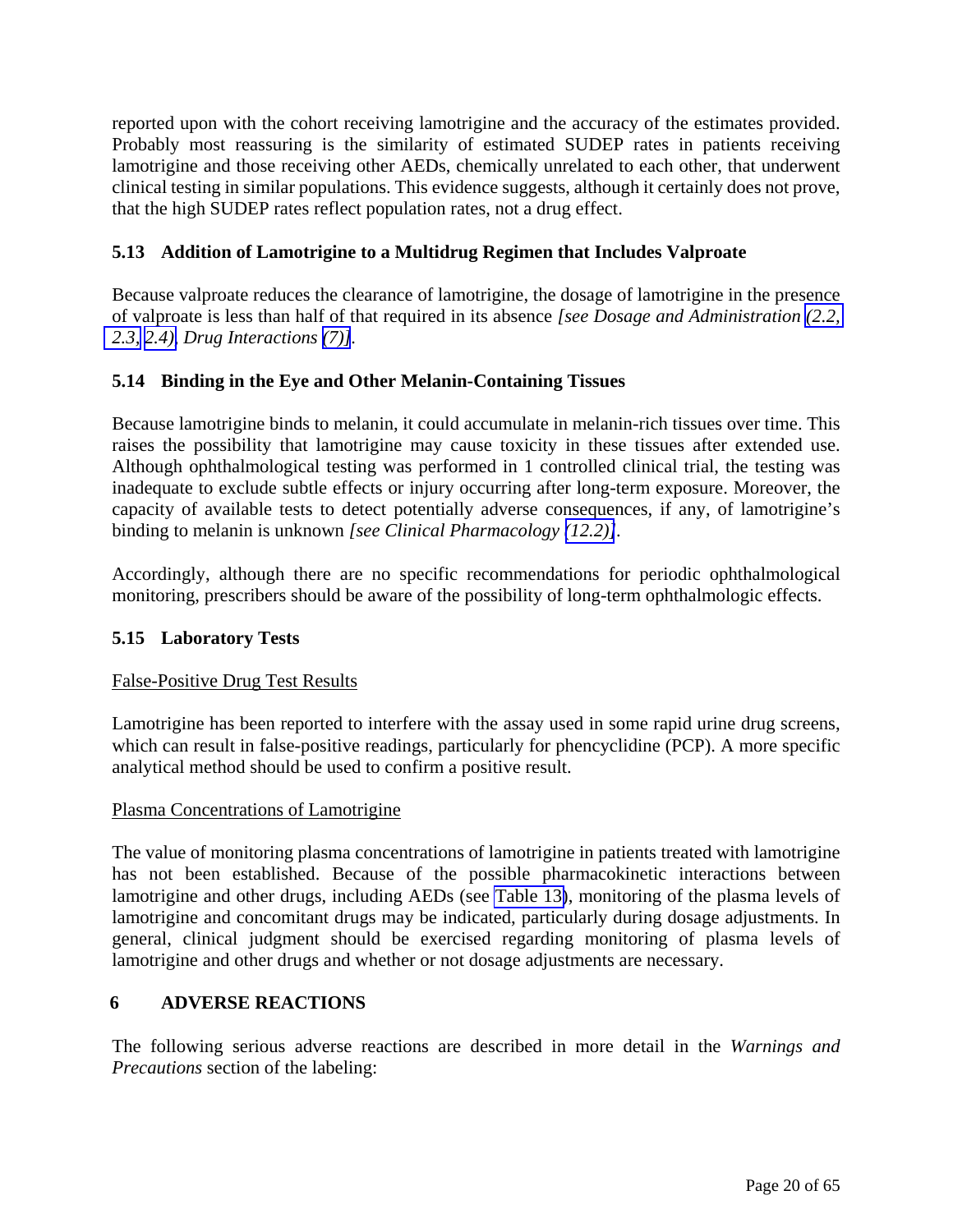- <span id="page-20-0"></span>• Serious Skin Rashes *[see Warnings and Precautions [\(5.1\)\]](#page-13-5)*
- Hemophagocytic Lymphohistiocytosis *[see Warnings and Precautions [\(5.2\)\]](#page-14-2)*
- Multiorgan Hypersensitivity Reactions and Organ Failure *[see Warnings and Precautions [\(5.3\)\]](#page-15-2)*
- Cardiac Rhythm and Conduction Abnormalities *[see Warnings and Precautions [\(5.4\)\]](#page-15-1)*
- Blood Dyscrasias *[see Warnings and Precautions [\(5.5\)\]](#page-15-1)*
- Suicidal Behavior and Ideation *[see Warnings and Precautions [\(5.6\)\]](#page-16-0)*
- Aseptic Meningitis *[see Warnings and Precautions [\(5.7\)\]](#page-17-1)*
- Withdrawal Seizures *[see Warnings and Precautions [\(5.10\)\]](#page-18-1)*
- Status Epilepticus *[see Warnings and Precautions [\(5.11\)\]](#page-18-1)*
- Sudden Unexplained Death in Epilepsy *[see Warnings and Precautions [\(5.12\)\]](#page-18-1)*

# **6.1 Clinical Trial Experience**

Because clinical trials are conducted under widely varying conditions, adverse reaction rates observed in the clinical trials of a drug cannot be directly compared with rates in the clinical trials of another drug and may not reflect the rates observed in practice.

# Epilepsy

*Most Common Adverse Reactions in All Clinical Trials: Adjunctive Therapy in Adults with Epilepsy:* The most commonly observed  $(≥ 5%$  for lamotrigine and more common on drug than placebo) adverse reactions seen in association with lamotrigine during adjunctive therapy in adults and not seen at an equivalent frequency among placebo-treated patients were: dizziness, ataxia, somnolence, headache, diplopia, blurred vision, nausea, vomiting, and rash. Dizziness, diplopia, ataxia, blurred vision, nausea, and vomiting were dose related. Dizziness, diplopia, ataxia, and blurred vision occurred more commonly in patients receiving carbamazepine with lamotrigine than in patients receiving other AEDs with lamotrigine. Clinical data suggest a higher incidence of rash, including serious rash, in patients receiving concomitant valproate than in patients not receiving valproate *[see Warnings and Precautions [\(5.1\)\]](#page-13-4).*

Approximately 11% of the 3,378 adult patients who received lamotrigine as adjunctive therapy in premarketing clinical trials discontinued treatment because of an adverse reaction. The adverse reactions most commonly associated with discontinuation were rash (3.0%), dizziness (2.8%), and headache (2.5%).

In a dose-response trial in adults, the rate of discontinuation of lamotrigine for dizziness, ataxia, diplopia, blurred vision, nausea, and vomiting was dose related.

*Monotherapy in Adults with Epilepsy:* The most commonly observed (≥ 5% for lamotrigine and more common on drug than placebo) adverse reactions seen in association with the use of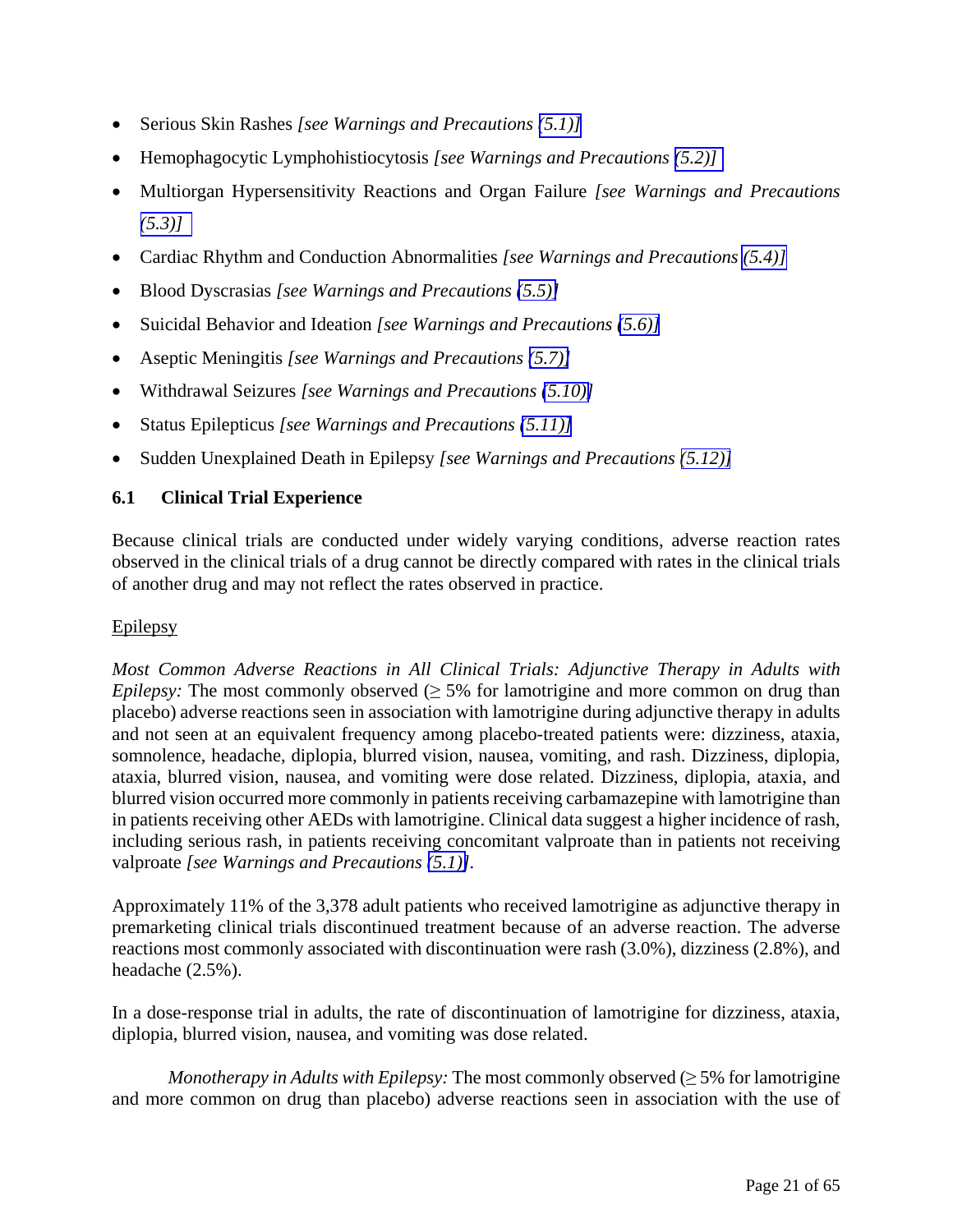lamotrigine during the monotherapy phase of the controlled trial in adults not seen at an equivalent rate in the control group were vomiting, coordination abnormality, dyspepsia, nausea, dizziness, rhinitis, anxiety, insomnia, infection, pain, weight decrease, chest pain, and dysmenorrhea. The most commonly observed  $(≥ 5%$  for lamotrigine and more common on drug than placebo) adverse reactions associated with the use of lamotrigine during the conversion to monotherapy (add-on) period, not seen at an equivalent frequency among low-dose valproate-treated patients, were dizziness, headache, nausea, asthenia, coordination abnormality, vomiting, rash, somnolence, diplopia, ataxia, accidental injury, tremor, blurred vision, insomnia, nystagmus, diarrhea, lymphadenopathy, pruritus, and sinusitis.

Approximately 10% of the 420 adult patients who received lamotrigine as monotherapy in premarketing clinical trials discontinued treatment because of an adverse reaction. The adverse reactions most commonly associated with discontinuation were rash (4.5%), headache (3.1%), and asthenia (2.4%).

*Adjunctive Therapy in Pediatric Patients with Epilepsy:* The most commonly observed  $\geq$  5% for lamotrigine and more common on drug than placebo) adverse reactions seen in association with the use of lamotrigine as adjunctive treatment in pediatric patients aged 2 years to 16 years and not seen at an equivalent rate in the control group were infection, vomiting, rash, fever, somnolence, accidental injury, dizziness, diarrhea, abdominal pain, nausea, ataxia, tremor, asthenia, bronchitis, flu syndrome, and diplopia.

In 339 patients aged 2 years to 16 years with partial-onset seizures or generalized seizures of Lennox-Gastaut syndrome, 4.2% of patients on lamotrigine and 2.9% of patients on placebo discontinued due to adverse reactions. The most commonly reported adverse reaction that led to discontinuation of lamotrigine was rash.

Approximately 11.5% of the 1,081 pediatric patients aged 2 years to 16 years who received lamotrigine as adjunctive therapy in premarketing clinical trials discontinued treatment because of an adverse reaction. The adverse reactions most commonly associated with discontinuation were rash (4.4%), reaction aggravated (1.7%), and ataxia (0.6%).

*Controlled Adjunctive Clinical Trials in Adults with Epilepsy:* Table 8 lists adverse reactions that occurred in adult patients with epilepsy treated with lamotrigine in placebocontrolled trials. In these trials, either lamotrigine or placebo was added to the patient's current AED therapy.

| т ансню мин трисрэу                            |                                                                                      |                                                                                  |  |  |  |  |  |
|------------------------------------------------|--------------------------------------------------------------------------------------|----------------------------------------------------------------------------------|--|--|--|--|--|
| <b>Body System/</b><br><b>Adverse Reaction</b> | <b>Percent of Patients Receiving</b><br><b>Adjunctive Lamotrigine</b><br>$(n = 711)$ | <b>Percent of Patients Receiving</b><br><b>Adjunctive Placebo</b><br>$(n = 419)$ |  |  |  |  |  |
| Body as a whole                                |                                                                                      |                                                                                  |  |  |  |  |  |
| Headache                                       | 29                                                                                   | 19                                                                               |  |  |  |  |  |
| Flu syndrome                                   |                                                                                      | 6                                                                                |  |  |  |  |  |
| Fever                                          |                                                                                      |                                                                                  |  |  |  |  |  |
| Abdominal pain                                 |                                                                                      |                                                                                  |  |  |  |  |  |

**Table 8: Adverse Reactions in Pooled, Placebo-Controlled Adjunctive Trials in Adult**  Patients with **Enilancy**<sup>a,b</sup>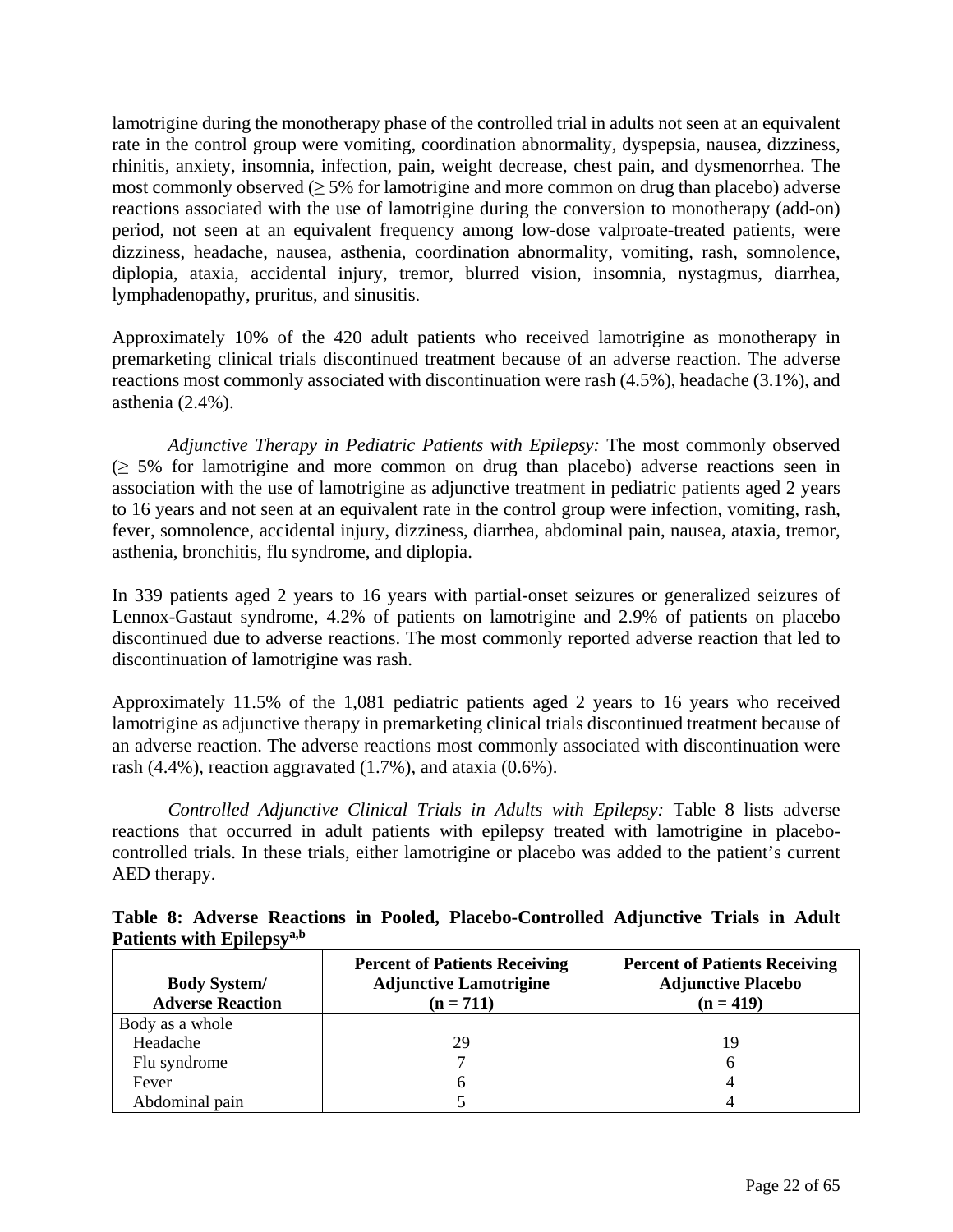| 1<br>$\overline{2}$<br>Reaction aggravated<br>$\mathbf{1}$<br>(seizure exacerbation)<br>Digestive<br>19<br>10<br>Nausea<br>Vomiting<br>9<br>$\overline{4}$<br>Diarrhea<br>6<br>4<br>$\overline{c}$<br>Dyspepsia<br>5<br>3<br>Constipation<br>4<br>Anorexia<br>$\overline{2}$<br>1<br>Musculoskeletal<br>$\overline{2}$<br>$\boldsymbol{0}$<br>Arthralgia<br><b>Nervous</b><br><b>Dizziness</b><br>38<br>13<br>Ataxia<br>22<br>6<br>Somnolence<br>7<br>14<br>Incoordination<br>$\overline{2}$<br>6<br>$\overline{c}$<br>Insomnia<br>6<br>1<br>Tremor<br>4<br>3<br>Depression<br>4<br>3<br>Anxiety<br>4<br>Convulsion<br>3<br>3<br>Irritability<br>$\overline{c}$<br>3<br>$\overline{0}$<br>Speech disorder<br>Concentration disturbance<br>$\overline{2}$<br>Respiratory<br>Rhinitis<br>9<br>14<br>9<br>10<br>Pharyngitis<br>Cough increased<br>8<br>6<br>Skin and appendages<br>Rash<br>10<br>5<br>Pruritus<br>3<br>$\overline{2}$<br>Special senses<br>Diplopia<br>28<br>7<br><b>Blurred</b> vision<br>5<br>16<br>Vision abnormality<br>3<br>1<br>Urogenital<br>Female patients only<br>$(n = 365)$<br>$(n = 207)$<br>Dysmenorrhea<br>7<br>6<br>Vaginitis<br>4<br>Amenorrhea<br>$\overline{2}$ |           |                |  |
|-------------------------------------------------------------------------------------------------------------------------------------------------------------------------------------------------------------------------------------------------------------------------------------------------------------------------------------------------------------------------------------------------------------------------------------------------------------------------------------------------------------------------------------------------------------------------------------------------------------------------------------------------------------------------------------------------------------------------------------------------------------------------------------------------------------------------------------------------------------------------------------------------------------------------------------------------------------------------------------------------------------------------------------------------------------------------------------------------------------------------------------------------------------------------------------------------|-----------|----------------|--|
|                                                                                                                                                                                                                                                                                                                                                                                                                                                                                                                                                                                                                                                                                                                                                                                                                                                                                                                                                                                                                                                                                                                                                                                                 | Neck pain | $\overline{c}$ |  |
|                                                                                                                                                                                                                                                                                                                                                                                                                                                                                                                                                                                                                                                                                                                                                                                                                                                                                                                                                                                                                                                                                                                                                                                                 |           |                |  |
|                                                                                                                                                                                                                                                                                                                                                                                                                                                                                                                                                                                                                                                                                                                                                                                                                                                                                                                                                                                                                                                                                                                                                                                                 |           |                |  |
|                                                                                                                                                                                                                                                                                                                                                                                                                                                                                                                                                                                                                                                                                                                                                                                                                                                                                                                                                                                                                                                                                                                                                                                                 |           |                |  |
|                                                                                                                                                                                                                                                                                                                                                                                                                                                                                                                                                                                                                                                                                                                                                                                                                                                                                                                                                                                                                                                                                                                                                                                                 |           |                |  |
|                                                                                                                                                                                                                                                                                                                                                                                                                                                                                                                                                                                                                                                                                                                                                                                                                                                                                                                                                                                                                                                                                                                                                                                                 |           |                |  |
|                                                                                                                                                                                                                                                                                                                                                                                                                                                                                                                                                                                                                                                                                                                                                                                                                                                                                                                                                                                                                                                                                                                                                                                                 |           |                |  |
|                                                                                                                                                                                                                                                                                                                                                                                                                                                                                                                                                                                                                                                                                                                                                                                                                                                                                                                                                                                                                                                                                                                                                                                                 |           |                |  |
|                                                                                                                                                                                                                                                                                                                                                                                                                                                                                                                                                                                                                                                                                                                                                                                                                                                                                                                                                                                                                                                                                                                                                                                                 |           |                |  |
|                                                                                                                                                                                                                                                                                                                                                                                                                                                                                                                                                                                                                                                                                                                                                                                                                                                                                                                                                                                                                                                                                                                                                                                                 |           |                |  |
|                                                                                                                                                                                                                                                                                                                                                                                                                                                                                                                                                                                                                                                                                                                                                                                                                                                                                                                                                                                                                                                                                                                                                                                                 |           |                |  |
|                                                                                                                                                                                                                                                                                                                                                                                                                                                                                                                                                                                                                                                                                                                                                                                                                                                                                                                                                                                                                                                                                                                                                                                                 |           |                |  |
|                                                                                                                                                                                                                                                                                                                                                                                                                                                                                                                                                                                                                                                                                                                                                                                                                                                                                                                                                                                                                                                                                                                                                                                                 |           |                |  |
|                                                                                                                                                                                                                                                                                                                                                                                                                                                                                                                                                                                                                                                                                                                                                                                                                                                                                                                                                                                                                                                                                                                                                                                                 |           |                |  |
|                                                                                                                                                                                                                                                                                                                                                                                                                                                                                                                                                                                                                                                                                                                                                                                                                                                                                                                                                                                                                                                                                                                                                                                                 |           |                |  |
|                                                                                                                                                                                                                                                                                                                                                                                                                                                                                                                                                                                                                                                                                                                                                                                                                                                                                                                                                                                                                                                                                                                                                                                                 |           |                |  |
|                                                                                                                                                                                                                                                                                                                                                                                                                                                                                                                                                                                                                                                                                                                                                                                                                                                                                                                                                                                                                                                                                                                                                                                                 |           |                |  |
|                                                                                                                                                                                                                                                                                                                                                                                                                                                                                                                                                                                                                                                                                                                                                                                                                                                                                                                                                                                                                                                                                                                                                                                                 |           |                |  |
|                                                                                                                                                                                                                                                                                                                                                                                                                                                                                                                                                                                                                                                                                                                                                                                                                                                                                                                                                                                                                                                                                                                                                                                                 |           |                |  |
|                                                                                                                                                                                                                                                                                                                                                                                                                                                                                                                                                                                                                                                                                                                                                                                                                                                                                                                                                                                                                                                                                                                                                                                                 |           |                |  |
|                                                                                                                                                                                                                                                                                                                                                                                                                                                                                                                                                                                                                                                                                                                                                                                                                                                                                                                                                                                                                                                                                                                                                                                                 |           |                |  |
|                                                                                                                                                                                                                                                                                                                                                                                                                                                                                                                                                                                                                                                                                                                                                                                                                                                                                                                                                                                                                                                                                                                                                                                                 |           |                |  |
|                                                                                                                                                                                                                                                                                                                                                                                                                                                                                                                                                                                                                                                                                                                                                                                                                                                                                                                                                                                                                                                                                                                                                                                                 |           |                |  |
|                                                                                                                                                                                                                                                                                                                                                                                                                                                                                                                                                                                                                                                                                                                                                                                                                                                                                                                                                                                                                                                                                                                                                                                                 |           |                |  |
|                                                                                                                                                                                                                                                                                                                                                                                                                                                                                                                                                                                                                                                                                                                                                                                                                                                                                                                                                                                                                                                                                                                                                                                                 |           |                |  |
|                                                                                                                                                                                                                                                                                                                                                                                                                                                                                                                                                                                                                                                                                                                                                                                                                                                                                                                                                                                                                                                                                                                                                                                                 |           |                |  |
|                                                                                                                                                                                                                                                                                                                                                                                                                                                                                                                                                                                                                                                                                                                                                                                                                                                                                                                                                                                                                                                                                                                                                                                                 |           |                |  |
|                                                                                                                                                                                                                                                                                                                                                                                                                                                                                                                                                                                                                                                                                                                                                                                                                                                                                                                                                                                                                                                                                                                                                                                                 |           |                |  |
|                                                                                                                                                                                                                                                                                                                                                                                                                                                                                                                                                                                                                                                                                                                                                                                                                                                                                                                                                                                                                                                                                                                                                                                                 |           |                |  |
|                                                                                                                                                                                                                                                                                                                                                                                                                                                                                                                                                                                                                                                                                                                                                                                                                                                                                                                                                                                                                                                                                                                                                                                                 |           |                |  |
|                                                                                                                                                                                                                                                                                                                                                                                                                                                                                                                                                                                                                                                                                                                                                                                                                                                                                                                                                                                                                                                                                                                                                                                                 |           |                |  |
|                                                                                                                                                                                                                                                                                                                                                                                                                                                                                                                                                                                                                                                                                                                                                                                                                                                                                                                                                                                                                                                                                                                                                                                                 |           |                |  |
|                                                                                                                                                                                                                                                                                                                                                                                                                                                                                                                                                                                                                                                                                                                                                                                                                                                                                                                                                                                                                                                                                                                                                                                                 |           |                |  |
|                                                                                                                                                                                                                                                                                                                                                                                                                                                                                                                                                                                                                                                                                                                                                                                                                                                                                                                                                                                                                                                                                                                                                                                                 |           |                |  |
|                                                                                                                                                                                                                                                                                                                                                                                                                                                                                                                                                                                                                                                                                                                                                                                                                                                                                                                                                                                                                                                                                                                                                                                                 |           |                |  |
|                                                                                                                                                                                                                                                                                                                                                                                                                                                                                                                                                                                                                                                                                                                                                                                                                                                                                                                                                                                                                                                                                                                                                                                                 |           |                |  |
|                                                                                                                                                                                                                                                                                                                                                                                                                                                                                                                                                                                                                                                                                                                                                                                                                                                                                                                                                                                                                                                                                                                                                                                                 |           |                |  |
|                                                                                                                                                                                                                                                                                                                                                                                                                                                                                                                                                                                                                                                                                                                                                                                                                                                                                                                                                                                                                                                                                                                                                                                                 |           |                |  |
|                                                                                                                                                                                                                                                                                                                                                                                                                                                                                                                                                                                                                                                                                                                                                                                                                                                                                                                                                                                                                                                                                                                                                                                                 |           |                |  |
|                                                                                                                                                                                                                                                                                                                                                                                                                                                                                                                                                                                                                                                                                                                                                                                                                                                                                                                                                                                                                                                                                                                                                                                                 |           |                |  |
|                                                                                                                                                                                                                                                                                                                                                                                                                                                                                                                                                                                                                                                                                                                                                                                                                                                                                                                                                                                                                                                                                                                                                                                                 |           |                |  |

<sup>a</sup> Adverse reactions that occurred in at least 2% of patients treated with lamotrigine and at a greater incidence than

placebo.<br><sup>b</sup> Patients in these adjunctive trials were receiving 1 to 3 of the concomitant antiepileptic drugs carbamazepine, phenytoin, phenobarbital, or primidone in addition to lamotrigine or placebo. Patients may have reported multiple adverse reactions during the trial or at discontinuation; thus, patients may be included in more than 1 category.

In a randomized, parallel trial comparing placebo with 300 mg/day and 500 mg/day of lamotrigine, some of the more common drug-related adverse reactions were dose related (see [Table 9\).](#page-23-0)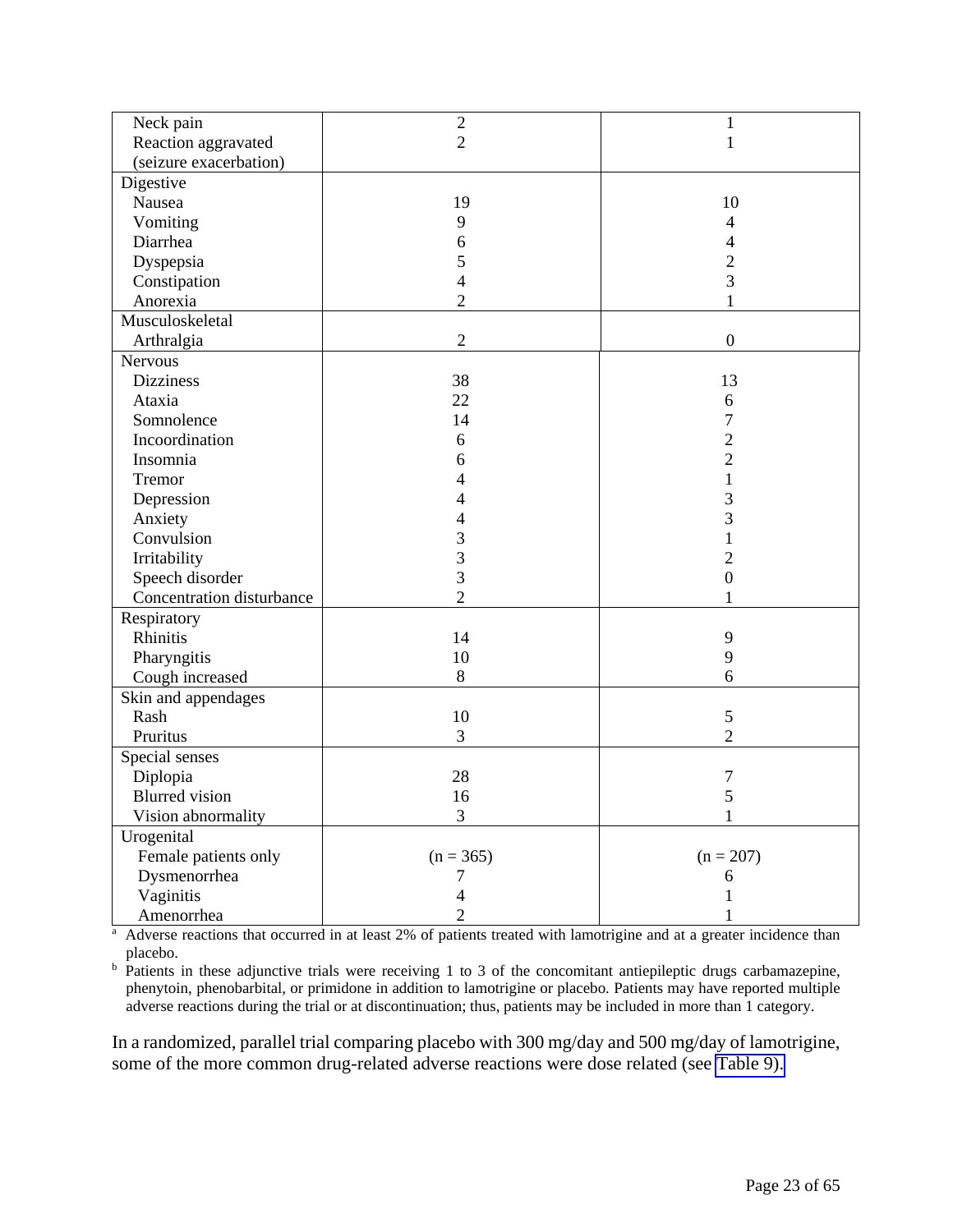# <span id="page-23-0"></span>**Table 9: Dose-Related Adverse Reactions from a Randomized, Placebo-Controlled, Adjunctive Trial in Adults with Epilepsy**

|                         | <b>Percent of Patients Experiencing Adverse Reactions</b> |                                     |                                     |  |
|-------------------------|-----------------------------------------------------------|-------------------------------------|-------------------------------------|--|
| <b>Adverse Reaction</b> | <b>Placebo</b><br>$(n = 73)$                              | Lamotrigine<br>300 mg<br>$(n = 71)$ | Lamotrigine<br>500 mg<br>$(n = 72)$ |  |
| Ataxia                  | 10                                                        | 10                                  | $28^{a,b}$                          |  |
| <b>Blurred</b> vision   | 10                                                        | 11                                  | $25^{a,b}$                          |  |
| Diplopia                | 8                                                         | $24^{\circ}$                        | $49^{a,b}$                          |  |
| <b>Dizziness</b>        | 27                                                        | 31                                  | $54^{a,b}$                          |  |
| Nausea                  |                                                           | 18                                  | $25^{\mathrm{a}}$                   |  |
| Vomiting                |                                                           | 11                                  | 18 <sup>a</sup>                     |  |

<sup>a</sup> Significantly greater than placebo group ( $P < 0.05$ ).

<sup>b</sup> Significantly greater than group receiving Lamotrigine 300 mg ( $P < 0.05$ ).

The overall adverse reaction profile for lamotrigine was similar between females and males and was independent of age. Because the largest non-Caucasian racial subgroup was only 6% of patients exposed to lamotrigine in placebo-controlled trials, there are insufficient data to support a statement regarding the distribution of adverse reaction reports by race. Generally, females receiving either lamotrigine as adjunctive therapy or placebo were more likely to report adverse reactions than males. The only adverse reaction for which the reports on lamotrigine were  $> 10\%$ more frequent in females than males (without a corresponding difference by gender on placebo) was dizziness (difference  $= 16.5\%$ ). There was little difference between females and males in the rates of discontinuation of lamotrigine for individual adverse reactions.

*Controlled Monotherapy Trial in Adults with Partial-Onset Seizures:* Table 10 lists adverse reactions that occurred in patients with epilepsy treated with monotherapy with lamotrigine in a double-blind trial following discontinuation of either concomitant carbamazepine or phenytoin not seen at an equivalent frequency in the control group.

| <b>Body System/</b><br><b>Adverse Reaction</b> | <b>Percent of Patients Receiving</b><br>Lamotrigine <sup>c</sup> as<br><b>Monotherapy</b><br>$(n = 43)$ | <b>Percent of Patients Receiving</b><br>Low-Dose Valproate <sup>d</sup><br>Monotherapy<br>$(n = 44)$ |
|------------------------------------------------|---------------------------------------------------------------------------------------------------------|------------------------------------------------------------------------------------------------------|
| Body as a whole                                |                                                                                                         |                                                                                                      |
| Pain                                           |                                                                                                         |                                                                                                      |
| Infection                                      |                                                                                                         |                                                                                                      |
| Chest pain                                     |                                                                                                         |                                                                                                      |
| Digestive                                      |                                                                                                         |                                                                                                      |
| Vomiting                                       |                                                                                                         |                                                                                                      |
| Dyspepsia                                      |                                                                                                         |                                                                                                      |
| Nausea                                         |                                                                                                         |                                                                                                      |
| Metabolic and nutritional                      |                                                                                                         |                                                                                                      |
| Weight decrease                                |                                                                                                         |                                                                                                      |

# **Table 10: Adverse Reactions in a Controlled Monotherapy Trial in Adult Patients with Partial-Onset Seizuresa,b**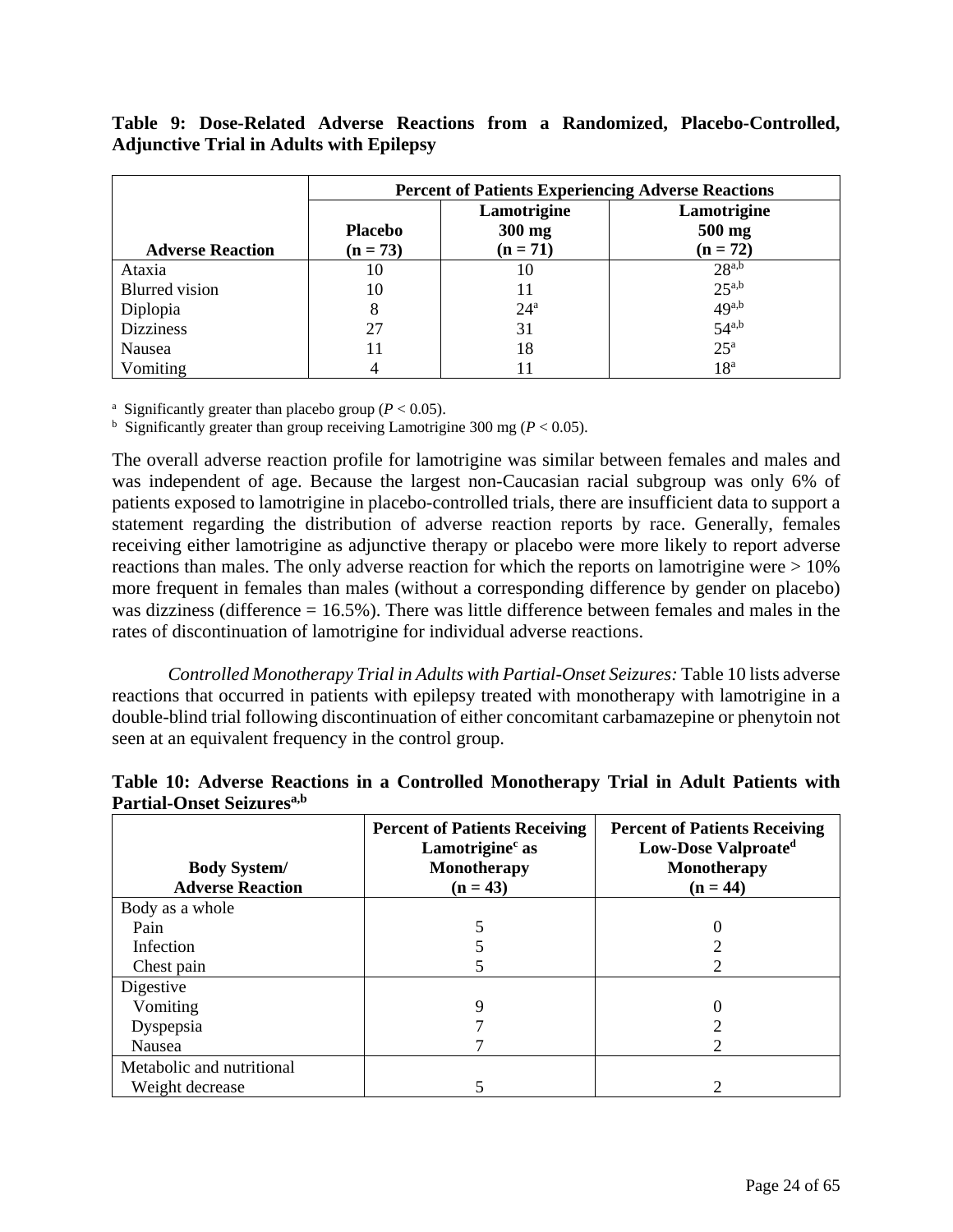| <b>Nervous</b>                    |            |            |
|-----------------------------------|------------|------------|
| Coordination abnormality          |            |            |
| <b>Dizziness</b>                  |            |            |
| Anxiety                           |            |            |
| Insomnia                          |            |            |
| Respiratory                       |            |            |
| Rhinitis                          |            |            |
| Urogenital (female patients only) | $(n = 21)$ | $(n = 28)$ |
| Dysmenorrhea                      |            |            |

Dysmenorrhea<br>
<sup>a</sup> Adverse reactions that occurred in at least 5% of patients treated with lamotrigine and at a greater incidence than

valproate-treated patients.<br><sup>b</sup> Patients in this trial were converted to lamotrigine or valproate monotherapy from adjunctive therapy with carbamazepine or phenytoin. Patients may have reported multiple adverse reactions during the trial; thus, patients may be included in more than 1 category.

 $\degree$  Up to 500 mg/day.

d 1,000 mg/day

Adverse reactions that occurred with a frequency of  $\langle 5\% \rangle$  and  $\langle 2\% \rangle$  of patients receiving lamotrigine and numerically more frequent than placebo were:

*Body as a Whole:* Asthenia, fever.

*Digestive:* Anorexia, dry mouth, rectal hemorrhage, peptic ulcer.

*Metabolic and Nutritional:* Peripheral edema.

*Nervous System:* Amnesia, ataxia, depression, hypesthesia, libido increase, decreased reflexes, increased reflexes, nystagmus, irritability, suicidal ideation.

*Respiratory:* Epistaxis, bronchitis, dyspnea.

*Skin and Appendages:* Contact dermatitis, dry skin, sweating.

*Special Senses:* Vision abnormality.

*Incidence in Controlled Adjunctive Trials in Pediatric Patients with Epilepsy:* Table 11 lists adverse reactions that occurred in 339 pediatric patients with partial-onset seizures or generalized seizures of Lennox-Gastaut syndrome who received lamotrigine up to 15 mg/kg/day or a maximum of 750 mg/day.

**[Table 11:](#page-25-0) Adverse Reactions in Pooled, Placebo-Controlled, Adjunctive Trials in Pediatric Patients with Epilepsya**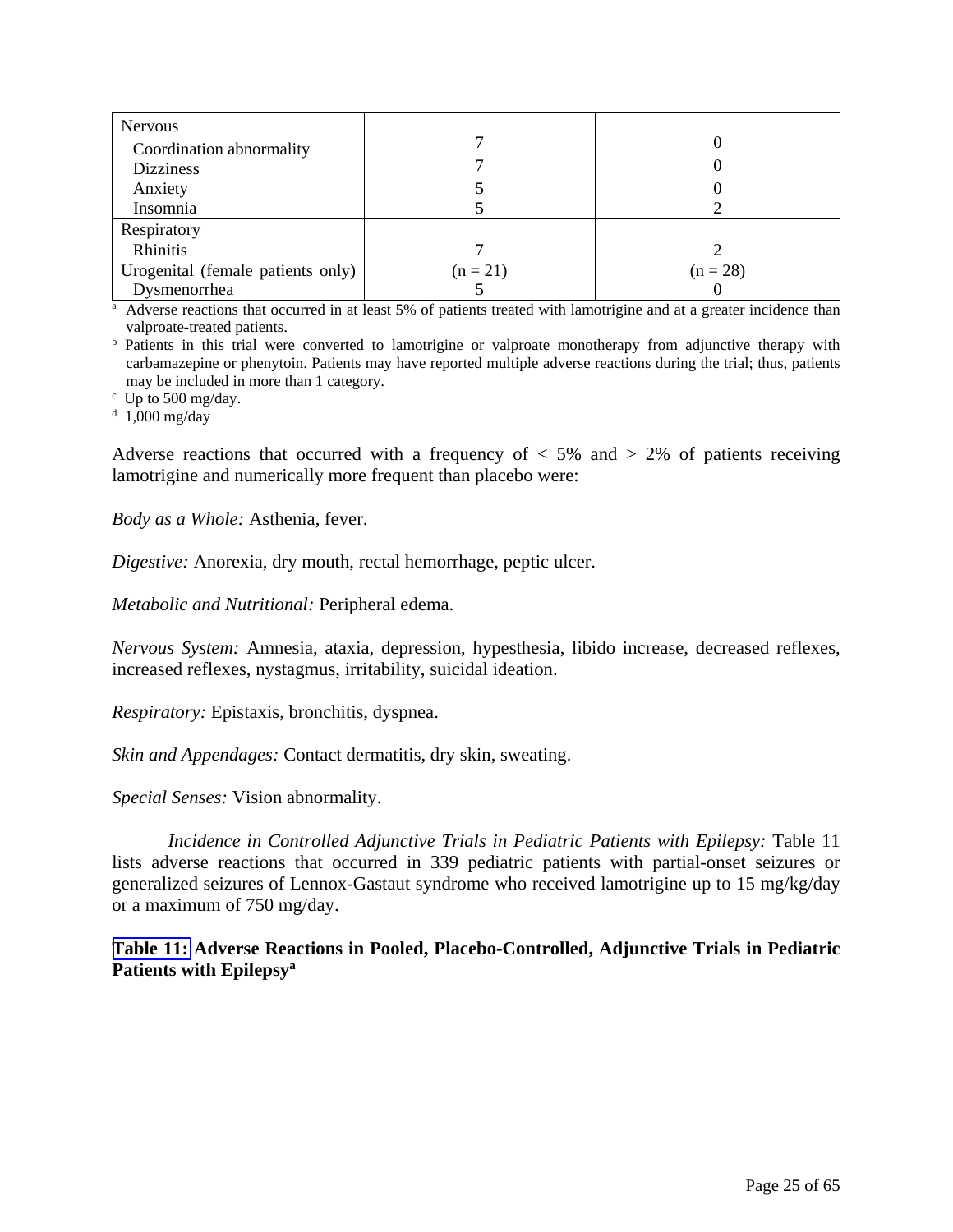<span id="page-25-0"></span>

|                           | <b>Percent of Patients Receiving</b> | <b>Percent of Patients Receiving</b> |
|---------------------------|--------------------------------------|--------------------------------------|
| <b>Body System/</b>       | Lamotrigine                          | <b>Placebo</b>                       |
| <b>Adverse Reaction</b>   | $(n = 168)$                          | $(n = 171)$                          |
| Body as a whole           |                                      |                                      |
| Infection                 | 20                                   | 17                                   |
| Fever                     | 15                                   | 14                                   |
| Accidental injury         | 14                                   | 12                                   |
| Abdominal pain            | 10                                   | 5                                    |
| Asthenia                  | 8                                    | 4                                    |
| Flu syndrome              | 7                                    | 6                                    |
| Pain                      | 5                                    | 4                                    |
| Facial edema              | $\overline{2}$                       | 1                                    |
| Photosensitivity          | $\overline{2}$                       | $\mathbf{0}$                         |
| Cardiovascular            |                                      |                                      |
| Hemorrhage                | $\overline{2}$                       | 1                                    |
| Digestive                 |                                      |                                      |
| Vomiting                  | 20                                   | 16                                   |
| Diarrhea                  | 11                                   | 9                                    |
| Nausea                    | 10                                   | $\overline{c}$                       |
| Constipation              | $\overline{4}$                       | $\overline{2}$                       |
| Dyspepsia                 | $\overline{2}$                       | 1                                    |
| Hemic and lymphatic       |                                      |                                      |
| Lymphadenopathy           | $\overline{2}$                       | 1                                    |
| Metabolic and nutritional |                                      |                                      |
|                           | $\overline{2}$                       | $\boldsymbol{0}$                     |
| Edema                     |                                      |                                      |
| Nervous system            |                                      |                                      |
| Somnolence                | 17                                   | 15                                   |
| <b>Dizziness</b>          | 14                                   | 4                                    |
| Ataxia                    | 11                                   | 3                                    |
| Tremor                    | 10                                   | $\mathbf{1}$                         |
| <b>Emotional lability</b> | 4                                    | $\overline{2}$                       |
| Gait abnormality          | 4                                    | $\overline{c}$                       |
| Thinking abnormality      | 3                                    | $\overline{c}$                       |
| Convulsions               | $\overline{c}$                       | $\mathbf{1}$                         |
| Nervousness               | $\overline{2}$                       | 1                                    |
| Vertigo                   | $\sqrt{2}$                           | 1                                    |
| Respiratory               |                                      |                                      |
| Pharyngitis               | 14                                   | 11                                   |
| <b>Bronchitis</b>         | 7                                    | 5                                    |
| Increased cough           | 7                                    | 6                                    |
| Sinusitis                 | $\overline{c}$                       | 1                                    |
| Bronchospasm              | $\overline{2}$                       | 1                                    |
| Skin                      |                                      |                                      |
| Rash                      | 14                                   | 12                                   |
| Eczema                    | $\overline{2}$                       | 1                                    |
| Pruritus                  | $\overline{2}$                       |                                      |
| Special senses            |                                      |                                      |
| Diplopia                  | $\mathfrak{S}$                       | 1                                    |
| <b>Blurred</b> vision     | 4                                    | 1                                    |
| Visual abnormality        | $\mathbf{2}$                         | $\boldsymbol{0}$                     |
|                           |                                      |                                      |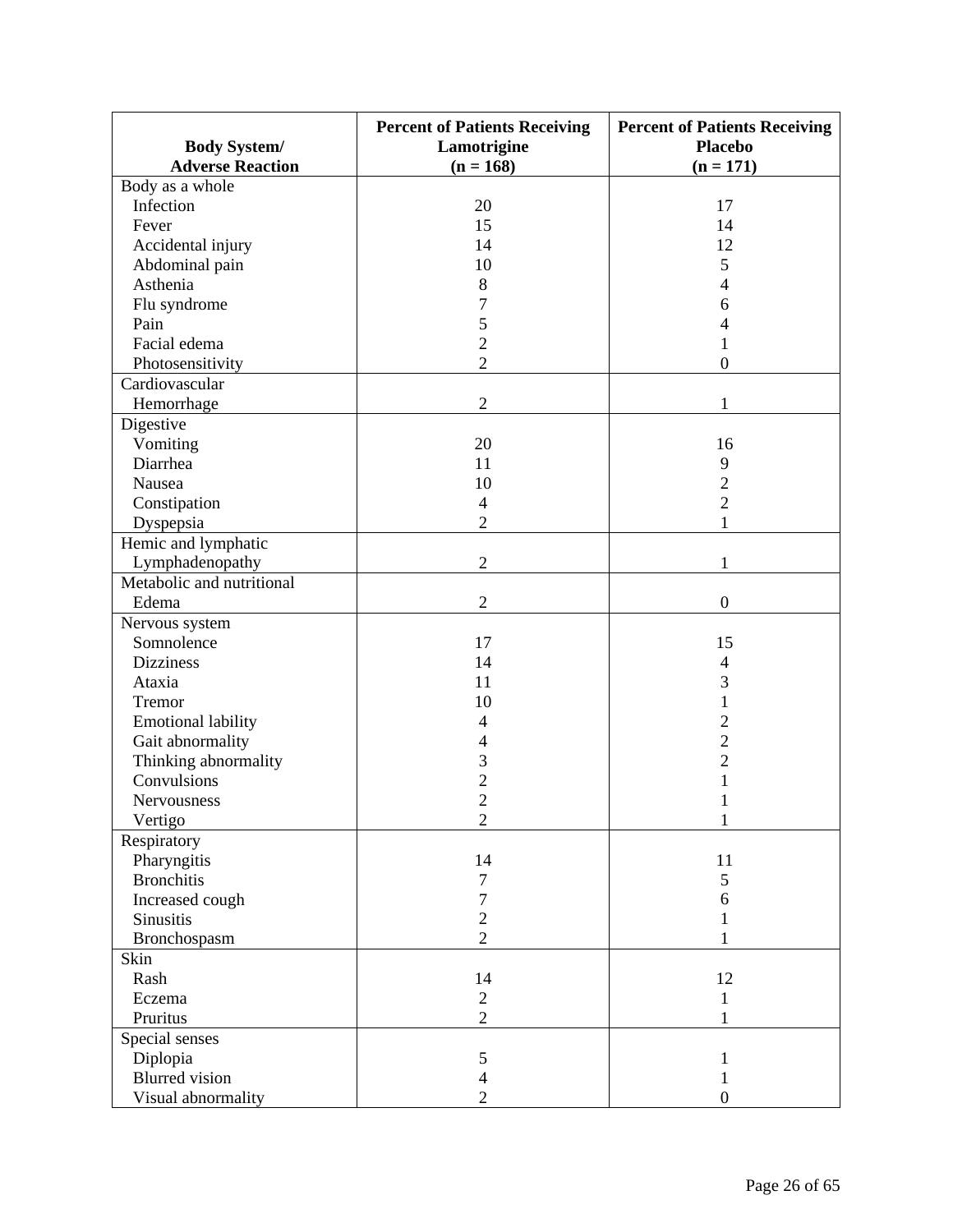| Urogenital               |  |
|--------------------------|--|
| Male and female patients |  |
| Urinary tract infection  |  |

Urinary tract infection 13<br>
<sup>a</sup> Adverse reactions that occurred in at least 2% of patients treated with lamotrigine and at a greater incidence than placebo.

### Bipolar Disorder in Adults

The most common adverse reactions seen in association with the use of lamotrigine as monotherapy (100 mg/day to 400 mg/day) in adult patients (aged 18 years to 82 years) with bipolar disorder in the 2 double-blind, placebo- controlled trials of 18 months' duration are included in Table 12. Adverse reactions that occurred in at least 5% of patients and were numerically more frequent during the dose-escalation phase of lamotrigine in these trials (when patients may have been receiving concomitant medications) compared with the monotherapy phase were: headache  $(25\%)$ , rash  $(11\%)$ , dizziness  $(10\%)$ , diarrhea  $(8\%)$ , dream abnormality  $(6\%)$ , and pruritus  $(6\%)$ .

During the monotherapy phase of the double-blind, placebo-controlled trials of 18 months' duration, 13% of 227 patients who received lamotrigine (100 mg/day to 400 mg/day), 16% of 190 patients who received placebo, and 23% of 166 patients who received lithium discontinued therapy because of an adverse reaction. The adverse reactions that most commonly led to discontinuation of lamotrigine were rash (3%) and mania/hypomania/mixed mood adverse reactions (2%). Approximately 16% of 2,401 patients who received lamotrigine (50 mg/day to 500 mg/day) for bipolar disorder in premarketing trials discontinued therapy because of an adverse reaction, most commonly due to rash (5%) and mania/hypomania/mixed mood adverse reactions (2%).

The overall adverse reaction profile for lamotrigine was similar between females and males, between elderly and nonelderly patients, and among racial groups.

|                                                | <b>Percent of Patients Receiving</b> | <b>Percent of Patients Receiving</b> |
|------------------------------------------------|--------------------------------------|--------------------------------------|
| <b>Body System/</b><br><b>Adverse Reaction</b> | Lamotrigine<br>$(n = 227)$           | <b>Placebo</b><br>$(n = 190)$        |
| General                                        |                                      |                                      |
| Back pain                                      | 8                                    | 6                                    |
| Fatigue                                        | 8                                    |                                      |
| Abdominal pain                                 | 6                                    | 3                                    |
| Digestive                                      |                                      |                                      |
| Nausea                                         | 14                                   | 11                                   |
| Constipation                                   | 5                                    |                                      |
| Vomiting                                       | 5                                    | 2                                    |
| Nervous System                                 |                                      |                                      |
| Insomnia                                       | 10                                   | 6                                    |
| Somnolence                                     | 9                                    |                                      |
| Xerostomia (dry mouth)                         | 6                                    |                                      |
| Respiratory                                    |                                      |                                      |
| Rhinitis                                       |                                      | 4                                    |
| Exacerbation of cough                          | 5                                    | 3                                    |

| Table 12: Adverse Reactions in 2 Placebo-Controlled Trials in Adult Patients with Bipolar I |  |  |
|---------------------------------------------------------------------------------------------|--|--|
| Disorder <sup>a,b</sup>                                                                     |  |  |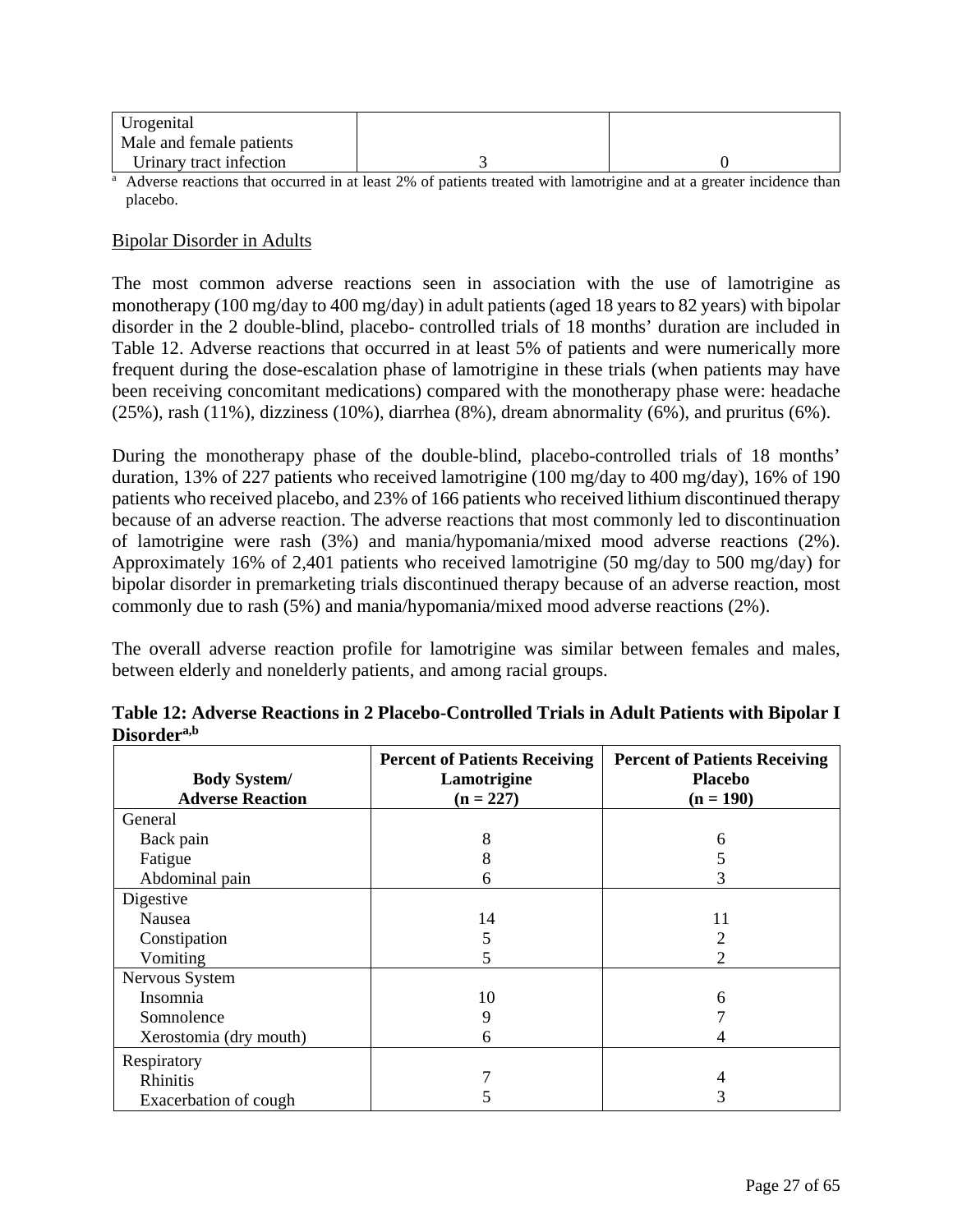| Pharyngitis                                                                                                                      |  |  |  |
|----------------------------------------------------------------------------------------------------------------------------------|--|--|--|
|                                                                                                                                  |  |  |  |
| Skin                                                                                                                             |  |  |  |
| Rash (nonserious) $\text{c}$                                                                                                     |  |  |  |
| <sup>a</sup> Adverse reactions that occurred in at least 5% of patients treated with lamotrigine and at a greater incidence than |  |  |  |

placebo.<br><sup>b</sup> Patients in these trials were converted to lamotrigine (100 mg/day to 400 mg/day) or placebo monotherapy from add-on therapy with other psychotropic medications. Patients may have reported multiple adverse reactions during the trial; thus, patients may be included in more than 1 category.

 $\epsilon$  In the overall bipolar and other mood disorders clinical trials, the rate of serious rash was 0.08% (1 of 1,233) of adult patients who received lamotrigine as initial monotherapy and 0.13% (2 of 1,538) of adult patients who received lamotrigine as adjunctive therapy *[see Warnings and Precautions [\(5.1\)\]](#page-13-4).* 

Other reactions that occurred in 5% or more patients but equally or more frequently in the placebo group included: dizziness, mania, headache, infection, influenza, pain, accidental injury, diarrhea, and dyspepsia.

Adverse reactions that occurred with a frequency of  $\lt$  5% and  $\gt$  1% of patients receiving lamotrigine and numerically more frequent than placebo were:

*General:* Fever, neck pain.

*Cardiovascular:* Migraine.

*Digestive:* Flatulence.

*Metabolic and Nutritional:* Weight gain, edema.

*Musculoskeletal:* Arthralgia, myalgia.

*Nervous System:* Amnesia, depression, agitation, emotional lability, dyspraxia, abnormal thoughts, dream abnormality, hypoesthesia.

*Respiratory:* Sinusitis.

*Urogenital:* Urinary frequency.

*Adverse Reactions following Abrupt Discontinuation:* In the 2 controlled clinical trials, there was no increase in the incidence, severity, or type of adverse reactions in patients with bipolar disorder after abruptly terminating therapy with lamotrigine. In the clinical development program in adults with bipolar disorder, 2 patients experienced seizures shortly after abrupt withdrawal of lamotrigine *[see Warnings and Precautions [\(5.10\)\]](#page-18-1).*

*Mania/Hypomania/Mixed Episodes:* During the double-blind, placebo-controlled clinical trials in bipolar I disorder in which adults were converted to monotherapy with lamotrigine (100 mg/day to 400 mg/day) from other psychotropic medications and followed for up to 18 months, the rates of manic or hypomanic or mixed mood episodes reported as adverse reactions were 5% for patients treated with lamotrigine ( $n = 227$ ), 4% for patients treated with lithium ( $n = 166$ ), and 7% for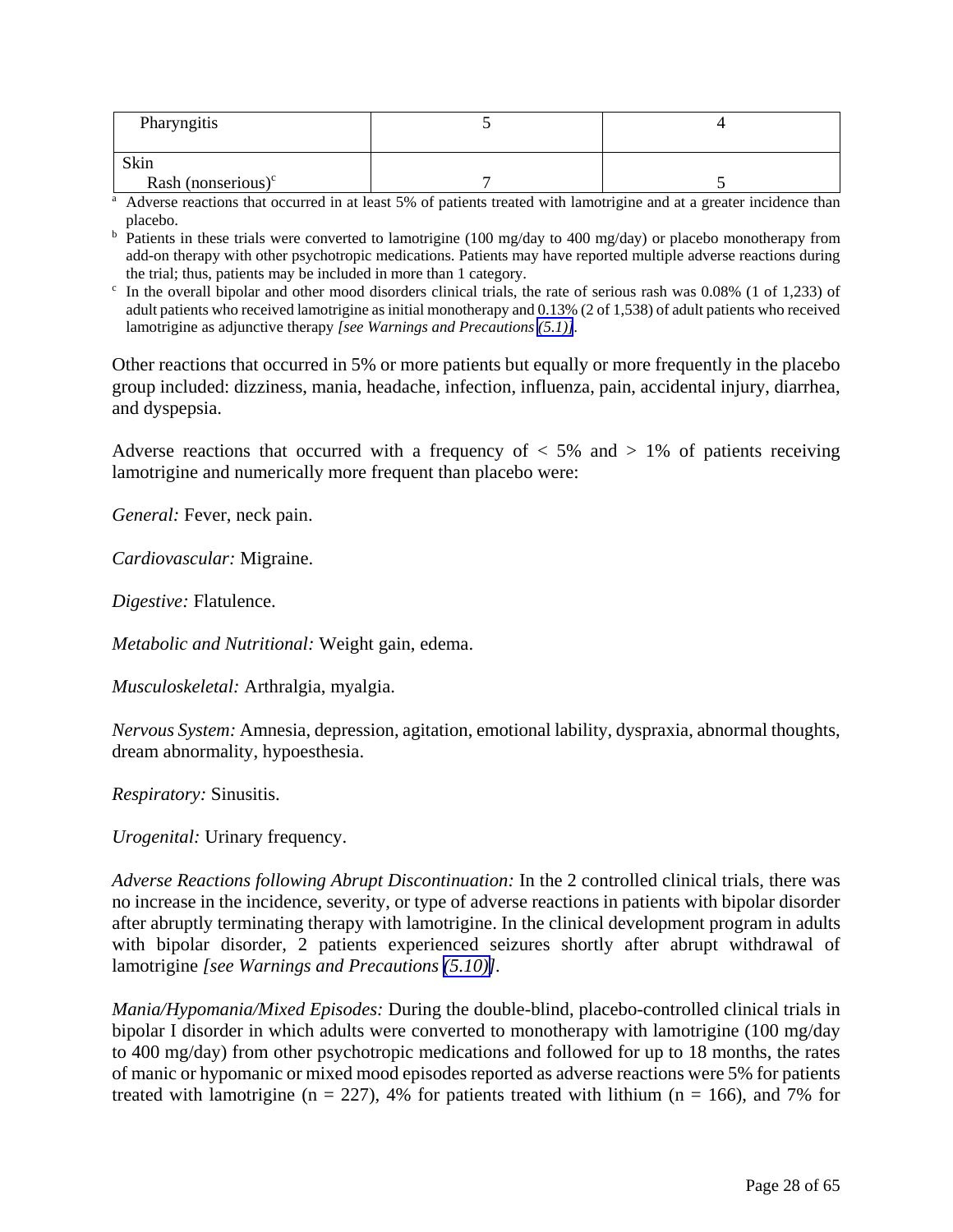<span id="page-28-0"></span>patients treated with placebo ( $n = 190$ ). In all bipolar controlled trials combined, adverse reactions of mania (including hypomania and mixed mood episodes) were reported in 5% of patients treated with lamotrigine ( $n = 956$ ), 3% of patients treated with lithium ( $n = 280$ ), and 4% of patients treated with placebo ( $n = 803$ ).

# **6.2 Other Adverse Reactions Observed in All Clinical Trials**

Lamotrigine has been administered to 6,694 individuals for whom complete adverse reaction data was captured during all clinical trials, only some of which were placebo controlled. During these trials, all adverse reactions were recorded by the clinical investigators using terminology of their own choosing. To provide a meaningful estimate of the proportion of individuals having adverse reactions, similar types of adverse reactions were grouped into a smaller number of standardized categories using modified COSTART dictionary terminology. The frequencies presented represent the proportion of the 6,694 individuals exposed to lamotrigine who experienced an event of the type cited on at least 1 occasion while receiving lamotrigine. All reported adverse reactions are included except those already listed in the previous tables or elsewhere in the labeling, those too general to be informative, and those not reasonably associated with the use of the drug.

Adverse reactions are further classified within body system categories and enumerated in order of decreasing frequency using the following definitions: *frequent* adverse reactions are defined as those occurring in at least 1/100 patients; *infrequent* adverse reactions are those occurring in 1/100 to 1/1,000 patients; *rare* adverse reactions are those occurring in fewer than 1/1,000 patients.

# Body as a Whole

*Infrequent:* Allergic reaction, chills, malaise.

# Cardiovascular System

*Infrequent:* Flushing, hot flashes, hypertension, palpitations, postural hypotension, syncope, tachycardia, vasodilation.

# Dermatological

*Infrequent:* Acne, alopecia, hirsutism, maculopapular rash, skin discoloration, urticaria.

*Rare:* Angioedema, erythema, exfoliative dermatitis, fungal dermatitis, herpes zoster, leukoderma, multiforme erythema, petechial rash, pustular rash, Stevens-Johnson syndrome, vesiculobullous rash.

# Digestive System

*Infrequent:* Dysphagia, eructation, gastritis, gingivitis, increased appetite, increased salivation, liver function tests abnormal, mouth ulceration.

*Rare:* Gastrointestinal hemorrhage, glossitis, gum hemorrhage, gum hyperplasia, hematemesis, hemorrhagic colitis, hepatitis, melena, stomach ulcer, stomatitis, tongue edema.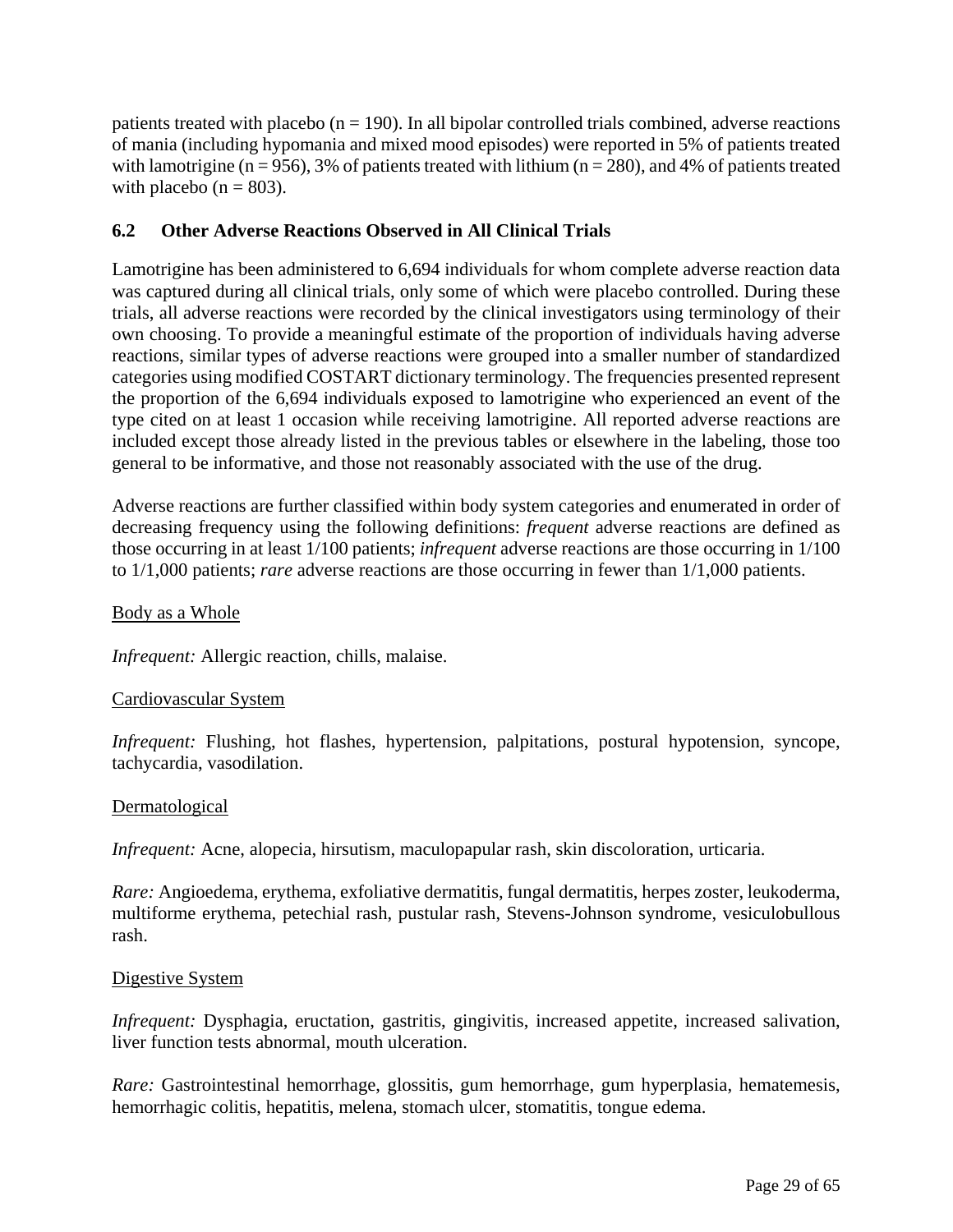### Endocrine System

*Rare:* Goiter, hypothyroidism.

### Hematologic and Lymphatic System

*Infrequent:* Ecchymosis, leukopenia.

*Rare:* Anemia, eosinophilia, fibrin decrease, fibrinogen decrease, iron deficiency anemia, leukocytosis, lymphocytosis, macrocytic anemia, petechia, thrombocytopenia.

#### Metabolic and Nutritional Disorders

*Infrequent:* Aspartate transaminase increased.

*Rare:* Alcohol intolerance, alkaline phosphatase increase, alanine transaminase increase, bilirubinemia, general edema, gamma glutamyl transpeptidase increase, hyperglycemia.

#### Musculoskeletal System

*Infrequent:* Arthritis, leg cramps, myasthenia, twitching.

*Rare:* Bursitis, muscle atrophy, pathological fracture, tendinous contracture.

#### Nervous System

*Frequent:* Confusion, paresthesia.

*Infrequent:* Akathisia, apathy, aphasia, central nervous system depression, depersonalization, dysarthria, dyskinesia, euphoria, hallucinations, hostility, hyperkinesia, hypertonia, libido decreased, memory decrease, mind racing, movement disorder, myoclonus, panic attack, paranoid reaction, personality disorder, psychosis, sleep disorder, stupor, suicidal ideation.

*Rare:* Choreoathetosis, delirium, delusions, dysphoria, dystonia, extrapyramidal syndrome, faintness, grand mal convulsions, hemiplegia, hyperalgesia, hyperesthesia, hypokinesia, hypotonia, manic depression reaction, muscle spasm, neuralgia, neurosis, paralysis, peripheral neuritis.

#### Respiratory System

*Infrequent:* Yawn.

*Rare:* Hiccup, hyperventilation.

Special Senses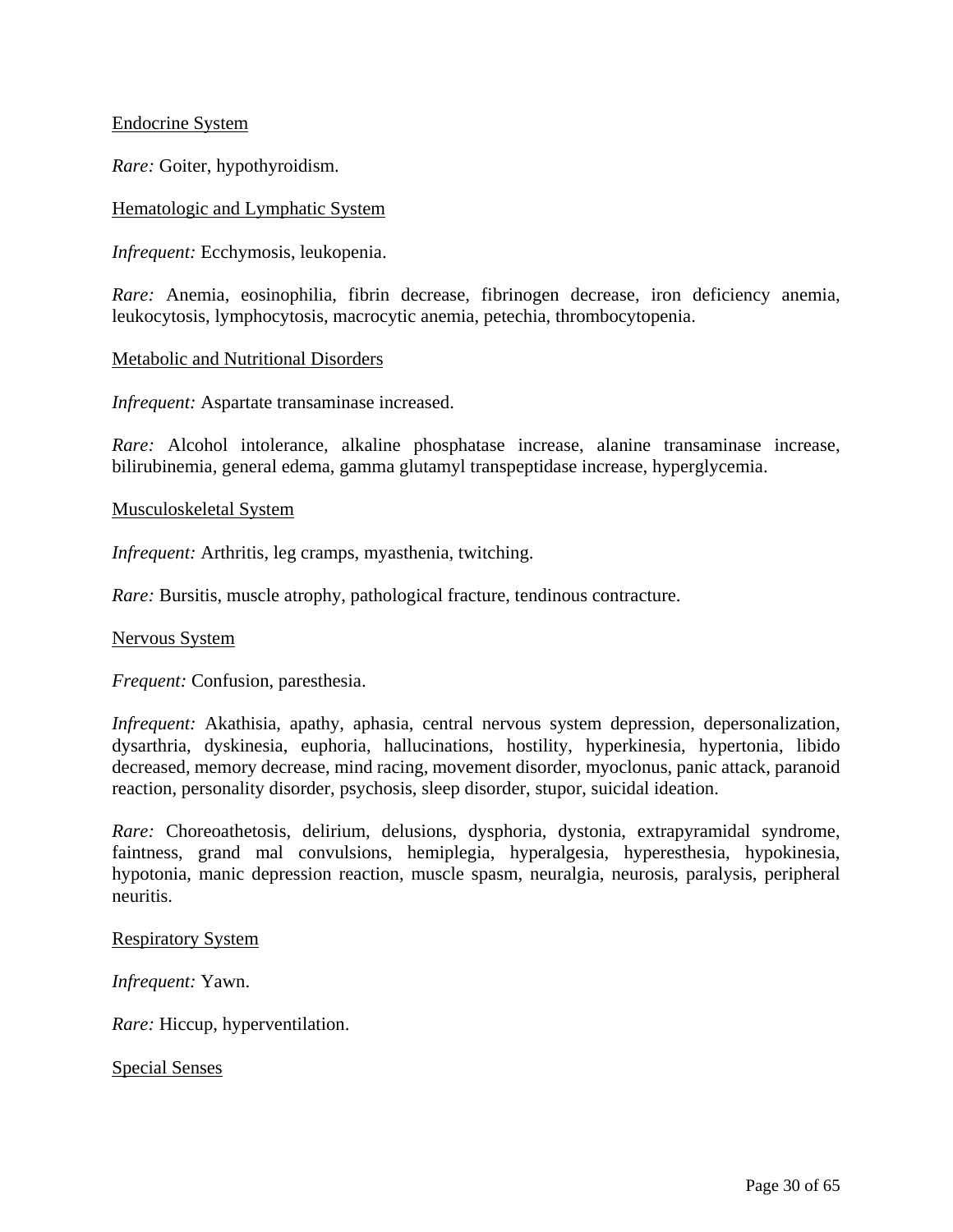# <span id="page-30-0"></span>*Frequent:* Amblyopia.

*Infrequent:* Abnormality of accommodation, conjunctivitis, dry eyes, ear pain, photophobia, taste perversion, tinnitus.

*Rare:* Deafness, lacrimation disorder, oscillopsia, parosmia, ptosis, strabismus, taste loss, uveitis, visual field defect.

### Urogenital System

*Infrequent:* Abnormal ejaculation, hematuria, impotence, menorrhagia, polyuria, urinary incontinence.

*Rare:* Acute kidney failure, anorgasmia, breast abscess, breast neoplasm, creatinine increase, cystitis, dysuria, epididymitis, female lactation, kidney failure, kidney pain, nocturia, urinary retention, urinary urgency.

# **6.3 Postmarketing Experience**

The following adverse reactions have been identified during postapproval use of lamotrigine. Because these reactions are reported voluntarily from a population of uncertain size, it is not always possible to reliably estimate their frequency or establish a causal relationship to drug exposure.

#### Blood and Lymphatic

Agranulocytosis, hemolytic anemia, lymphadenopathy not associated with hypersensitivity disorder.

Gastrointestinal

Esophagitis.

Hepatobiliary Tract and Pancreas

Pancreatitis.

Immunologic

Hypogammaglobulinemia, lupus-like reaction, vasculitis.

Lower Respiratory

Apnea.

Musculoskeletal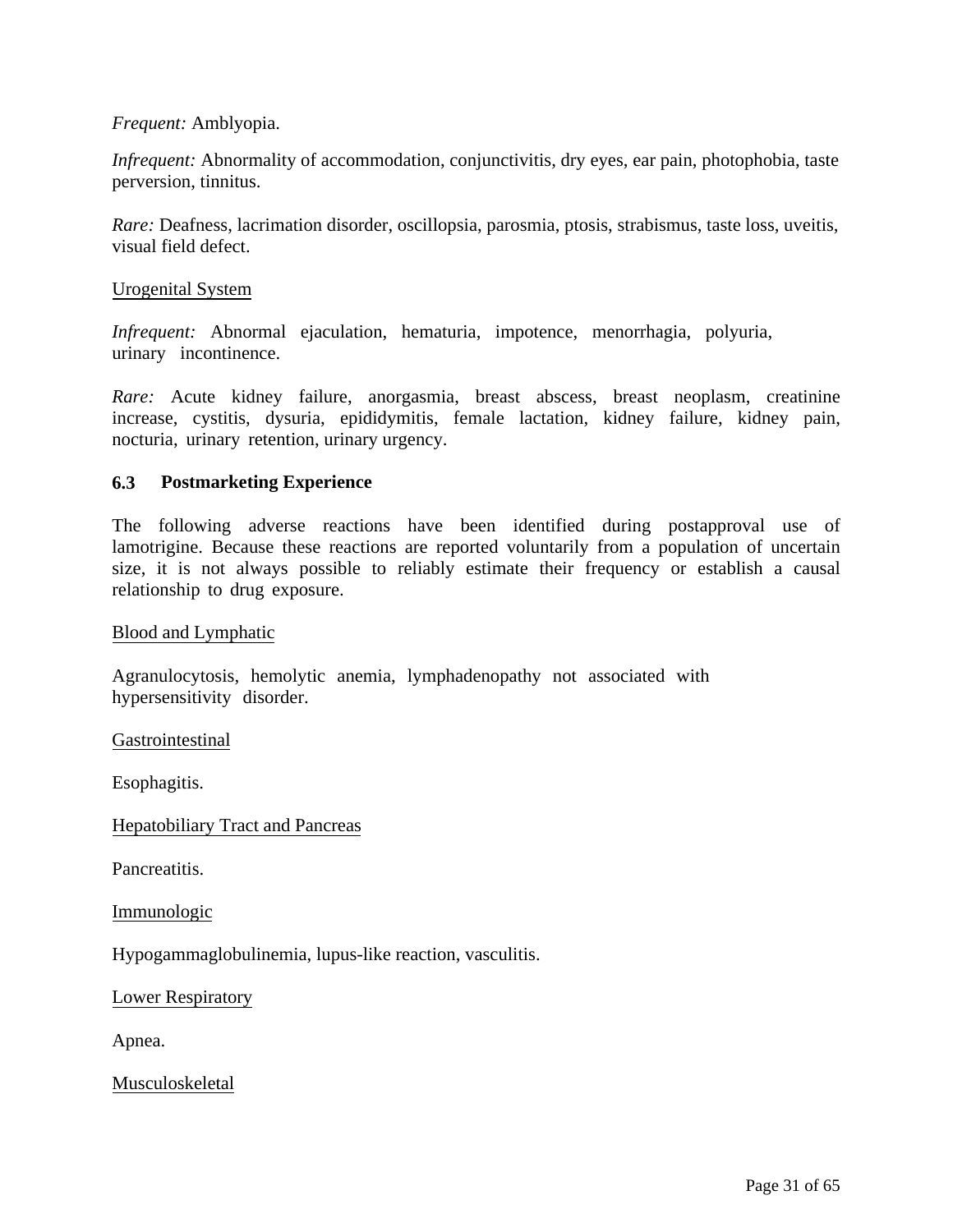<span id="page-31-3"></span><span id="page-31-2"></span><span id="page-31-1"></span><span id="page-31-0"></span>Rhabdomyolysis has been observed in patients experiencing hypersensitivity reactions.

### Nervous System

Aggression, exacerbation of Parkinsonian symptoms in patients with pre-existing Parkinson's disease, tics.

### Non-site Specific

Progressive immunosuppression.

### Renal and Urinary Disorders

Tubulointertitial nephritis (has been reported alone and in association with uveitis).

# **7 DRUG INTERACTIONS**

Significant drug interactions with lamotrigine are summarized in this section.

Uridine 5´-diphospho-glucuronyl transferases (UGT) have been identified as the enzymes responsible for metabolism of lamotrigine. Drugs that induce or inhibit glucuronidation may, therefore, affect the apparent clearance of lamotrigine. Strong or moderate inducers of the cytochrome P450 3A4 (CYP3A4) enzyme, which are also known to induce UGT, may also enhance the metabolism of lamotrigine.

Those drugs that have been demonstrated to have a clinically significant impact on lamotrigine metabolism are outlined in Table 13. Specific dosing guidance for these drugs is provided in the Dosage and Administration section *[see Dosage and Administration [\(2.1\)\]](#page-3-5).*

Additional details of these drug interaction studies are provided in the Clinical Pharmacology section *[see Clinical Pharmacology [\(12.3\)](#page-39-0)].*

| Table 19. Established and Other Totenham, biginneam DTug Interactions                                                            |                                                     |                                                                                                                                            |
|----------------------------------------------------------------------------------------------------------------------------------|-----------------------------------------------------|--------------------------------------------------------------------------------------------------------------------------------------------|
|                                                                                                                                  | <b>Effect on Concentration of</b><br>Lamotrigine or |                                                                                                                                            |
| <b>Concomitant Drug</b>                                                                                                          | <b>Concomitant Drug</b>                             | <b>Clinical Comment</b>                                                                                                                    |
| Estrogen-containing<br>oral<br>contraceptive<br>preparations containing 30 mcg<br>ethinylestradiol and 150 mcg<br>levonorgestrel | ↓ lamotrigine<br>$\downarrow$ levonorgestrel        | lamotrigine<br>Decreased<br>concentrations approximately 50%.<br>levonorgestrel<br>Decrease<br>in<br>component by 19%.                     |
| Carbamazepine<br>and<br>carbamazepine epoxide                                                                                    | $\downarrow$ lamotrigine<br>? carbamazepine epoxide | Addition of carbamazepine decreases<br>concentration<br>lamotrigine<br>approximately 40%.<br>May increase carbamazepine epoxide<br>levels. |

#### **Table 13: Established and Other Potentially Significant Drug Interactions**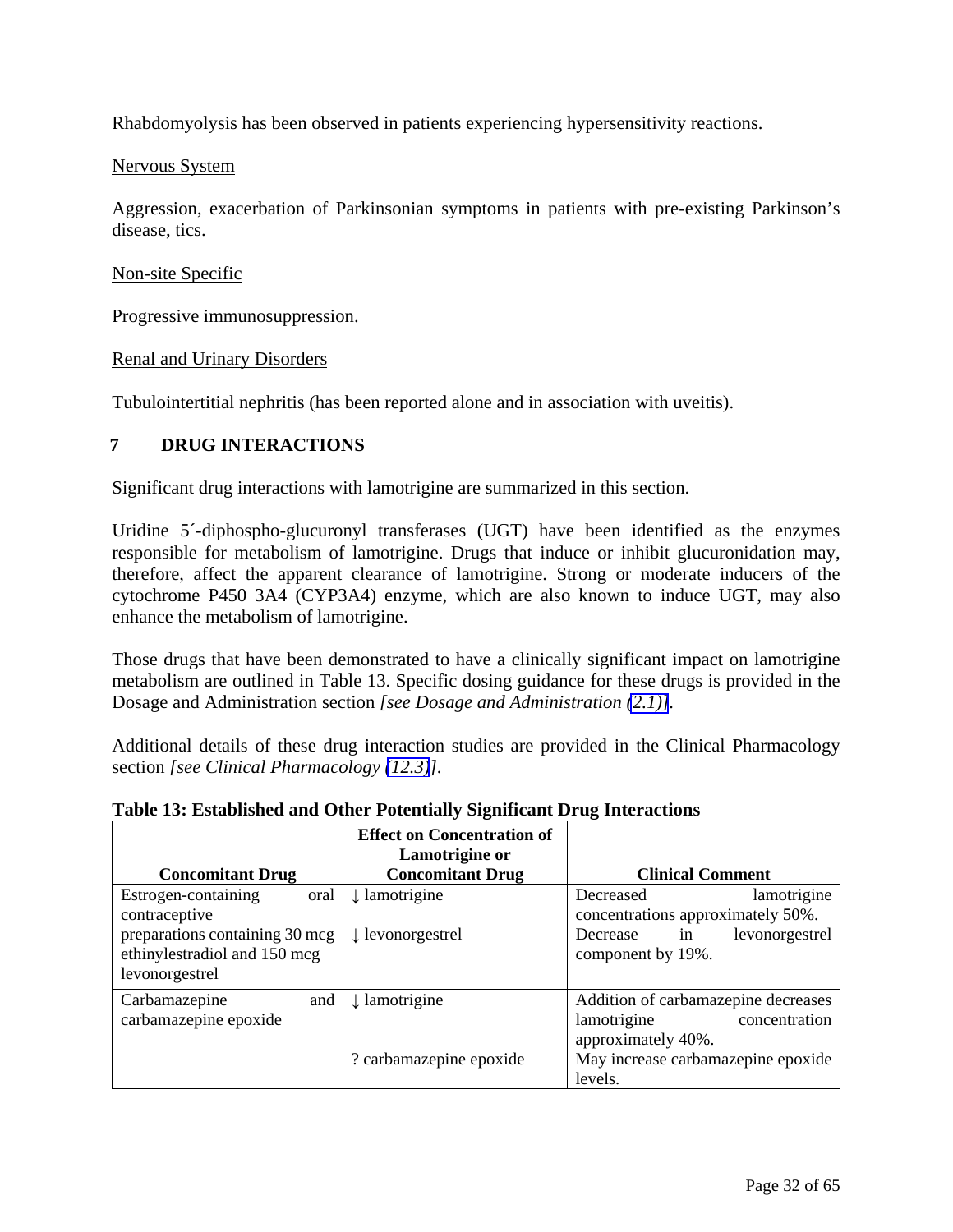<span id="page-32-1"></span><span id="page-32-0"></span>

| Lopinavir/ritonavir     | lamotrigine              | Decreased lamotrigine concentration<br>approximately 50%.                                                                                                                                                                                                                                                  |
|-------------------------|--------------------------|------------------------------------------------------------------------------------------------------------------------------------------------------------------------------------------------------------------------------------------------------------------------------------------------------------|
| Atazanavir/ritonavir    | $\downarrow$ lamotrigine | <b>AUC</b><br>Decreased lamotrigine<br>approximately 32%.                                                                                                                                                                                                                                                  |
| Phenobarbital/primidone | $\downarrow$ lamotrigine | Decreased lamotrigine concentration<br>approximately 40%.                                                                                                                                                                                                                                                  |
| Phenytoin               | ↓ lamotrigine            | Decreased lamotrigine concentration<br>approximately 40%.                                                                                                                                                                                                                                                  |
| Rifampin                | $\downarrow$ lamotrigine | Decreased lamotrigine<br><b>AUC</b><br>approximately 40%.                                                                                                                                                                                                                                                  |
| Valproate               | ↑ lamotrigine            | Increased lamotrigine concentrations<br>slightly more than 2-fold.                                                                                                                                                                                                                                         |
|                         | ? valproate              | There are conflicting study results<br>regarding effect of lamotrigine on<br>valproate concentrations: 1) a mean<br>25%<br>decrease<br>in valproate<br>concentrations in healthy volunteers,<br>no change in valproate<br>2)<br>concentrations in controlled clinical<br>trials in patients with epilepsy. |

 $\downarrow$  = Decreased (induces lamotrigine glucuronidation).

 $\uparrow$  = Increased (inhibits lamotrigine glucuronidation).

 $? =$  Conflicting data.

### Effect of Lamotrigine on Organic Cationic Transporter 2 Substrates

Lamotrigine is an inhibitor of renal tubular secretion via organic cationic transporter 2 (OCT2) proteins *[see Clinical Pharmacology [\(12.3\)\]](#page-39-0).* This may result in increased plasma levels of certain drugs that are substantially excreted via this route. Coadministration of lamotrigine with OCT2 substrates with a narrow therapeutic index (e.g., dofetilide) is not recommended.

# **8 USE IN SPECIFIC POPULATIONS**

# **8.1 Pregnancy**

# Pregnancy Exposure Registry

There is a pregnancy exposure registry that monitors pregnancy outcomes in women exposed to AEDs, including lamotrigine, during pregnancy. Encourage women who are taking lamotrigine during pregnancy to enroll in the North American Antiepileptic Drug (NAAED) Pregnancy Registry by calling 1-888-233-2334 or visiting http://www.aedpregnancyregistry.org/.

#### Risk Summary

Data from several prospective pregnancy exposure registries and epidemiological studies of pregnant women have not detected an increased frequency of major congenital malformations or a consistent pattern of malformations among women exposed to lamotrigine compared with the general population *(see [Data\)](#page-33-0)*. The majority of lamotrigine pregnancy exposure data are from women with epilepsy. In animal studies, administration of lamotrigine during pregnancy resulted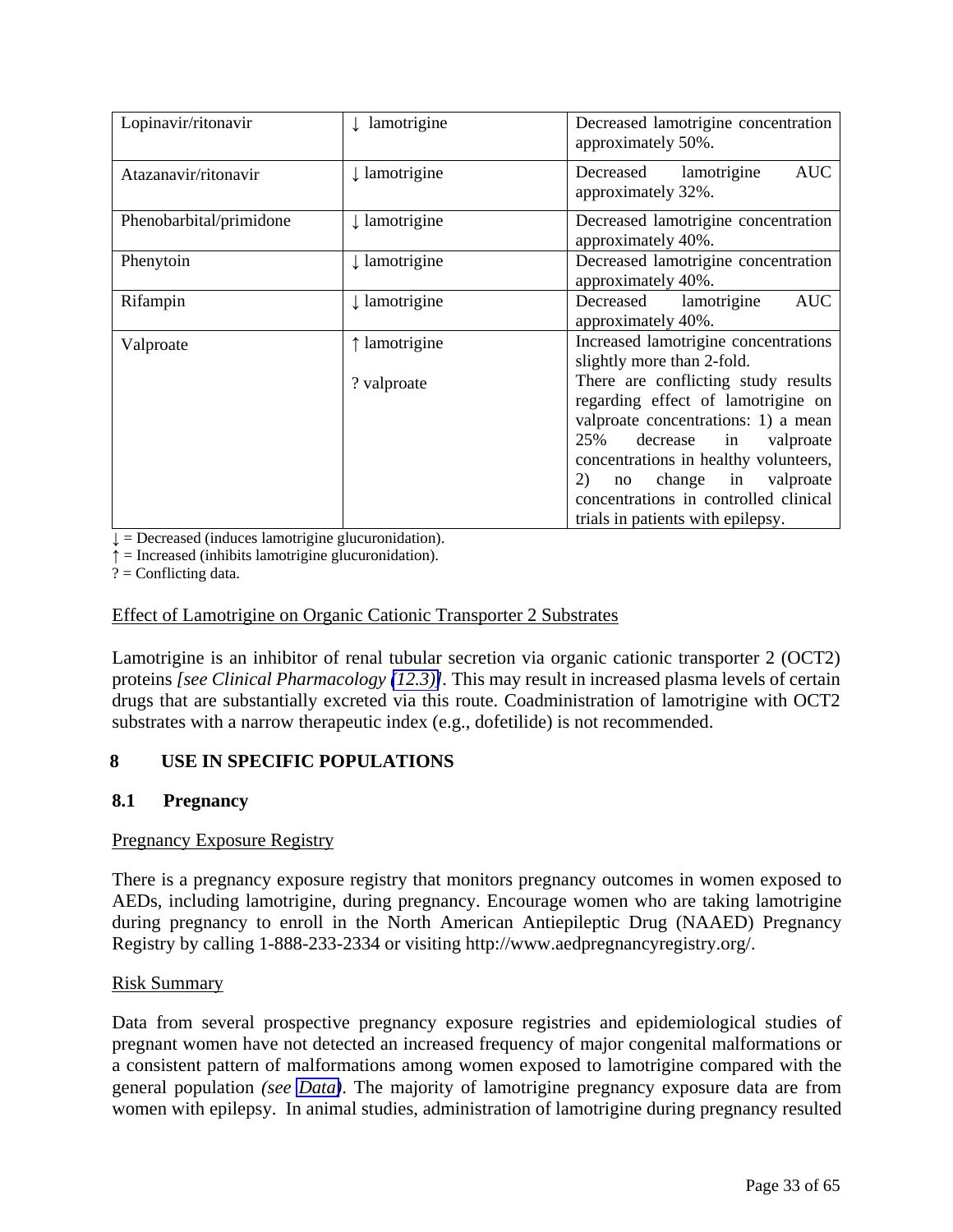<span id="page-33-0"></span>in developmental toxicity (increased mortality, decreased body weight, increased structural variation, neurobehavioral abnormalities) at doses lower than those administered clinically.

Lamotrigine decreased fetal folate concentrations in rats, an effect known to be associated with adverse pregnancy outcomes in animals and humans *(see Data)*.

The estimated background risk of major birth defects and miscarriage for the indicated population is unknown. In the U.S. general population, the estimated background risk of major birth defects and miscarriage in clinically recognized pregnancies is 2% to 4% and 15% to 20%, respectively.

# Clinical Considerations

As with other AEDs, physiological changes during pregnancy may affect lamotrigine concentrations and/or therapeutic effect. There have been reports of decreased lamotrigine concentrations during pregnancy and restoration of pre-pregnancy concentrations after delivery. Dose adjustments may be necessary to maintain clinical response.

### **Data**

*Human Data:* Data from several international pregnancy registries have not shown an increased risk for malformations overall. The International Lamotrigine Pregnancy Registry reported major congenital malformations in 2.2% (95% CI: 1.6%, 3.1%) of 1,558 infants exposed to lamotrigine monotherapy in the first trimester of pregnancy. The NAAED Pregnancy Registry reported major congenital malformations among 2.0% of 1,562 infants exposed to lamotrigine monotherapy in the first trimester. EURAP, a large international pregnancy registry focused outside of North America, reported major birth defects in 2.9% (95% CI: 2.3%, 3.7%) of 2,514 exposures to lamotrigine monotherapy in the first trimester. The frequency of major congenital malformations was similar to estimates from the general population.

The NAAED Pregnancy Registry observed an increased risk of isolated oral clefts: among 2,200 infants exposed to lamotrigine early in pregnancy, the risk of oral clefts was 3.2 per 1,000 (95% CI: 1.4, 6.3), a 3-fold increased risk versus unexposed healthy controls. This finding has not been observed in other large international pregnancy registries. Furthermore, a case-control study based on 21 congenital anomaly registries covering over 10 million births in Europe reported an adjusted odds ratio for isolated oral clefts with lamotrigine exposure of 1.45 (95% CI: 0.8, 2.63).

Several meta-analyses have not reported an increased risk of major congenital malformations following lamotrigine exposure in pregnancy compared with healthy and disease-matched controls. No patterns of specific malformation types were observed.

The same meta-analyses evaluated the risk of additional maternal and infant outcomes including fetal death, stillbirth, preterm birth, small for gestational age, and neurodevelopmental delay. Although there are no data suggesting an increased risk of these outcomes with lamotrigine monotherapy exposure, differences in outcome definition, ascertainment methods, and comparator groups limit the conclusions that can be drawn.

*Animal Data:* When lamotrigine was administered to pregnant mice, rats, or rabbits during the period of organogenesis (oral doses of up to 125 mg/kg, 25 mg/kg, and 30 mg/kg, respectively), reduced fetal body weight and increased incidences of fetal skeletal variations were seen in mice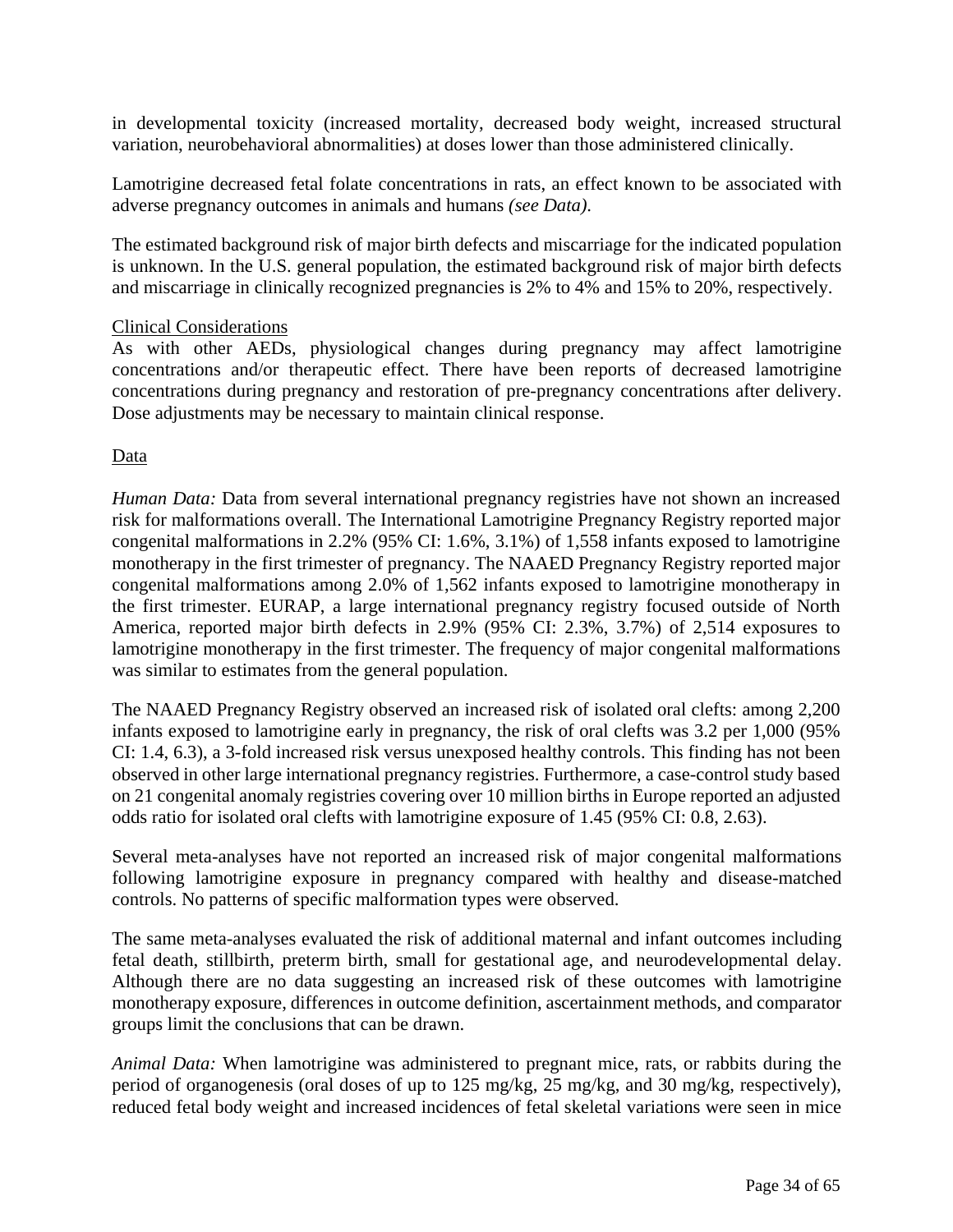<span id="page-34-0"></span>and rats at doses that were also maternally toxic. The no-effect doses for embryofetal developmental toxicity in mice, rats, and rabbits (75 mg/kg, 6.25 mg/kg, and 30 mg/kg, respectively) are similar to (mice and rabbits) or less than (rats) the human dose of 400 mg/day on a body surface area  $(mg/m^2)$  basis.

In a study in which pregnant rats were administered lamotrigine (oral doses of 0 mg/kg, 5 mg/kg, or 25 mg/kg) during the period of organogenesis and offspring were evaluated postnatally, neurobehavioral abnormalities were observed in exposed offspring at both doses. The lowest effect dose for developmental neurotoxicity in rats is less than the human dose of 400 mg/day on a mg/m<sup>2</sup> basis. Maternal toxicity was observed at the higher dose tested.

When pregnant rats were administered lamotrigine (oral doses of 0 mg/kg, 5 mg/kg, 10 mg/kg, or 20 mg/kg) during the latter part of gestation and throughout lactation, increased offspring mortality (including stillbirths) was seen at all doses. The lowest effect dose for pre- and post-natal developmental toxicity in rats is less than the human dose of 400 mg/day on a mg/m<sup>2</sup> basis. Maternal toxicity was observed at the 2 highest doses tested.

When administered to pregnant rats, lamotrigine decreased fetal folate concentrations at doses greater than or equal to 5 mg/kg/day, which is less than the human dose of 400 mg/day on a mg/m<sup>2</sup> basis.

# **8.2 Lactation**

# Risk Summary

Lamotrigine is present in milk from lactating women taking lamotrigine orally disintegrating tablets *(see Data)*. Neonates and young infants are at risk for high serum levels because maternal serum and milk levels can rise to high levels postpartum if lamotrigine dosage has been increased during pregnancy but is not reduced after delivery to the pre-pregnancy dosage. Glucuronidation is required for drug clearance. Glucuronidation capacity is immature in the infant and this may also contribute to the level of lamotrigine exposure. Events including rash, apnea, drowsiness, poor sucking, and poor weight gain (requiring hospitalization in some cases) have been reported in infants who have been human milk-fed by mothers using lamotrigine; whether or not these events were caused by lamotrigine is unknown. No data are available on the effects of the drug on milk production.

The developmental and health benefits of breastfeeding should be considered along with the mother's clinical need for lamotrigine and any potential adverse effects on the breastfed infant from lamotrigine or from the underlying maternal condition.

# Clinical Considerations

Human milk-fed infants should be closely monitored for adverse events resulting from lamotrigine. Measurement of infant serum levels should be performed to rule out toxicity if concerns arise. Human milk-feeding should be discontinued in infants with lamotrigine toxicity.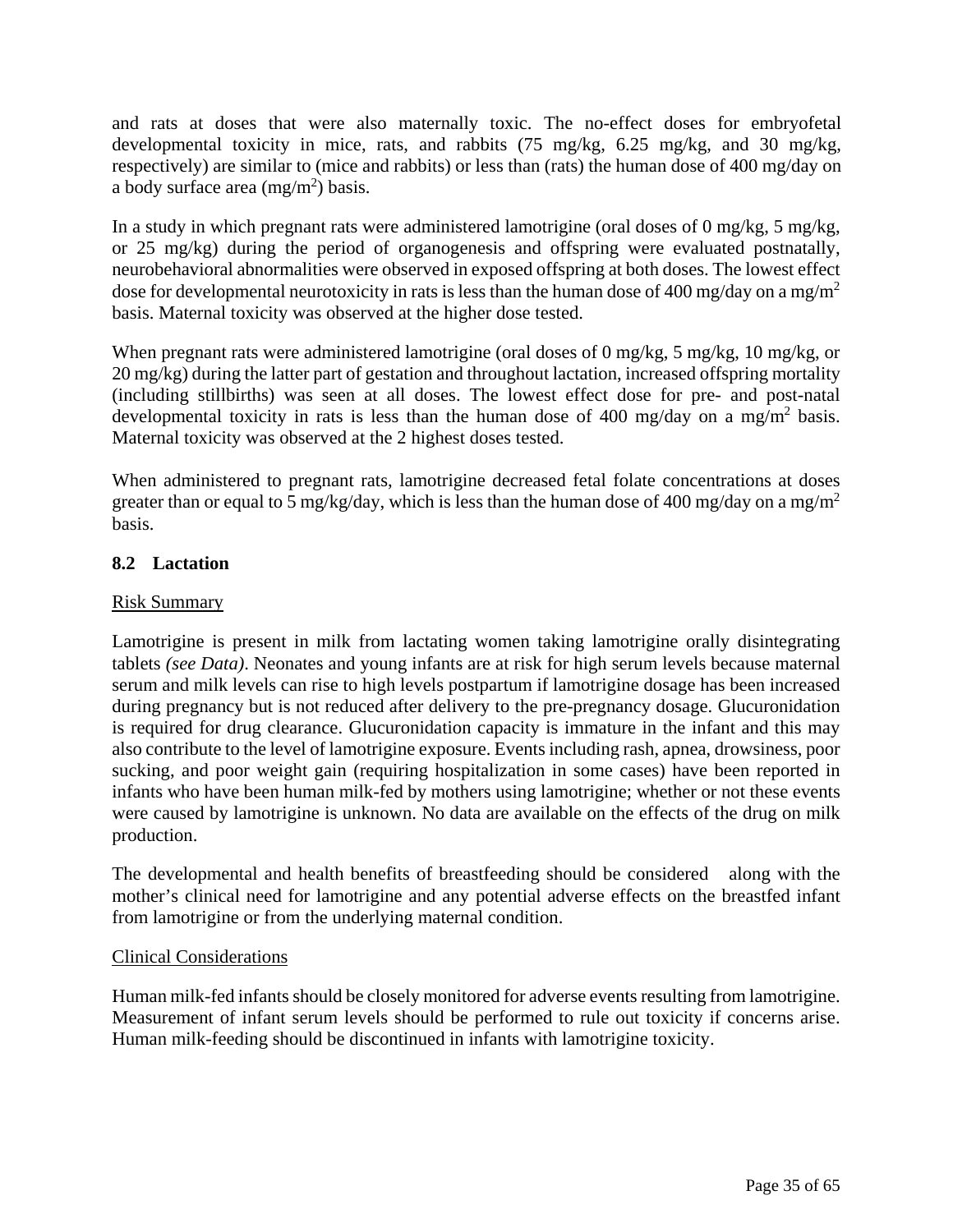# <span id="page-35-1"></span><span id="page-35-0"></span>Data

Data from multiple small studies indicate that lamotrigine plasma levels in nursing infants have been reported to be as high as 50% of maternal plasma concentrations.

# **8.4 Pediatric Use**

# Epilepsy

Lamotrigine is indicated as adjunctive therapy in patients aged 2 years and older for partial-onset seizures, the generalized seizures of Lennox-Gastaut syndrome, and PGTC seizures.

Safety and efficacy of lamotrigine used as adjunctive treatment for partial-onset seizures were not demonstrated in a small, randomized, double-blind, placebo-controlled withdrawal trial in very young pediatric patients (aged 1 month to 24 months). Lamotrigine was associated with an increased risk for infectious adverse reactions (lamotrigine 37%, placebo 5%), and respiratory adverse reactions (lamotrigine 26%, placebo 5%). Infectious adverse reactions included bronchiolitis, bronchitis, ear infection, eye infection, otitis externa, pharyngitis, urinary tract infection, and viral infection. Respiratory adverse reactions included nasal congestion, cough, and apnea.

# Bipolar Disorder

Safety and efficacy of lamotrigine for the maintenance treatment of bipolar disorder were not established in a double-blind, randomized withdrawal, placebo-controlled trial that evaluated 301 pediatric patients aged 10 years to 17 years with a current manic/hypomanic, depressed, or mixed mood episode as defined by DSM-IV-TR. In the randomized phase of the trial, adverse reactions that occurred in at least 5% of patients taking lamotrigine ( $n = 87$ ) and were twice as common compared to patients taking placebo ( $n = 86$ ) were influenza (lamotrigine 8%, placebo 2%), oropharyngeal pain (lamotrigine 8%, placebo 2%), vomiting (lamotrigine 6%, placebo 2%), contact dermatitis (lamotrigine 5%, placebo 2%), upper abdominal pain (lamotrigine 5%, placebo 1%), and suicidal ideation (lamotrigine 5%, placebo 0%).

# Juvenile Animal Data

In a juvenile animal study in which lamotrigine (oral doses of 0 mg/kg, 5 mg/kg, 15 mg/kg, or 30 mg/kg) was administered to young rats from postnatal days 7 to 62, decreased viability and growth were seen at the highest dose tested and long-term neurobehavioral abnormalities (decreased locomotor activity, increased reactivity, and learning deficits in animals tested as adults) were observed at the 2 highest doses. The no-effect dose for adverse developmental effects in juvenile animals is less than the human dose of 400 mg/day on a mg/m<sup>2</sup> basis.

# **8.5 Geriatric Use**

Clinical trials of lamotrigine for epilepsy and bipolar disorder did not include sufficient numbers of patients aged 65 years and older to determine whether they respond differently from younger patients or exhibit a different safety profile than that of younger patients. In general, dose selection for an elderly patient should be cautious, usually starting at the low end of the dosing range,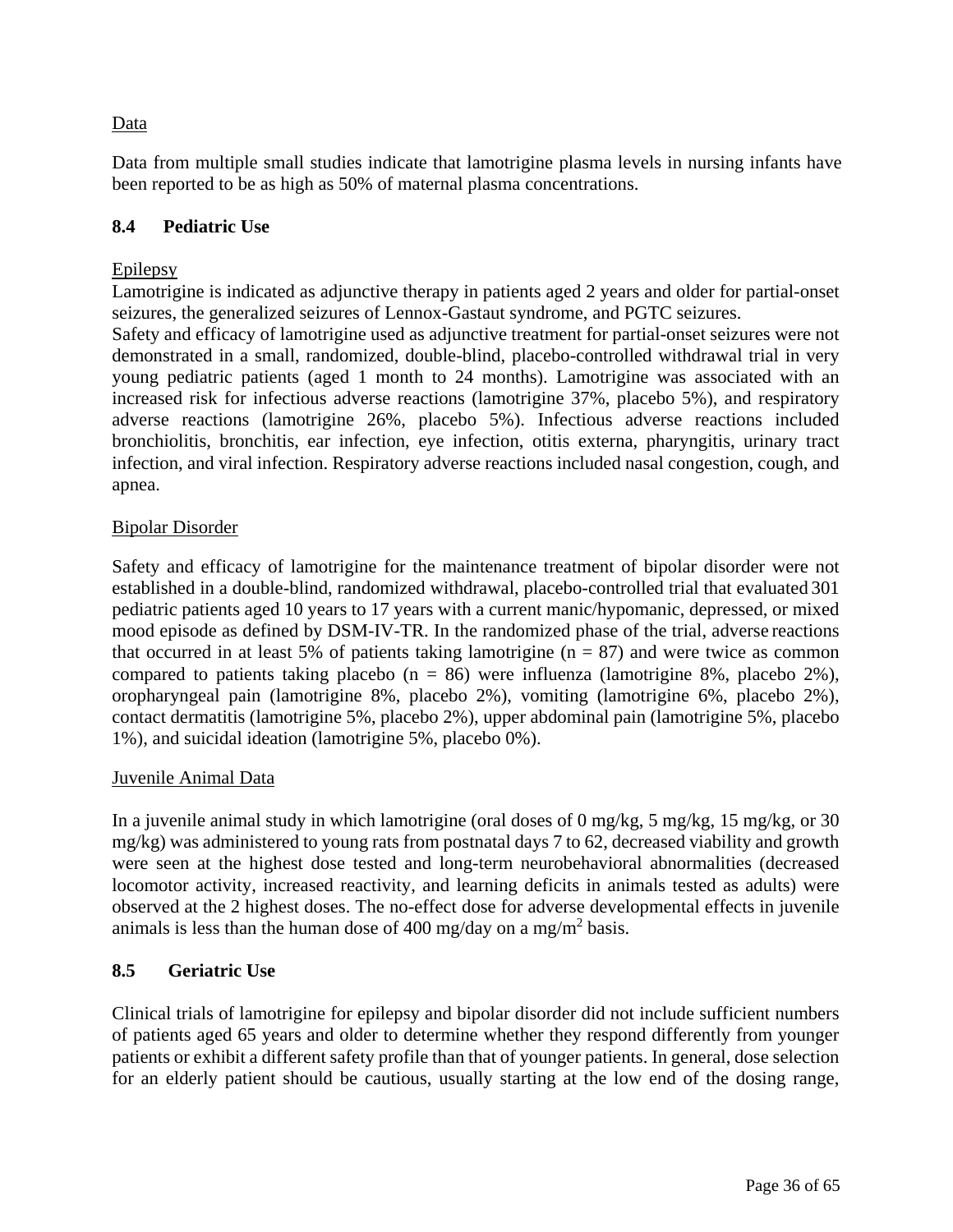<span id="page-36-1"></span><span id="page-36-0"></span>reflecting the greater frequency of decreased hepatic, renal, or cardiac function and of concomitant disease or other drug therapy.

# **8.6 Hepatic Impairment**

Experience in patients with hepatic impairment is limited. Based on a clinical pharmacology study in 24 subjects with mild, moderate, and severe liver impairment *[see Clinical Pharmacology [\(12.3\)\]](#page-39-0)*, the following general recommendations can be made. No dosage adjustment is needed in patients with mild liver impairment. Initial, escalation, and maintenance doses should generally be reduced by approximately 25% in patients with moderate and severe liver impairment without ascites and 50% in patients with severe liver impairment with ascites. Escalation and maintenance doses may be adjusted according to clinical response *[see Dosage and Administration [\(2.1\)\]](#page-3-2)*.

# **8.7 Renal Impairment**

Lamotrigine is metabolized mainly by glucuronic acid conjugation, with the majority of the metabolites being recovered in the urine. In a small study comparing a single dose of lamotrigine in subjects with varying degrees of renal impairment with healthy volunteers, the plasma half-life of lamotrigine was approximately twice as long in the subjects with chronic renal failure *[see Clinical Pharmacology [\(12.3\)\]](#page-39-0)*.

Initial doses of lamotrigine should be based on patients' AED regimens; reduced maintenance doses may be effective for patients with significant renal impairment. Few patients with severe renal impairment have been evaluated during chronic treatment with lamotrigine. Because there is inadequate experience in this population, lamotrigine should be used with caution in these patients *[see Dosage and Administration [\(2.1\)\]](#page-3-2)*.

# **10 OVERDOSAGE**

# **10.1 Human Overdose Experience**

Overdoses involving quantities up to 15 g have been reported for lamotrigine, some of which have been fatal. Overdose has resulted in ataxia, nystagmus, seizures (including tonic-clonic seizures), decreased level of consciousness, coma, and intraventricular conduction delay.

# **10.2 Management of Overdose**

There are no specific antidotes for lamotrigine. Following a suspected overdose, hospitalization of the patient is advised. General supportive care is indicated, including frequent monitoring of vital signs and close observation of the patient. If indicated, emesis should be induced; usual precautions should be taken to protect the airway. It should be kept in mind that immediate-release lamotrigine is rapidly absorbed *[see Clinical Pharmacology [\(12.3\)\]](#page-39-0).* It is uncertain whether hemodialysis is an effective means of removing lamotrigine from the blood. In 6 renal failure patients, about 20% of the amount of lamotrigine in the body was removed by hemodialysis during a 4-hour session. A Poison Control Center should be contacted for information on the management of overdosage of lamotrigine.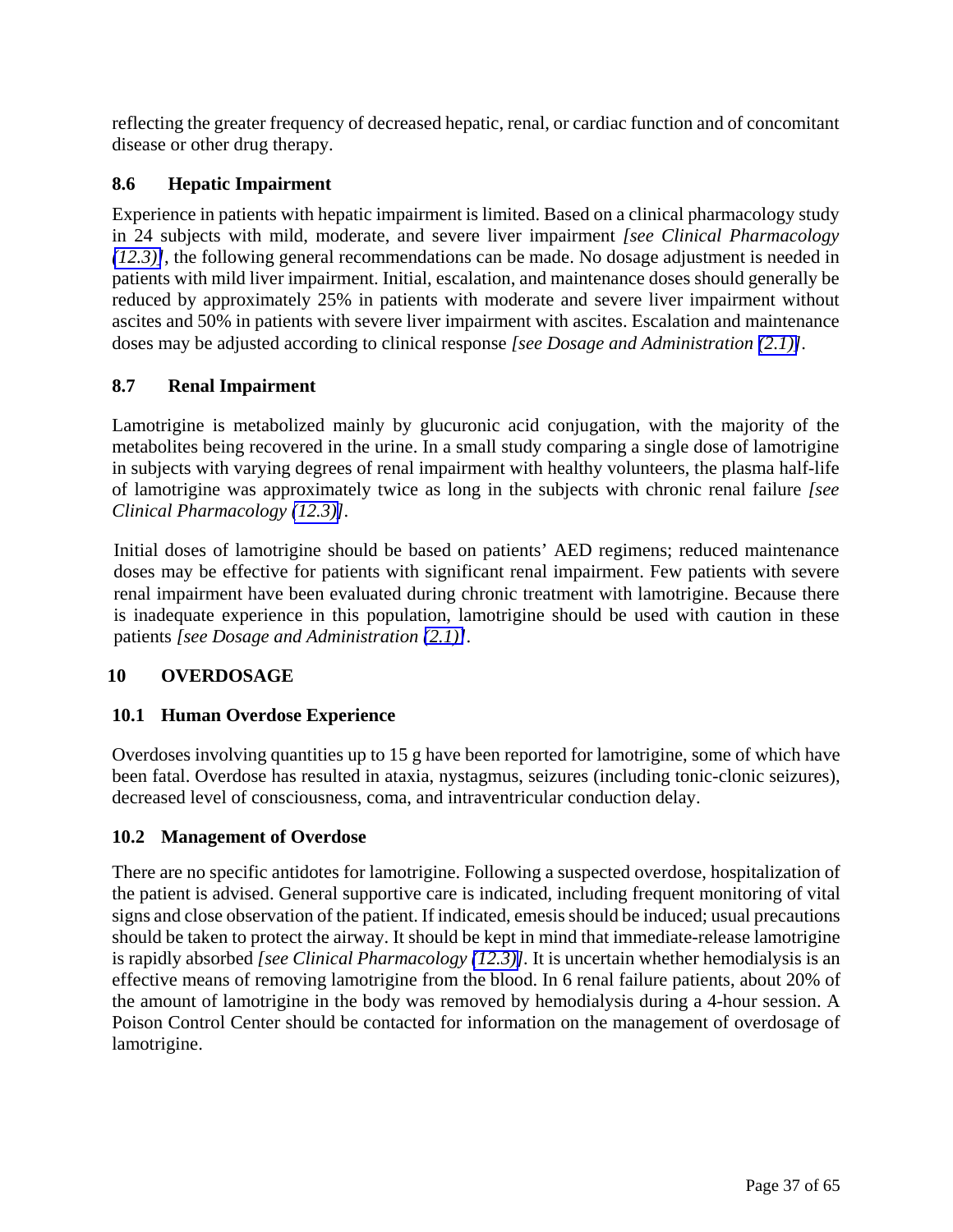# **11 DESCRIPTION**

Lamotrigine, an AED of the phenyltriazine class, is chemically unrelated to existing AEDs. Lamotrigine's chemical name is 3,5-diamino-6-(2,3-dichlorophenyl)-*as*-triazine, its molecular formula is C9H7N5Cl2, and its molecular weight is 256.09. Lamotrigine is a white to pale creamcolored powder and has a pK<sub>a</sub> of 5.7. Lamotrigine is very slightly soluble in water (0.17 mg/mL) at 25°C) and slightly soluble in 0.1 M HCl (4.1 mg/mL at 25°C). The structural formula is:

<span id="page-37-0"></span>

Lamotrigine orally disintegrating tablets are supplied for oral administration. The tablets contain 25 mg (white to off-white), 50 mg (white to off-white), 100 mg (white to off-white), or 200 mg (white to off-white) of lamotrigine and the following inactive ingredients: artificial peppermint flavor, croscarmellose sodium, microcrystalline cellulose, magnesium stearate, mannitol, colloidal silicon dioxide, pregelatinized starch and sucralose.

Composition of peppermint flavor: Maize maltodextrin, modified corn starch and flavorings.

Lamotrigine orally disintegrating tablets are formulated using in-house technologies designed to mask the bitter taste of lamotrigine. The formulation contains flavor and sweetener and has a good mouth feel, no grittiness, no after taste, better palatability and gives a rapid dissolution profile.

# **12 CLINICAL PHARMACOLOGY**

# **12.1 Mechanism of Action**

The precise mechanism(s) by which lamotrigine exerts its anticonvulsant action are unknown. In animal models designed to detect anticonvulsant activity, lamotrigine was effective in preventing seizure spread in the maximum electroshock (MES) and pentylenetetrazol (scMet) tests, and prevented seizures in the visually and electrically evoked after-discharge (EEAD) tests for antiepileptic activity. Lamotrigine also displayed inhibitory properties in the kindling model in rats both during kindling development and in the fully kindled state. The relevance of these models to human epilepsy, however, is not known.

One proposed mechanism of action of lamotrigine, the relevance of which remains to be established in humans, involves an effect on sodium channels. In vitro pharmacological studies suggest that lamotrigine inhibits voltage-sensitive sodium channels, thereby stabilizing neuronal membranes and consequently modulating presynaptic transmitter release of excitatory amino acids (e.g., glutamate and aspartate).

# Effect of Lamotrigine on N-Methyl d-Aspartate-Receptor–Mediated Activity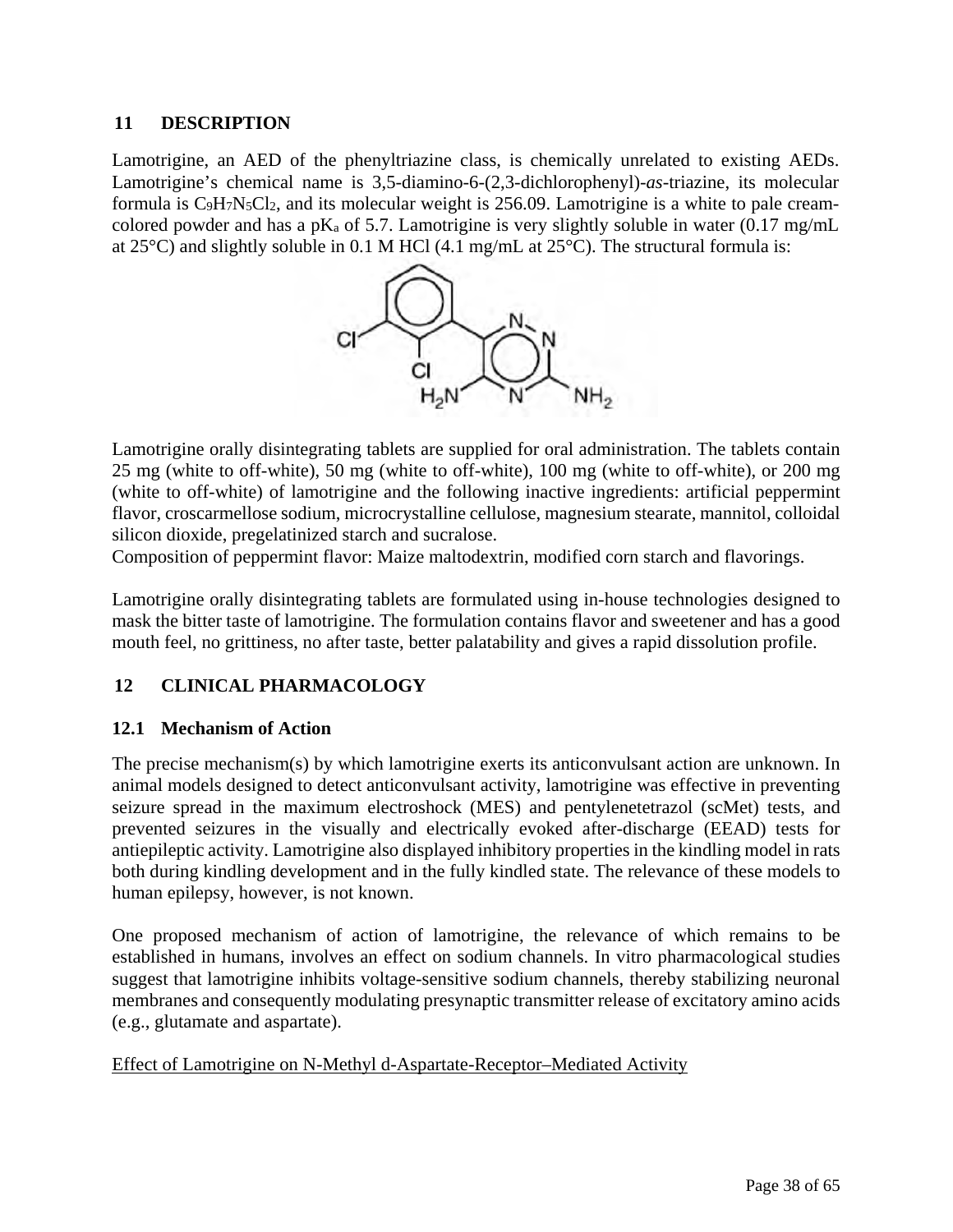<span id="page-38-1"></span><span id="page-38-0"></span>Lamotrigine did not inhibit N-methyl d-aspartate (NMDA)-induced depolarizations in rat cortical slices or NMDA-induced cyclic GMP formation in immature rat cerebellum, nor did lamotrigine displace compounds that are either competitive or noncompetitive ligands at this glutamate receptor complex (CNQX, CGS, TCHP). The IC50 for lamotrigine effects on NMDA-induced currents (in the presence of 3  $\mu$ M of glycine) in cultured hippocampal neurons exceeded 100  $\mu$ M. The mechanisms by which lamotrigine exerts its therapeutic action in bipolar disorder have not been established.

# **12.2 Pharmacodynamics**

# Folate Metabolism

In vitro, lamotrigine inhibited dihydrofolate reductase, the enzyme that catalyzes the reduction of dihydrofolate to tetrahydrofolate. Inhibition of this enzyme may interfere with the biosynthesis of nucleic acids and proteins. When oral daily doses of lamotrigine were given to pregnant rats during organogenesis, fetal, placental, and maternal folate concentrations were reduced. Significantly reduced concentrations of folate are associated with teratogenesis *[see Use in Specific Populations [\(8.1\)\]](#page-32-1)*. Folate concentrations were also reduced in male rats given repeated oral doses of lamotrigine. Reduced concentrations were partially returned to normal when supplemented with folinic acid.

# Cardiac Electrophysiology

*Effect of Lamotrigine:* In vitro studies show that lamotrigine exhibits Class IB antiarrhythmic activity at therapeutically relevant concentrations. It inhibits human cardiac sodium channels with rapid onset and offset kinetics and strong voltage dependence, consistent with other Class IB antiarrhythmic agents. At therapeutic doses, lamotrigine did not slow ventricular conduction (widen QRS) in healthy individuals in a thorough QT study; however, in patients with clinically important structural or functional heart disease (i.e., patients with heart failure, valvular heart disease, congenital heart disease, conduction system disease, ventricular arrhythmias, cardiac channelopathies [e.g., Brugada syndrome], clinically important ischemic heart disease, or multiple risk factors for coronary artery disease), lamotrigine could slow ventricular conduction (widen QRS) and induce proarrhythmia, which can lead to sudden death. Elevated heart rates could also increase the risk of ventricular conduction slowing with lamotrigine.

*Effect of Lamotrigine Metabolite:* In dogs, lamotrigine is extensively metabolized to a 2-N-methyl metabolite. This metabolite causes dose-dependent prolongation of the PR interval, widening of the QRS complex, and, at higher doses, complete AV conduction block. The in vitro electrophysiological effects of this metabolite have not been studied. Similar cardiovascular effects from this metabolite are not anticipated in humans because only trace amounts of the 2-N-methyl metabolite (<0.6% of lamotrigine dose) have been found in human urine *[see Clinical Pharmacology [\(12.3\)\]](#page-39-0)*. However, it is conceivable that plasma concentrations of this metabolite could be increased in patients with a reduced capacity to glucuronidate lamotrigine (e.g., in patients with liver disease, patients taking concomitant medications that inhibit glucuronidation).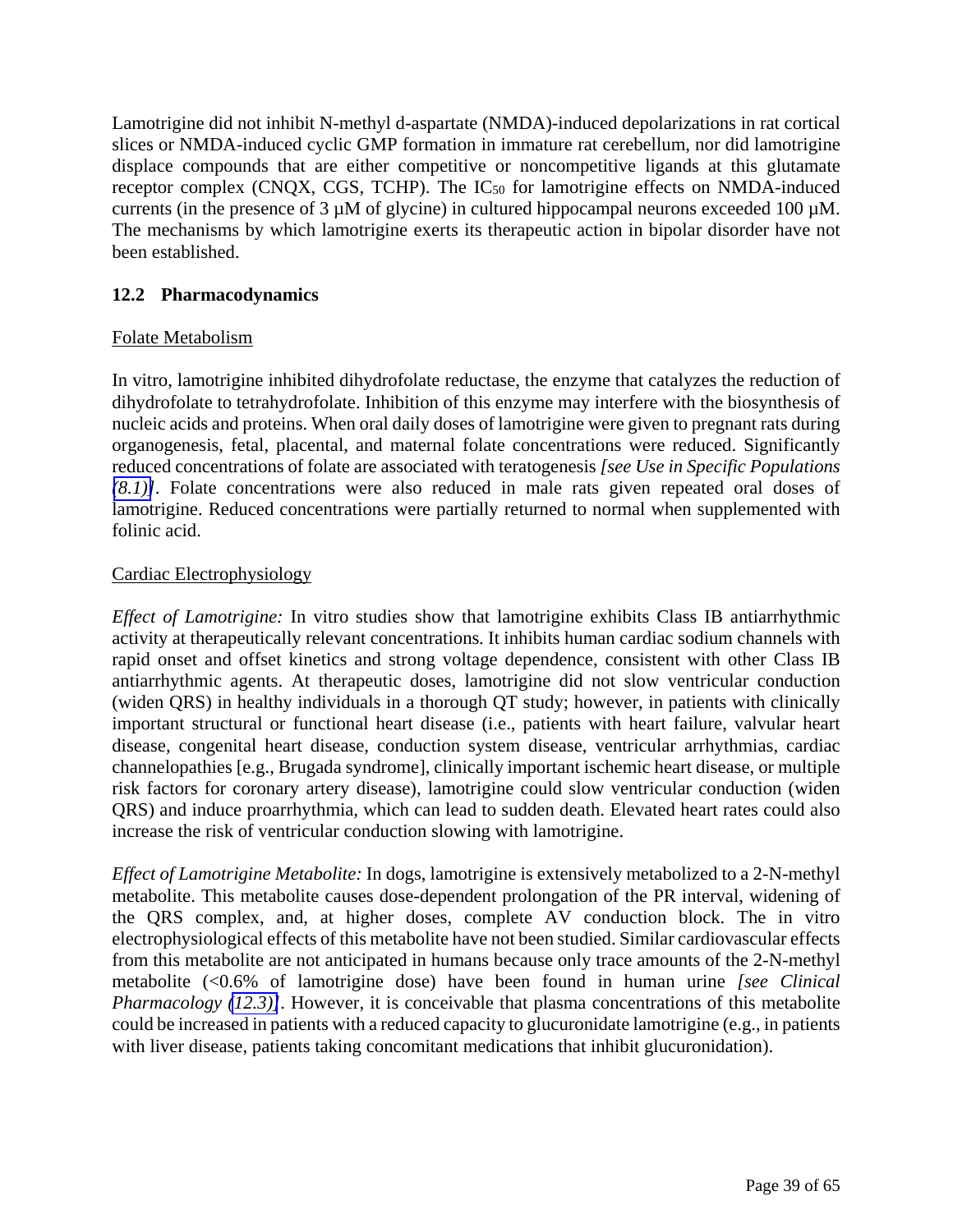# <span id="page-39-0"></span>Accumulation in Kidneys

Lamotrigine accumulated in the kidney of the male rat, causing chronic progressive nephrosis, necrosis, and mineralization. These findings are attributed to  $\alpha$ -2 microglobulin, a species- and sex-specific protein that has not been detected in humans or other animal species.

# Melanin Binding

Lamotrigine binds to melanin-containing tissues, e.g., in the eye and pigmented skin. It has been found in the uveal tract up to 52 weeks after a single dose in rodents.

# **12.3 Pharmacokinetics**

The pharmacokinetics of lamotrigine have been studied in subjects with epilepsy, healthy young and elderly volunteers, and volunteers with chronic renal failure. Lamotrigine pharmacokinetic parameters for adult and pediatric subjects and healthy normal volunteers are summarized in Tables 14 and [16.](#page-48-0) 

|                         |                     | T <sub>max</sub> : Time of |                                           | CL/F:                  |
|-------------------------|---------------------|----------------------------|-------------------------------------------|------------------------|
|                         |                     | <b>Maximum Plasma</b>      | <b>Elimination</b><br>$t_{\frac{1}{2}}$ : | <b>Apparent Plasma</b> |
| <b>Adult Study</b>      | <b>Number</b><br>of | <b>Concentration</b>       | <b>Half-life</b>                          | <b>Clearance</b>       |
| <b>Population</b>       | <b>Subjects</b>     | (h)                        | (h)                                       | (mL/min/kg)            |
| <b>Healthy</b>          |                     |                            |                                           |                        |
| volunteers<br>taking    |                     |                            |                                           |                        |
| other<br>$\mathbf{n}$   |                     |                            |                                           |                        |
| medications:            |                     |                            |                                           |                        |
| Single-dose             | 179                 | 2.2                        | 32.8                                      | 0.44                   |
| Lamotrigine             |                     | $(0.25 - 12.0)$            | $(14.0 - 103.0)$                          | $(0.12 - 1.10)$        |
| Multiple-dose           | 36                  | 1.7                        | 25.4                                      | 0.58                   |
| Lamotrigine             |                     | $(0.5-4.0)$                | $(11.6-61.6)$                             | $(0.24 - 1.15)$        |
| <b>Healthy</b>          |                     |                            |                                           |                        |
| volunteers taking       |                     |                            |                                           |                        |
| valproate:              |                     |                            |                                           |                        |
| Single-dose             | 6                   | 1.8                        | 48.3                                      | 0.30                   |
| Lamotrigine             |                     | $(1.0-4.0)$                | $(31.5 - 88.6)$                           | $(0.14 - 0.42)$        |
| Multiple-dose           | 18                  | 1.9                        | 70.3                                      | 0.18                   |
| Lamotrigine             |                     | $(0.5-3.5)$                | $(41.9 - 113.5)$                          | $(0.12 - 0.33)$        |
| with<br><b>Subjects</b> |                     |                            |                                           |                        |
| epilepsy<br>taking      |                     |                            |                                           |                        |
| valproate only:         |                     |                            |                                           |                        |
| Single-dose             | $\overline{4}$      | 4.8                        | 58.8                                      | 0.28                   |
| Lamotrigine             |                     | $(1.8-8.4)$                | $(30.5 - 88.8)$                           | $(0.16 - 0.40)$        |
| with<br><b>Subjects</b> |                     |                            |                                           |                        |
| epilepsy<br>taking      |                     |                            |                                           |                        |
| carbamazepine,          | 25                  | 3.8                        | 27.2                                      | 0.53                   |
| phenytoin,              |                     | $(1.0-10.0)$               | $(11.2 - 51.6)$                           | $(0.27 - 1.04)$        |

# Table 14: Mean Pharmacokinetic Parameters<sup>a</sup> in Healthy Volunteers and Adult Subjects **with Epilepsy**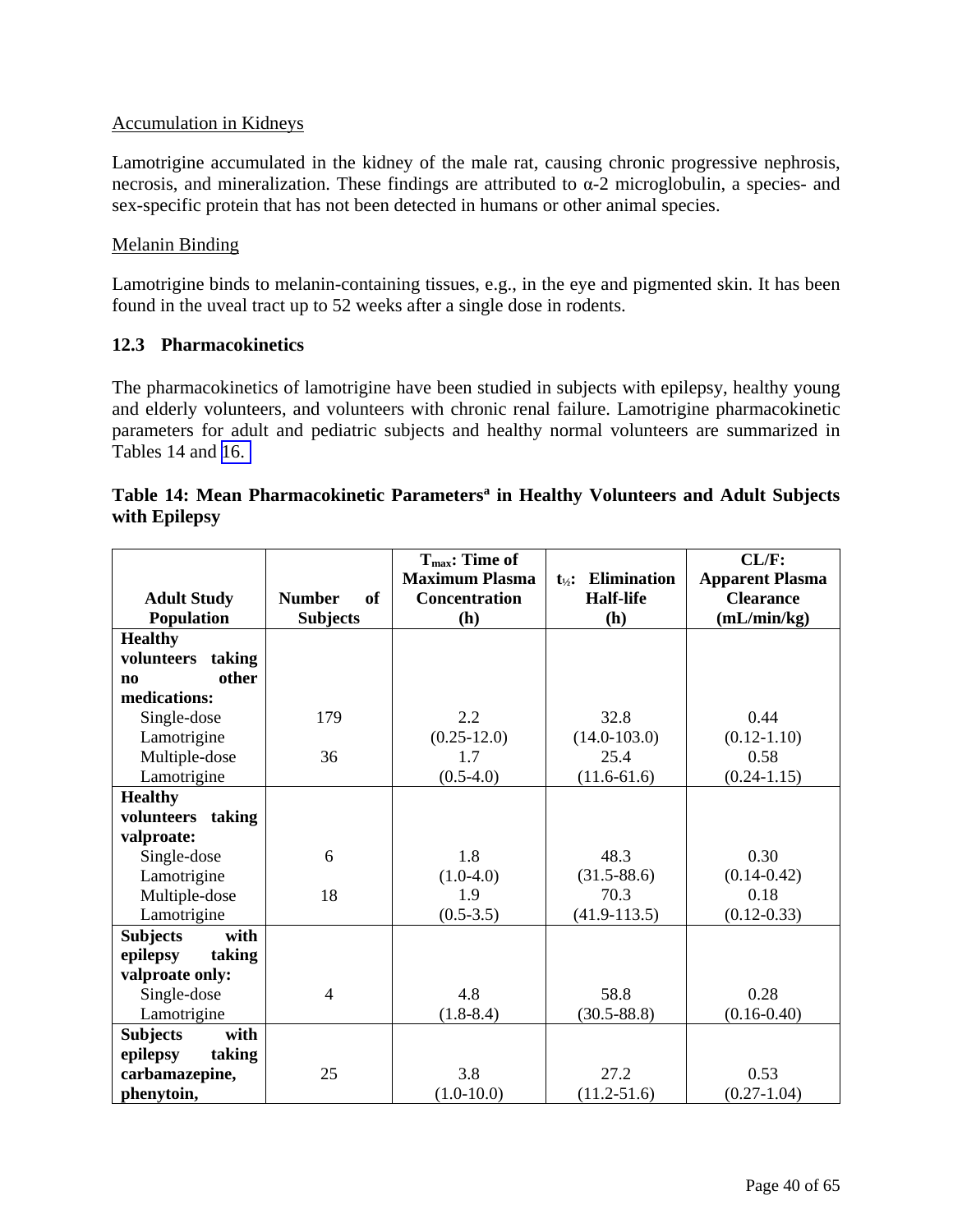| phenobarbital, or<br>primidone <sup>b</sup><br>plus |    |                 |                |                 |
|-----------------------------------------------------|----|-----------------|----------------|-----------------|
| valproate:                                          |    |                 |                |                 |
| Single-dose                                         |    |                 |                |                 |
| Lamotrigine                                         |    |                 |                |                 |
| <b>Subjects</b><br>with                             |    |                 |                |                 |
| taking<br>epilepsy                                  |    |                 |                |                 |
| carbamazepine,                                      |    |                 |                |                 |
| phenytoin,                                          |    |                 |                |                 |
| phenobarbital, or                                   |    |                 |                |                 |
| primidone: <sup>b</sup>                             |    |                 |                |                 |
| Single-dose                                         | 24 | 2.3             | 14.4           | 1.10            |
| Lamotrigine                                         |    | $(0.5 - 5.0)$   | $(6.4 - 30.4)$ | $(0.51 - 2.22)$ |
| Multiple-dose                                       | 17 | 2.0             | 12.6           | 1.21            |
| Lamotrigine                                         |    | $(0.75 - 5.93)$ | $(7.5 - 23.1)$ | $(0.66 - 1.82)$ |

Lamotrigine (0.75-5.93) (7.5-23.1) (0.66-1.82) half-life and CL/F and between 30% and 70% for  $T_{\text{max}}$ . The overall mean values were calculated from individual study means that were weighted based on the number of volunteers/subjects in each study. The numbers in

parentheses below each parameter mean represent the range of individual volunteer/subject values across studies.<br><sup>b</sup> Carbamazepine, phenytoin, phenobarbital, and primidone have been shown to increase the apparent clearance lamotrigine. Estrogen-containing oral contraceptives and other drugs, such as rifampin and protease inhibitors lopinavir/ritonavir and atazanavir/ritonavir, that induce lamotrigine glucuronidation have also been shown to increase the apparent clearance of lamotrigine *[see Drug Interactions [\(7\)\]](#page-31-1).* 

# Absorption

Lamotrigine is rapidly and completely absorbed after oral administration with negligible first-pass metabolism (absolute bioavailability is 98%). The bioavailability is not affected by food. Peak plasma concentrations occur anywhere from 1.4 hours to 4.8 hours following drug administration. The lamotrigine tablets for oral suspension were found to be equivalent, whether administered as dispersed in water, chewed and swallowed, or swallowed whole, to the lamotrigine compressed tablets in terms of rate and extent of absorption. In terms of rate and extent of absorption, lamotrigine orally disintegrating tablets, whether disintegrated in the mouth or swallowed whole with water, were equivalent to the lamotrigine compressed tablets swallowed with water.

# Dose Proportionality

In healthy volunteers not receiving any other medications and given single doses, the plasma concentrations of lamotrigine increased in direct proportion to the dose administered over the range of 50 mg to 400 mg. In 2 small studies ( $n = 7$  and 8) of patients with epilepsy who were maintained on other AEDs, there also was a linear relationship between dose and lamotrigine plasma concentrations at steady state following doses of 50 mg to 350 mg twice daily.

# **Distribution**

Estimates of the mean apparent volume of distribution (Vd/F) of lamotrigine following oral administration ranged from 0.9 L/kg to 1.3 L/kg. Vd/F is independent of dose and is similar following single and multiple doses in both patients with epilepsy and in healthy volunteers.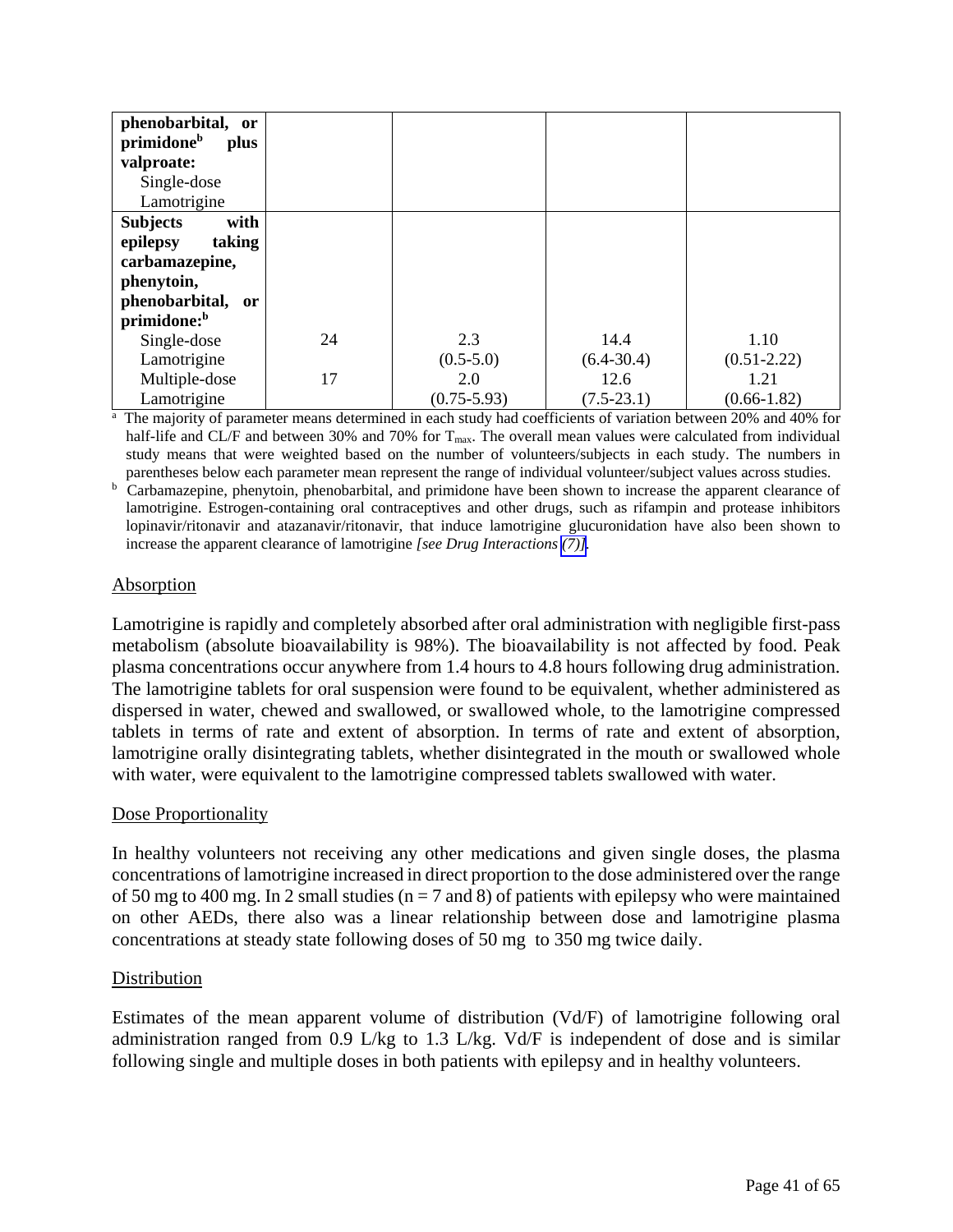# Protein Binding

Data from in vitro studies indicate that lamotrigine is approximately 55% bound to human plasma proteins at plasma lamotrigine concentrations from 1 mcg/mL to 10 mcg/mL (10 mcg/mL is 4 to 6 times the trough plasma concentration observed in the controlled efficacy trials). Because lamotrigine is not highly bound to plasma proteins, clinically significant interactions with other drugs through competition for protein binding sites are unlikely. The binding of lamotrigine to plasma proteins did not change in the presence of therapeutic concentrations of phenytoin, phenobarbital, or valproate. Lamotrigine did not displace other AEDs (carbamazepine, phenytoin, phenobarbital) from protein-binding sites.

# Metabolism

Lamotrigine is metabolized predominantly by glucuronic acid conjugation; the major metabolite is an inactive 2-N-glucuronide conjugate. After oral administration of 240 mg of  $^{14}$ C-lamotrigine (15  $\mu$ Ci) to 6 healthy volunteers, 94% was recovered in the urine and 2% was recovered in the feces. The radioactivity in the urine consisted of unchanged lamotrigine (10%), the 2-Nglucuronide (76%), a 5-N-glucuronide (10%), a 2-N-methyl metabolite (0.14%), and other unidentified minor metabolites (4%).

# Enzyme Induction

The effects of lamotrigine on the induction of specific families of mixed-function oxidase isozymes have not been systematically evaluated.

Following multiple administrations (150 mg twice daily) to normal volunteers taking no other medications, lamotrigine induced its own metabolism, resulting in a 25% decrease in t½ and a 37% increase in CL/F at steady state compared with values obtained in the same volunteers following a single dose. Evidence gathered from other sources suggests that self-induction by lamotrigine may not occur when lamotrigine is given as adjunctive therapy in patients receiving enzymeinducing drugs such as carbamazepine, phenytoin, phenobarbital, primidone, or other drugs such as rifampin and the protease inhibitors lopinavir/ritonavir and atazanavir/ritonavir that induce lamotrigine glucuronidation *[see Drug Interactions [\(7\)\]](#page-31-0).*

# Elimination

The elimination half-life and apparent clearance of lamotrigine following oral administration of lamotrigine to adult subjects with epilepsy and healthy volunteers is summarized in [Table 14.](#page-39-0) Halflife and apparent oral clearance vary depending on concomitant AEDs.

# Drug Interactions

The apparent clearance of lamotrigine is affected by the coadministration of certain medications *[see Warnings and Precautions [\(5.9,](#page-18-1) [5.13\)](#page-19-1), Drug Interactions [\(7\)\].](#page-31-2)*

The net effects of drug interactions with lamotrigine are summarized in Tables [13 and 15,](#page-31-2) followed by details of the drug interaction studies below.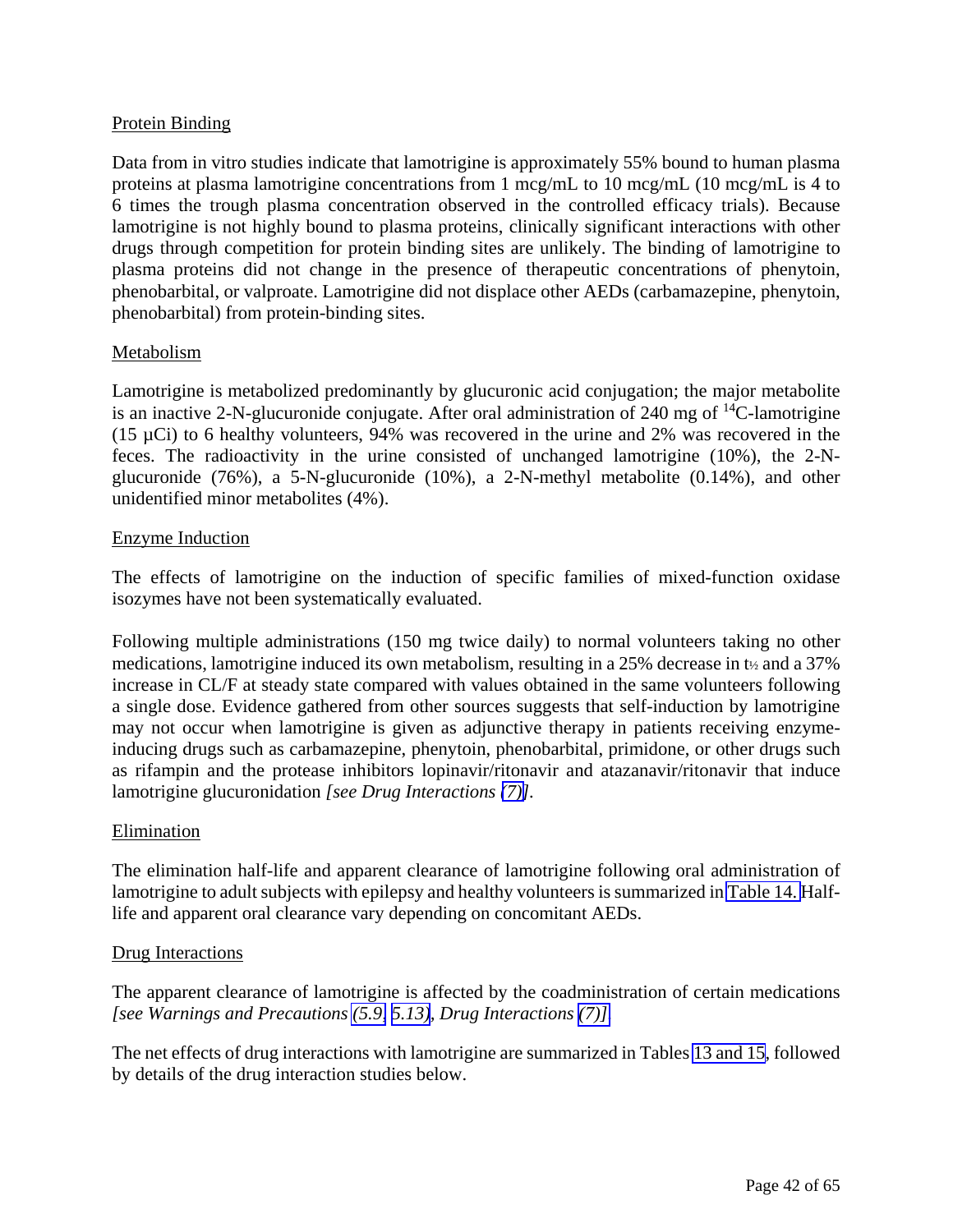|                                               | <b>Drug Plasma Concentration</b> | <b>Lamotrigine Plasma</b>            |  |
|-----------------------------------------------|----------------------------------|--------------------------------------|--|
|                                               | with Adjunctive                  | <b>Concentration with</b>            |  |
| Drug                                          | Lamotrigine <sup>a</sup>         | <b>Adjunctive Drugs</b> <sup>b</sup> |  |
| contraceptives<br>Oral<br>(e.g.,              | $\leftrightarrow^{\overline{d}}$ |                                      |  |
| ethinylestradiol/levonorgestrel) <sup>c</sup> |                                  |                                      |  |
| Aripiprazole                                  | Not assessed                     | $\leftrightarrow^e$                  |  |
| Atazanavir/ritonavir                          | $\leftrightarrow^{\text{f}}$     |                                      |  |
| Bupropion                                     | Not assessed                     | $\leftrightarrow$                    |  |
| Carbamazepine                                 | $\leftrightarrow$                |                                      |  |
| Carbamazepine epoxide <sup>g</sup>            | ?                                |                                      |  |
| Felbamate                                     | Not assessed                     | $\leftrightarrow$                    |  |
| Gabapentin                                    | Not assessed                     | $\leftrightarrow$                    |  |
| Lacosamide                                    | Not assessed                     | $\leftrightarrow$                    |  |
| Levetiracetam                                 | $\leftrightarrow$                | $\leftrightarrow$                    |  |
| Lithium                                       | $\leftrightarrow$                | Not assessed                         |  |
| Lopinavir/ritonavir                           | $\leftrightarrow^e$              |                                      |  |
| Olanzapine                                    | $\leftrightarrow$                | $\leftrightarrow^e$                  |  |
| Oxcarbazepine                                 | $\leftrightarrow$                | $\leftrightarrow$                    |  |
| 10-Monohydroxy<br>oxcarbazepine               | $\leftrightarrow$                |                                      |  |
| metabolite <sup>h</sup>                       |                                  |                                      |  |
| Perampanel                                    | Not assessed                     | $\leftrightarrow^e$                  |  |
| Phenobarbital/primidone                       | $\leftrightarrow$                |                                      |  |
| Phenytoin                                     | $\leftrightarrow$                |                                      |  |
| Pregabalin                                    | $\leftrightarrow$                | $\leftrightarrow$                    |  |
| Rifampin                                      | Not assessed                     |                                      |  |
| Risperidone                                   | $\leftrightarrow$                | Not assessed                         |  |
| 9-Hydroxyrisperidone <sup>i</sup>             | $\leftrightarrow$                |                                      |  |
| Topiramate                                    | $\leftrightarrow^{\text{J}}$     | $\leftrightarrow$                    |  |
| Valproate                                     |                                  |                                      |  |
| Valproate<br>and/or<br>phenytoin<br>$+$       | Not assessed                     | $\leftrightarrow$                    |  |
| carbamazepine                                 |                                  |                                      |  |
| Zonisamide                                    | Not assessed                     | $\leftrightarrow$                    |  |

# **Table 15: Summary of Drug Interactions with Lamotrigine**

<sup>a</sup> From adjunctive clinical trials and volunteer trials.

<sup>b</sup> Net effects were estimated by comparing the mean clearance values obtained in adjunctive clinical trials and

volunteer trials.<br><sup>c</sup> The effect of other hormonal contraceptive preparations or hormone replacement therapy on the pharmacokinetics of lamotrigine has not been systematically evaluated in clinical trials, although the effect may be similar to that seen with the ethinylestradiol/levonorgestrel combinations.<br>d Modest decrease in levonorgestrel.

- 
- <sup>d</sup> Modest decrease in levonorgestrel.<br>
<sup>e</sup> Slight decrease, not expected to be clinically meaningful.
- f Compared with historical controls.
- <sup>g</sup> Not administered, but an active metabolite of carbamazepine.
- <sup>h</sup> Not administered, but an active metabolite of oxcarbazepine.
- <sup>i</sup> Not administered, but an active metabolite of risperidone.
- <sup>j</sup> Slight increase, not expected to be clinically meaningful.
- $\leftrightarrow$  = No significant effect.
- $? =$  Conflicting data.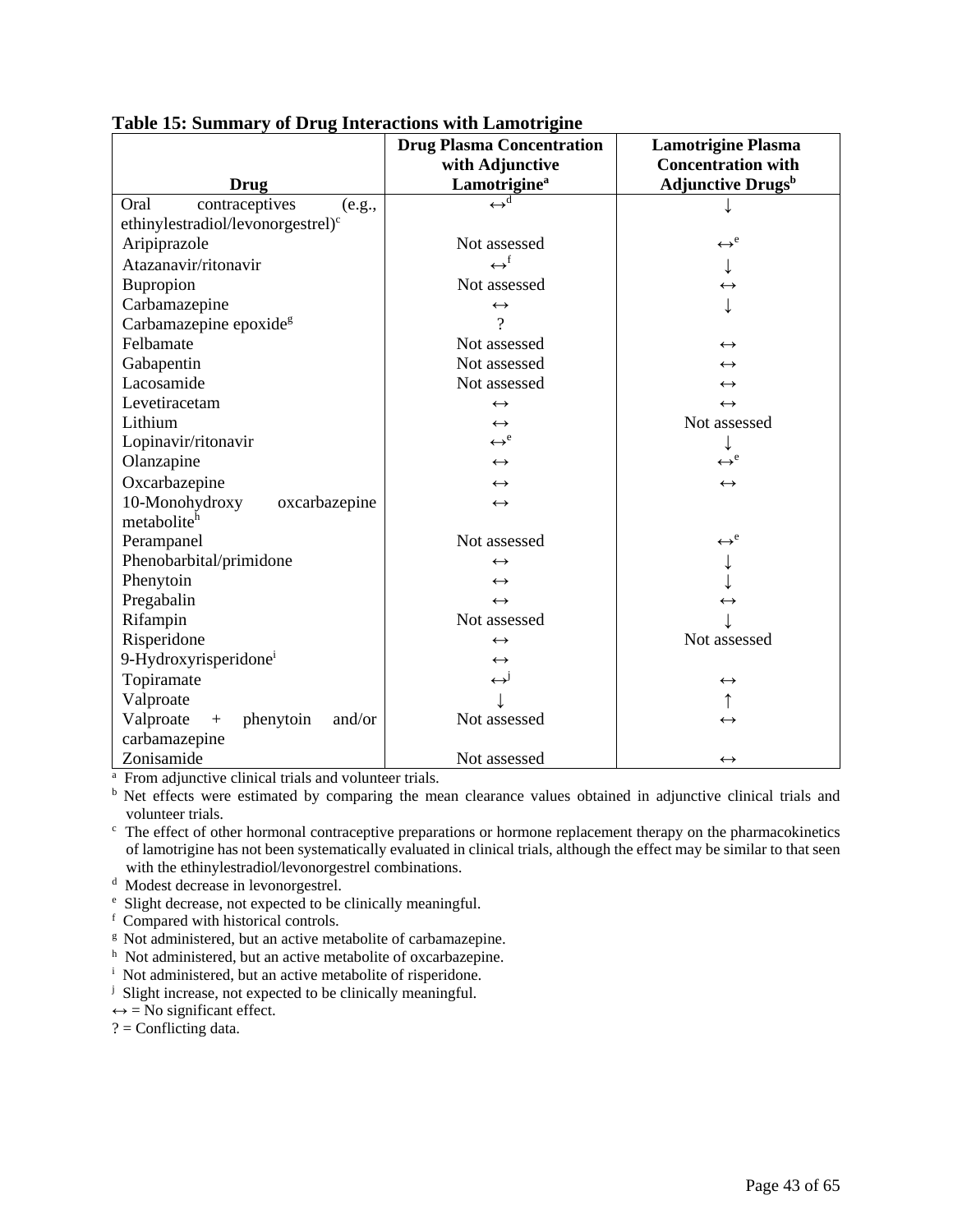# Estrogen-Containing Oral Contraceptives

In 16 female volunteers, an oral contraceptive preparation containing 30 mcg ethinylestradiol and 150 mcg levonorgestrel increased the apparent clearance of lamotrigine (300 mg/day) by approximately 2-fold with mean decreases in AUC of 52% and in Cmax of 39%. In this study, trough serum lamotrigine concentrations gradually increased and were approximately 2-fold higher on average at the end of the week of the inactive hormone preparation compared with trough lamotrigine concentrations at the end of the active hormone cycle.

Gradual transient increases in lamotrigine plasma levels (approximate 2-fold increase) occurred during the week of inactive hormone preparation (pill-free week) for women not also taking a drug that increased the clearance of lamotrigine (carbamazepine, phenytoin, phenobarbital, primidone, or other drugs such as rifampin and the protease inhibitors lopinavir/ritonavir and atazanavir/ritonavir that induce lamotrigine glucuronidation) *[see Drug Interactions (7)].* The increase in lamotrigine plasma levels will be greater if the dose of lamotrigine is increased in the few days before or during the pill-free week. Increases in lamotrigine plasma levels could result in dose-dependent adverse reactions.

In the same study, coadministration of lamotrigine (300 mg/day) in 16 female volunteers did not affect the pharmacokinetics of the ethinylestradiol component of the oral contraceptive preparation. There were mean decreases in the AUC and Cmax of the levonorgestrel component of 19% and 12%, respectively. Measurement of serum progesterone indicated that there was no hormonal evidence of ovulation in any of the 16 volunteers, although measurement of serum FSH, LH, and estradiol indicated that there was some loss of suppression of the hypothalamic-pituitaryovarian axis.

The effects of doses of lamotrigine other than 300 mg/day have not been systematically evaluated in controlled clinical trials.

The clinical significance of the observed hormonal changes on ovulatory activity is unknown. However, the possibility of decreased contraceptive efficacy in some patients cannot be excluded. Therefore, patients should be instructed to promptly report changes in their menstrual pattern (e.g., break-through bleeding).

Dosage adjustments may be necessary for women receiving estrogen-containing oral contraceptive preparations *[see Dosage and Administration [\(2.1\)\]](#page-3-2).*

# Other Hormonal Contraceptives or Hormone Replacement Therapy

The effect of other hormonal contraceptive preparations or hormone replacement therapy on the pharmacokinetics of lamotrigine has not been systematically evaluated. It has been reported that ethinylestradiol, not progestogens, increased the clearance of lamotrigine up to 2-fold, and the progestin-only pills had no effect on lamotrigine plasma levels. Therefore, adjustments to the dosage of lamotrigine in the presence of progestogens alone will likely not be needed.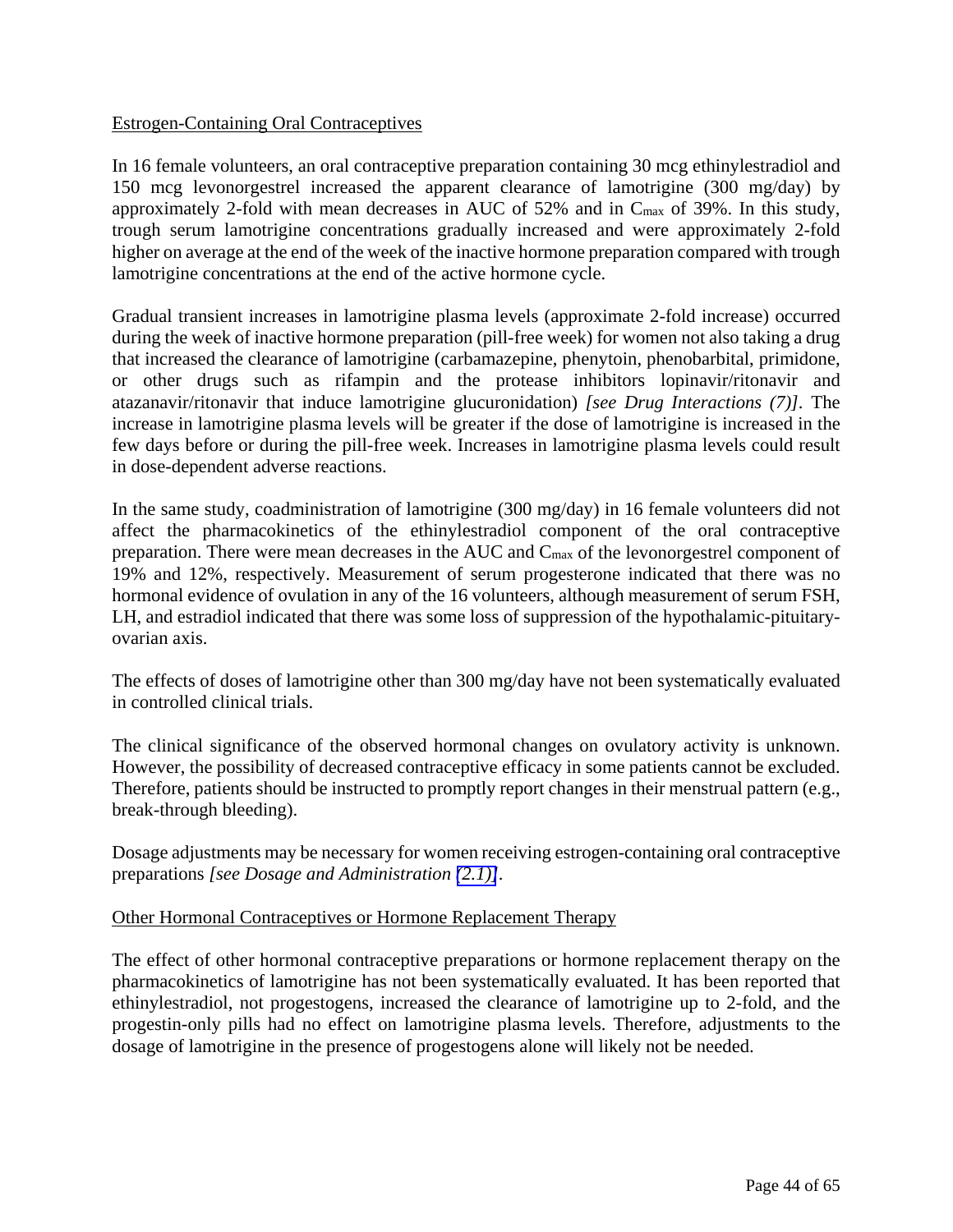# Aripiprazole

In 18 patients with bipolar disorder on a stable regimen of 100 mg/day to 400 mg/day of lamotrigine, the lamotrigine AUC and Cmax were reduced by approximately 10% in patients who received aripiprazole 10 mg/day to 30 mg/day for 7 days, followed by 30 mg/day for an additional 7 days. This reduction in lamotrigine exposure is not considered clinically meaningful.

### Atazanavir/Ritonavir

In a study in healthy volunteers, daily doses of atazanavir/ritonavir (300 mg/100 mg) reduced the plasma AUC and Cmax of lamotrigine (single 100-mg dose) by an average of 32% and 6%, respectively, and shortened the elimination half-lives by 27%. In the presence of atazanavir/ritonavir (300 mg/100 mg), the metabolite-to-lamotrigine ratio was increased from 0.45 to 0.71 consistent with induction of glucuronidation. The pharmacokinetics of atazanavir/ritonavir were similar in the presence of concomitant lamotrigine to the historical data of the pharmacokinetics in the absence of lamotrigine.

### **Bupropion**

The pharmacokinetics of a 100-mg single dose of lamotrigine in healthy volunteers ( $n = 12$ ) were not changed by coadministration of bupropion sustained-release formulation (150 mg twice daily) starting 11 days before lamotrigine.

#### Carbamazepine

Lamotrigine has no appreciable effect on steady-state carbamazepine plasma concentration. Limited clinical data suggest there is a higher incidence of dizziness, diplopia, ataxia, and blurred vision in patients receiving carbamazepine with lamotrigine than in patients receiving other AEDs with lamotrigine *[see Adverse Reactions [\(6.1\)\]](#page-20-0).* The mechanism of this interaction is unclear. The effect of lamotrigine on plasma concentrations of carbamazepine-epoxide is unclear. In a small subset of patients ( $n = 7$ ) studied in a placebo-controlled trial, lamotrigine had no effect on carbamazepine-epoxide plasma concentrations, but in a small, uncontrolled study  $(n = 9)$ , carbamazepine-epoxide levels increased.

The addition of carbamazepine decreases lamotrigine steady-state concentrations by approximately 40%.

#### Felbamate

In a trial in 21 healthy volunteers, coadministration of felbamate (1,200 mg twice daily) with lamotrigine (100 mg twice daily for 10 days) appeared to have no clinically relevant effects on the pharmacokinetics of lamotrigine.

#### Folate Inhibitors

Lamotrigine is a weak inhibitor of dihydrofolate reductase. Prescribers should be aware of this action when prescribing other medications that inhibit folate metabolism.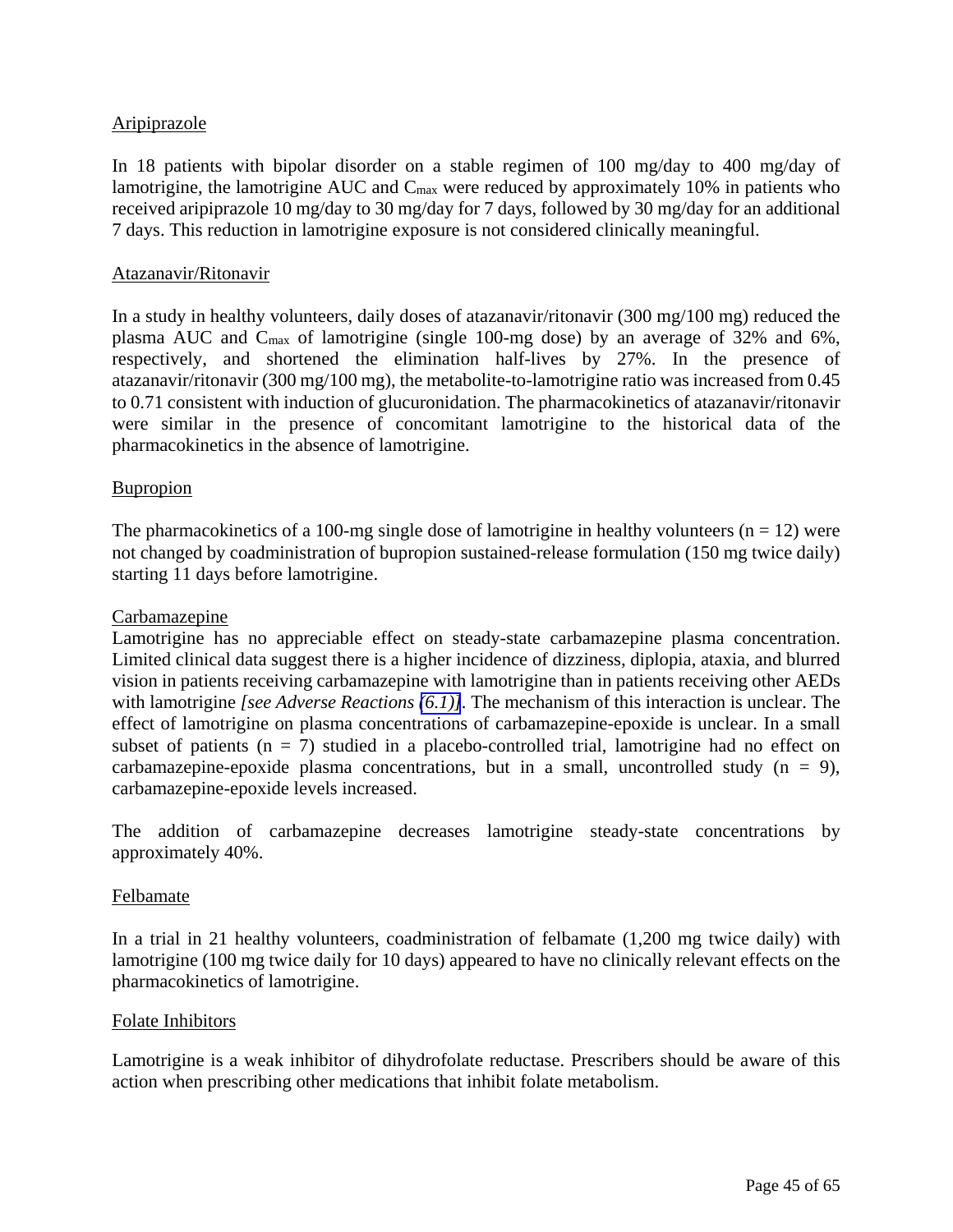# **Gabapentin**

Based on a retrospective analysis of plasma levels in 34 subjects who received lamotrigine both with and without gabapentin, gabapentin does not appear to change the apparent clearance of lamotrigine.

### Lacosamide

Plasma concentrations of lamotrigine were not affected by concomitant lacosamide (200 mg/day, 400 mg/day, or 600 mg/day) in placebo-controlled clinical trials in patients with partial-onset seizures.

#### Levetiracetam

Potential drug interactions between levetiracetam and lamotrigine were assessed by evaluating serum concentrations of both agents during placebo-controlled clinical trials. These data indicate that lamotrigine does not influence the pharmacokinetics of levetiracetam and that levetiracetam does not influence the pharmacokinetics of lamotrigine.

### Lithium

The pharmacokinetics of lithium were not altered in healthy subjects ( $n = 20$ ) by coadministration of lamotrigine (100 mg/day) for 6 days.

### Lopinavir/Ritonavir

The addition of lopinavir (400 mg twice daily)/ritonavir (100 mg twice daily) decreased the AUC, Cmax, and elimination half-life of lamotrigine by approximately 50% to 55.4% in 18 healthy subjects. The pharmacokinetics of lopinavir/ritonavir were similar with concomitant lamotrigine, compared with that in historical controls.

#### **Olanzapine**

The AUC and  $C_{\text{max}}$  of olanzapine were similar following the addition of olanzapine (15 mg once daily) to lamotrigine (200 mg once daily) in healthy male volunteers ( $n = 16$ ) compared with the AUC and  $C_{\text{max}}$  in healthy male volunteers receiving olanzapine alone (n = 16).

In the same trial, the AUC and C<sub>max</sub> of lamotrigine were reduced on average by 24% and 20%, respectively, following the addition of olanzapine to lamotrigine in healthy male volunteers compared with those receiving lamotrigine alone. This reduction in lamotrigine plasma concentrations is not expected to be clinically meaningful.

#### **Oxcarbazepine**

The AUC and Cmax of oxcarbazepine and its active 10-monohydroxy oxcarbazepine metabolite were not significantly different following the addition of oxcarbazepine (600 mg twice daily) to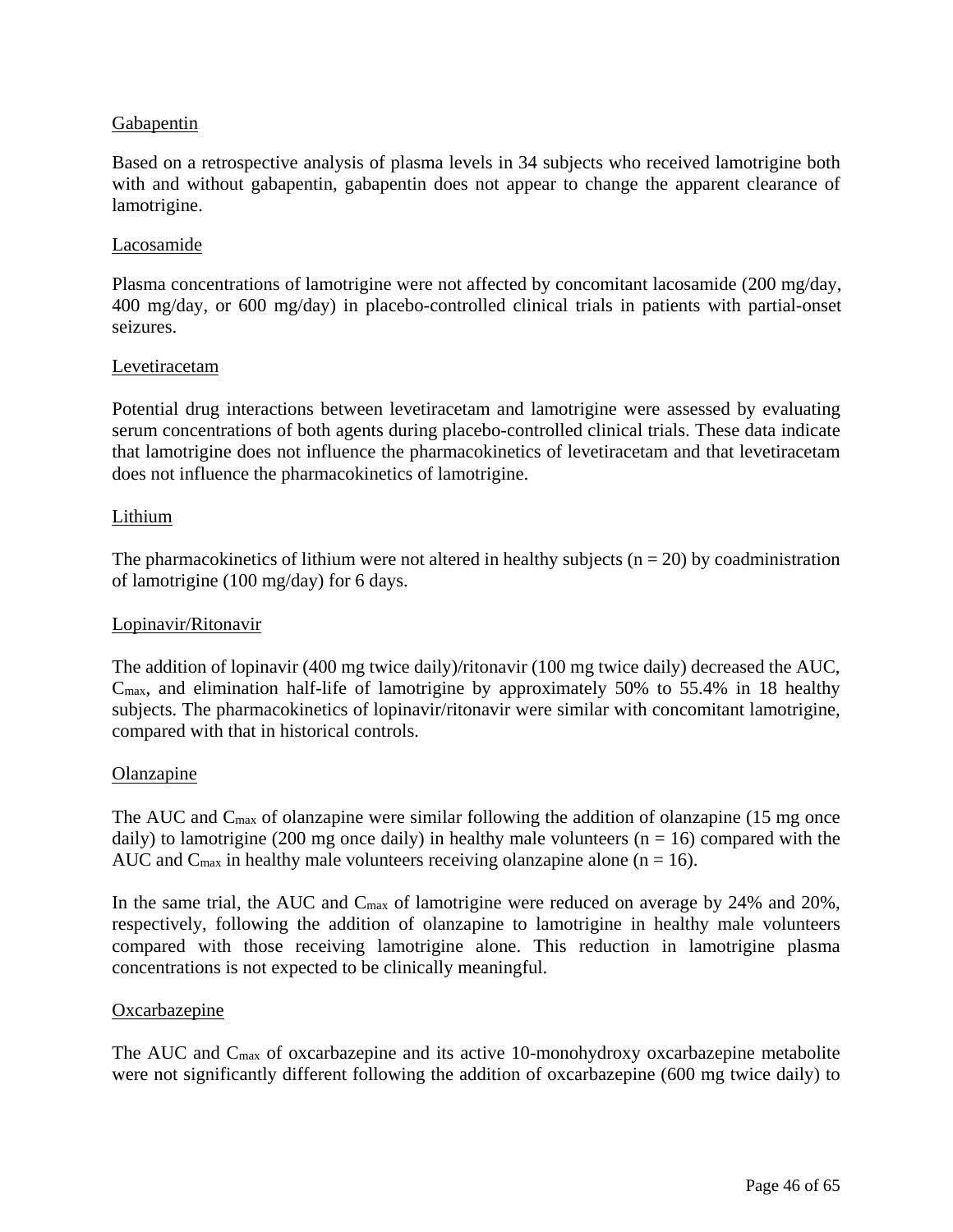lamotrigine (200 mg once daily) in healthy male volunteers ( $n = 13$ ) compared with healthy male volunteers receiving oxcarbazepine alone  $(n = 13)$ .

In the same trial, the AUC and C<sub>max</sub> of lamotrigine were similar following the addition of oxcarbazepine (600 mg twice daily) to lamotrigine in healthy male volunteers compared with those receiving lamotrigine alone. Limited clinical data suggest a higher incidence of headache, dizziness, nausea, and somnolence with coadministration of lamotrigine and oxcarbazepine compared with lamotrigine alone or oxcarbazepine alone.

# Perampanel

In a pooled analysis of data from 3 placebo-controlled clinical trials investigating adjunctive perampanel in patients with partial-onset and primary generalized tonic-clonic seizures, the highest perampanel dose evaluated (12 mg/day) increased lamotrigine clearance by < 10%. An effect of this magnitude is not considered to be clinically relevant.

### Phenobarbital, Primidone

The addition of phenobarbital or primidone decreases lamotrigine steady-state concentrations by approximately 40%.

### Phenytoin

Lamotrigine has no appreciable effect on steady-state phenytoin plasma concentrations in patients with epilepsy. The addition of phenytoin decreases lamotrigine steady-state concentrations by approximately 40%.

#### Pregabalin

Steady-state trough plasma concentrations of lamotrigine were not affected by concomitant pregabalin (200 mg 3 times daily) administration. There are no pharmacokinetic interactions between lamotrigine and pregabalin.

#### Rifampin

In 10 male volunteers, rifampin (600 mg/day for 5 days) significantly increased the apparent clearance of a single 25-mg dose of lamotrigine by approximately 2-fold (AUC decreased by approximately 40%).

#### Risperidone

In a 14 healthy volunteers study, multiple oral doses of lamotrigine 400 mg daily had no clinically significant effect on the single-dose pharmacokinetics of risperidone 2 mg and its active metabolite 9-OH risperidone. Following the coadministration of risperidone 2 mg with lamotrigine, 12 of the 14 volunteers reported somnolence compared with 1 out of 20 when risperidone was given alone, and none when lamotrigine was administered alone.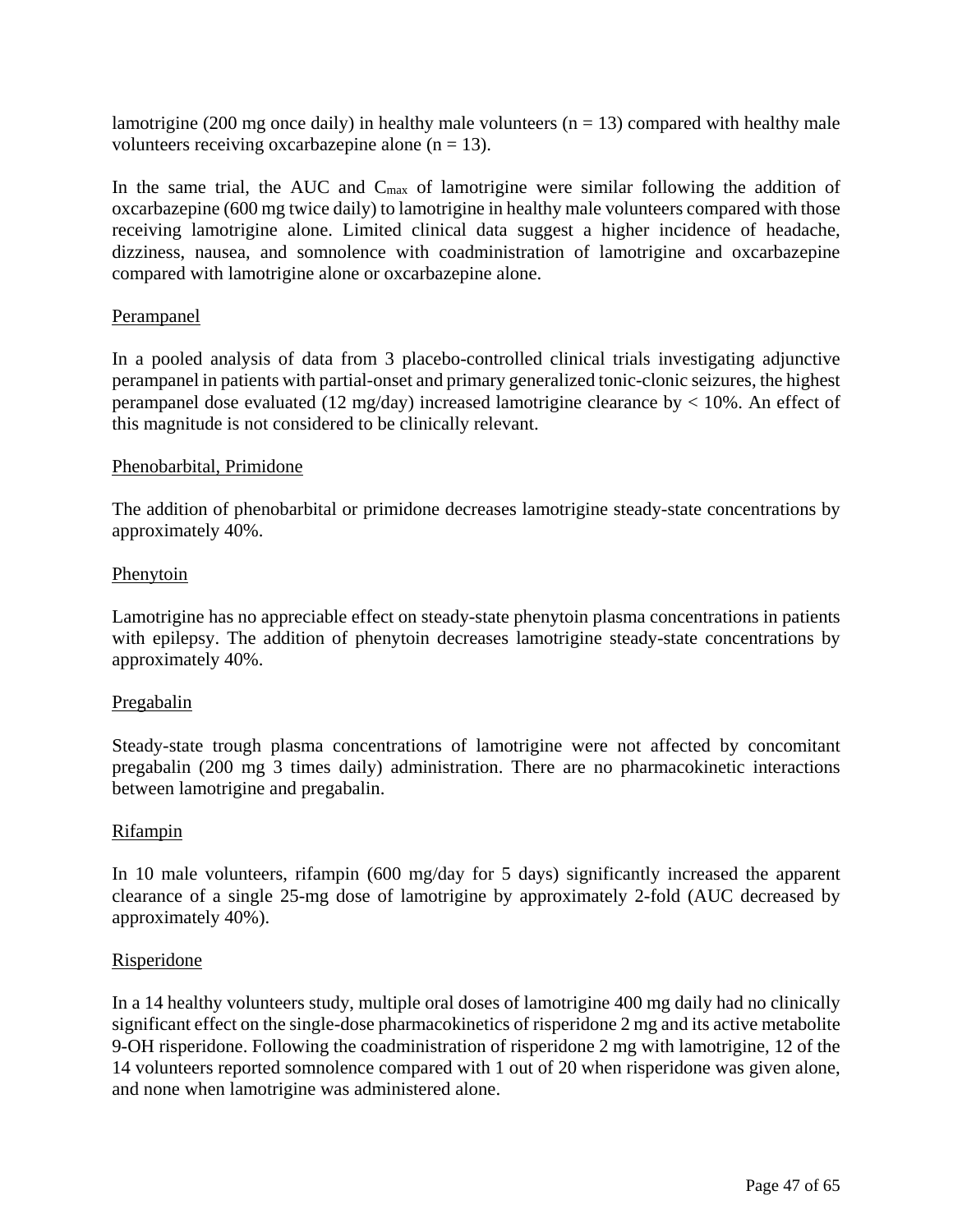# **Topiramate**

Topiramate resulted in no change in plasma concentrations of lamotrigine. Administration of lamotrigine resulted in a 15% increase in topiramate concentrations.

### Valproate

When lamotrigine was administered to healthy volunteers ( $n = 18$ ) receiving valproate, the trough steady-state valproate plasma concentrations decreased by an average of 25% over a 3-week period, and then stabilized. However, adding lamotrigine to the existing therapy did not cause a change in valproate plasma concentrations in either adult or pediatric patients in controlled clinical trials.

The addition of valproate increased lamotrigine steady-state concentrations in normal volunteers by slightly more than 2-fold. In 1 trial, maximal inhibition of lamotrigine clearance was reached at valproate doses between 250 mg/day and 500 mg/day and did not increase as the valproate dose was further increased.

### Zonisamide

In a study in 18 patients with epilepsy, coadministration of zonisamide (200 mg/day to 400 mg/day) with lamotrigine (150 mg/day to 500 mg/day for 35 days) had no significant effect on the pharmacokinetics of lamotrigine.

#### Known Inducers or Inhibitors of Glucuronidation

Drugs other than those listed above have not been systematically evaluated in combination with lamotrigine. Since lamotrigine is metabolized predominately by glucuronic acid conjugation, drugs that are known to induce or inhibit glucuronidation may affect the apparent clearance of lamotrigine and doses of lamotrigine may require adjustment based on clinical response.

#### **Other**

In vitro assessment of the inhibitory effect of lamotrigine at OCT2 demonstrate that lamotrigine, but not the N(2)-glucuronide metabolite, is an inhibitor of OCT2 at potentially clinically relevant concentrations, with IC<sub>50</sub> value of 53.8  $\mu$ M *[see Drug Interactions [\(7\)\]](#page-31-0)*.

Results of in vitro experiments suggest that clearance of lamotrigine is unlikely to be reduced by concomitant administration of amitriptyline, clonazepam, clozapine, fluoxetine, haloperidol, lorazepam, phenelzine, sertraline, or trazodone.

Results of in vitro experiments suggest that lamotrigine does not reduce the clearance of drugs eliminated predominantly by CYP2D6.

# Specific Populations

*Patients with Renal Impairment:* Twelve volunteers with chronic renal failure (mean creatinine clearance: 13 mL/min, range: 6 to 23) and another 6 individuals undergoing hemodialysis were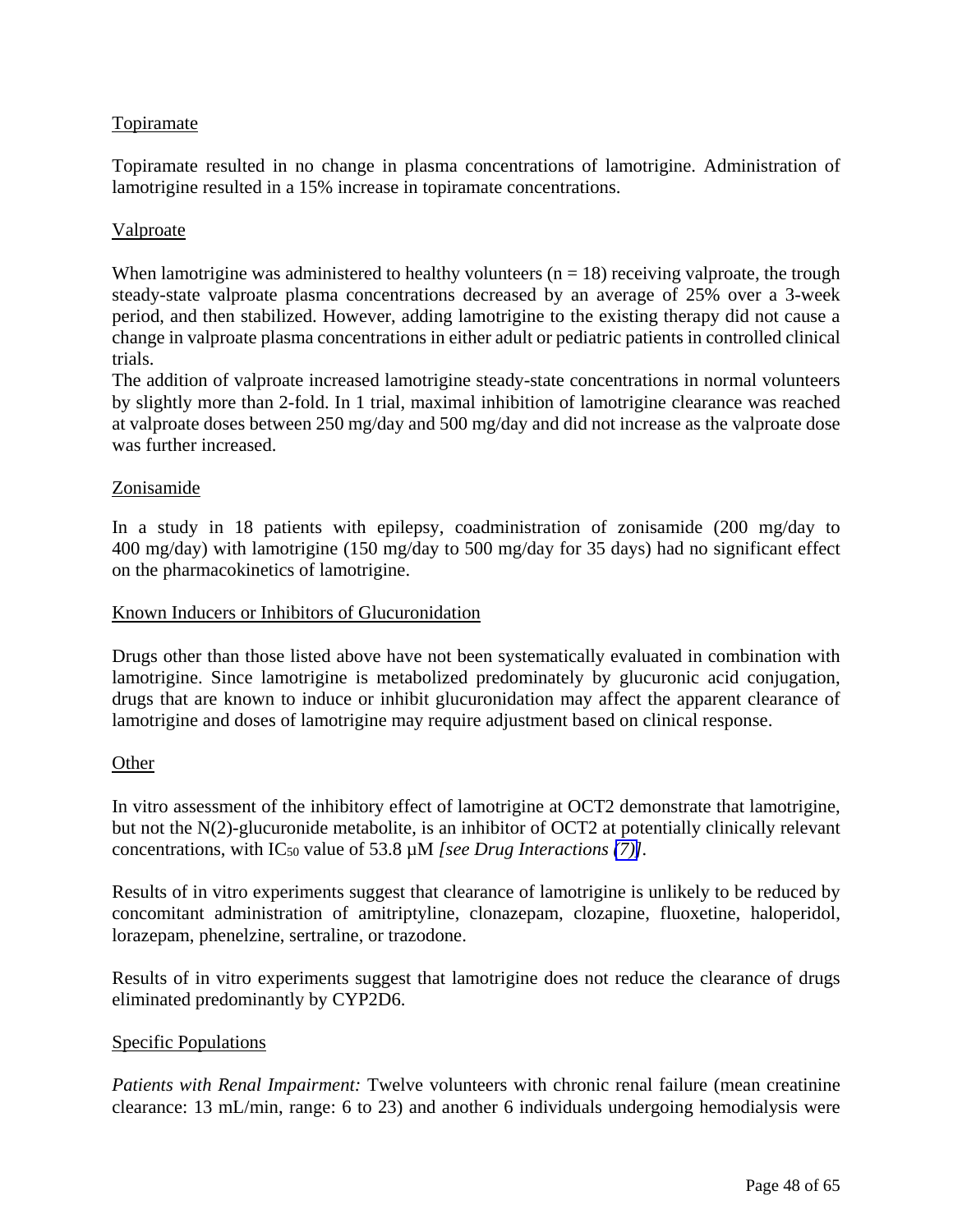<span id="page-48-0"></span>each given a single 100-mg dose of lamotrigine. The mean plasma half-lives determined in the study were 42.9 hours (chronic renal failure), 13.0 hours (during hemodialysis), and 57.4 hours (between hemodialysis) compared with 26.2 hours in healthy volunteers. On average, approximately 20% (range: 5.6 to 35.1) of the amount of lamotrigine present in the body was eliminated by hemodialysis during a 4-hour session *[see Dosage and Administration [\(2.1\)\].](#page-3-6)* 

*Patients with Hepatic Impairment:* The pharmacokinetics of lamotrigine following a single 100-mg dose of lamotrigine were evaluated in 24 subjects with mild, moderate, and severe hepatic impairment (Child-Pugh classification system) and compared with 12 subjects without hepatic impairment. The subjects with severe hepatic impairment were without ascites  $(n = 2)$  or with ascites ( $n = 5$ ). The mean apparent clearances of lamotrigine in subjects with mild ( $n = 12$ ), moderate ( $n = 5$ ), severe without ascites ( $n = 2$ ), and severe with ascites ( $n = 5$ ) liver impairment were  $0.30 \pm 0.09$  mL/min/kg,  $0.24 \pm 0.1$  mL/min/kg,  $0.21 \pm 0.04$  mL/min/kg, and  $0.15 \pm 0.09$ mL/min/kg, respectively, as compared with  $0.37 \pm 0.1$  mL/min/kg in the healthy controls. Mean half-lives of lamotrigine in subjects with mild, moderate, severe without ascites, and severe with ascites hepatic impairment were  $46 \pm 20$  hours,  $72 \pm 44$  hours,  $67 \pm 11$  hours, and  $100 \pm 48$  hours, respectively, as compared with 33 ± 7 hours in healthy controls *[see Dosage and Administration*   $(2.1)$ ].

*Pediatric Patients:* The pharmacokinetics of lamotrigine following a single 2-mg/kg dose were evaluated in 2 studies in pediatric subjects ( $n = 29$  for subjects aged 10 months to 5.9 years and n  $= 26$  for subjects aged 5 years to 11 years). Forty-three subjects received concomitant therapy with other AEDs and 12 subjects received lamotrigine as monotherapy. Lamotrigine pharmacokinetic parameters for pediatric patients are summarized in Table 16.

Population pharmacokinetic analyses involving subjects aged 2 years to 18 years demonstrated that lamotrigine clearance was influenced predominantly by total body weight and concurrent AED therapy. The oral clearance of lamotrigine was higher, on a body weight basis, in pediatric patients than in adults. Weight-normalized lamotrigine clearance was higher in those subjects weighing  $\langle 30 \text{ kg} \rangle$  compared with those weighing  $> 30 \text{ kg}$ . Accordingly, patients weighing < 30 kg may need an increase of as much as 50% in maintenance doses, based on clinical response, as compared with subjects weighing > 30 kg being administered the same AEDs *[see Dosage and Administration [\(2.2\)\]](#page-7-2).* These analyses also revealed that, after accounting for body weight, lamotrigine clearance was not significantly influenced by age. Thus, the same weight-adjusted doses should be administered to children irrespective of differences in age. Concomitant AEDs which influence lamotrigine clearance in adults were found to have similar effects in children.

| <b>Pediatric Study Population</b>          | Number of<br><b>Subjects</b> | $T_{max}$<br>(h) | $t_{\frac{1}{2}}$<br>(h) | CL/F<br>(mL/min/kg) |
|--------------------------------------------|------------------------------|------------------|--------------------------|---------------------|
| Ages 10 months to 5.3 years                |                              |                  |                          |                     |
| Subjects taking carbamazepine,             | 10                           | 3.0              | 7.7                      | 3.62                |
| phenytoin, phenobarbital, or               |                              | $(1.0-5.9)$      | $(5.7-11.4)$             | $(2.44 - 5.28)$     |
| primidone <sup>a</sup>                     |                              |                  |                          |                     |
| taking<br>antiepileptic<br><b>Subjects</b> |                              | 5.2              | 19.0                     | 1.2                 |
| drugs with no known effect on              |                              | $(2.9-6.1)$      | $(12.9 - 27.1)$          | $(0.75 - 2.42)$     |
|                                            |                              |                  |                          |                     |

**Table 16: Mean Pharmacokinetic Parameters in Pediatric Subjects with Epilepsy**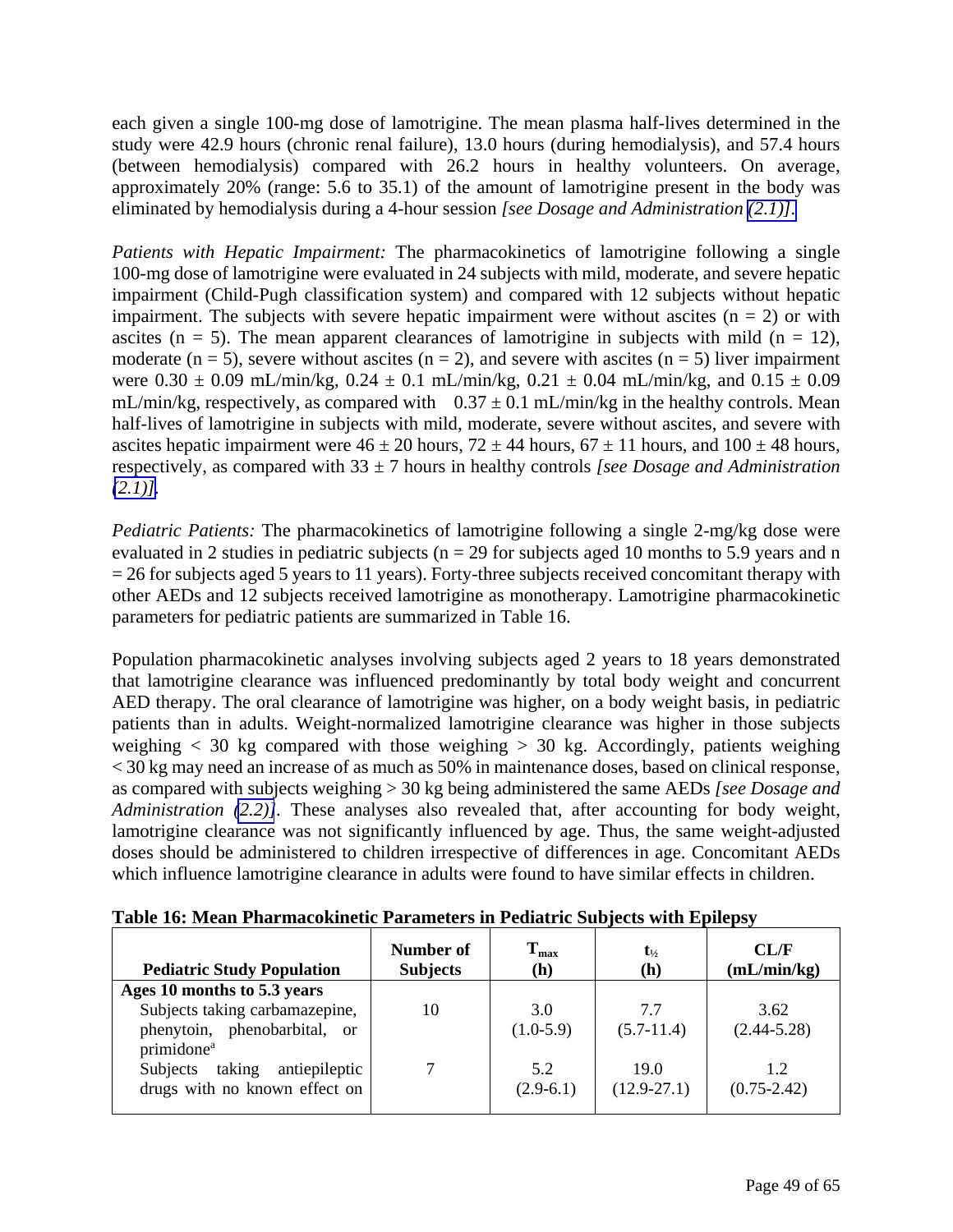<span id="page-49-0"></span>

| of<br>clearance<br>the<br>apparent<br>lamotrigine                                        |    |                    |                         |                         |
|------------------------------------------------------------------------------------------|----|--------------------|-------------------------|-------------------------|
| Subjects taking valproate only                                                           | 8  | 2.9<br>$(1.0-6.0)$ | 44.9<br>$(29.5 - 52.5)$ | 0.47<br>$(0.23 - 0.77)$ |
| Ages 5 years to 11 years<br>Subjects taking carbamazepine,                               | 7  | 1.6                | 7.0                     | 2.54                    |
| phenytoin, phenobarbital, or<br>primidone <sup>a</sup>                                   |    | $(1.0-3.0)$        | $(3.8-9.8)$             | $(1.35 - 5.58)$         |
| Subjects taking carbamazepine,<br>phenytoin, phenobarbital, or                           | 8  | 3.3<br>$(1.0-6.4)$ | 19.1<br>$(7.0-31.2)$    | 0.89<br>$(0.39-1.93)$   |
| primidone <sup>a</sup> plus valproate<br>Subjects taking valproate only <sup>b</sup>     | 3  | 4.5                | 65.8                    | 0.24                    |
|                                                                                          |    | $(3.0-6.0)$        | $(50.7 - 73.7)$         | $(0.21 - 0.26)$         |
| Ages 13 years to 18 years                                                                |    |                    |                         |                         |
| Subjects taking carbamazepine,<br>phenytoin, phenobarbital, or<br>primidone <sup>a</sup> | 11 | c                  | $\mathbf c$             | 1.3                     |
| Subjects taking carbamazepine,<br>phenytoin, phenobarbital, or                           | 8  |                    | $\mathbf c$             | 0.5                     |
| primidone <sup>a</sup> plus valproate<br>Subjects taking valproate only                  | 4  | $\mathbf c$        | c                       | 0.3                     |

<sup>a</sup> Carbamazepine, phenytoin, phenobarbital, and primidone have been shown to increase the apparent clearance of lamotrigine. Estrogen-containing oral contraceptives, rifampin, and the protease inhibitors lopinavir/ritonavir and atazanavir/ritonavir have also been shown to increase the apparent clearance of lamotrigine *[see Drug Interactions*   $(7)$ ].

<sup>b</sup> Two subjects were included in the calculation for mean  $T_{\text{max}}$ .<br><sup>c</sup> Parameter not estimated

Parameter not estimated.

*Geriatric Patients:* The pharmacokinetics of lamotrigine following a single 150-mg dose of lamotrigine were evaluated in 12 elderly volunteers between the ages of 65 years and 76 years (mean creatinine clearance = 61 mL/min, range:  $33$  mL/min to  $108$  mL/min). The mean half-life of lamotrigine in these subjects was 31.2 hours (range: 24.5 hours to 43.4 hours), and the mean clearance was 0.40 mL/min/kg (range: 0.26 mL/min/kg to 0.48 mL/min/kg).

*Male and Female Patients:* The clearance of lamotrigine is not affected by gender. However, during dose escalation of lamotrigine in 1 clinical trial in patients with epilepsy on a stable dose of valproate ( $n = 77$ ), mean trough lamotrigine concentrations unadjusted for weight were 24% to 45% higher (0.3 mcg/mL to 1.7 mcg/mL) in females than in males.

*Racial or Ethnic Groups:* The apparent oral clearance of lamotrigine was 25% lower in non-Caucasians than Caucasians.

# **13 NONCLINICAL TOXICOLOGY**

# **13.1 Carcinogenesis, Mutagenesis, Impairment of Fertility**

No evidence of carcinogenicity was seen in mice or rats following oral administration of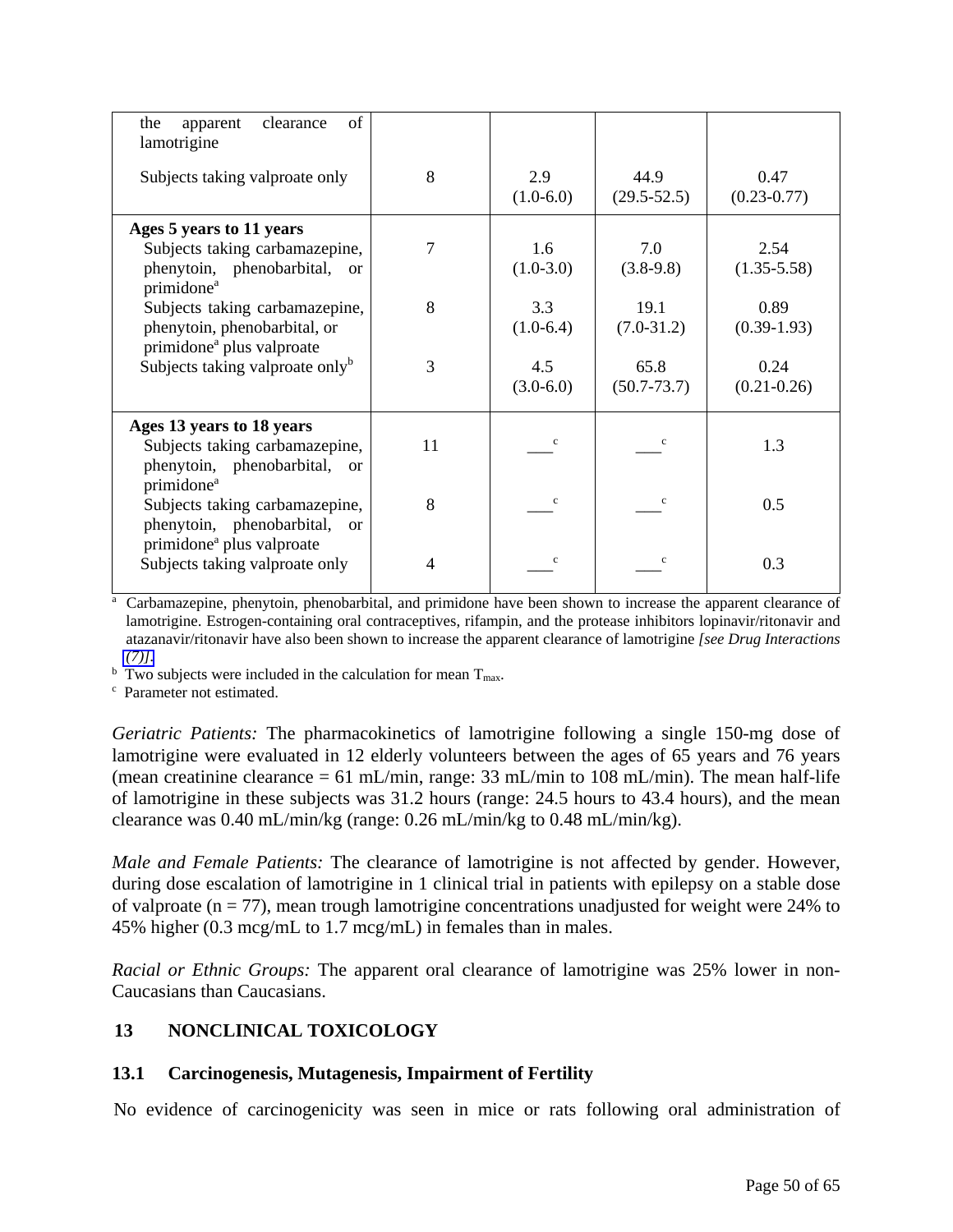<span id="page-50-0"></span>lamotrigine for up to 2 years at doses up to 30 mg/kg/day and 10 mg/kg/day to 15 mg/kg/day, respectively. The highest doses tested are less than the human dose of 400 mg/day on a body surface area  $(mg/m^2)$  basis.

Lamotrigine was negative in in vitro gene mutation (Ames and mouse lymphoma *tk*) assays and in clastogenicity (in vitro human lymphocyte and in vivo rat bone marrow) assays.

No evidence of impaired fertility was detected in rats given oral doses of lamotrigine up to 20 mg/kg/day. The highest dose tested is less than the human dose of 400 mg/day on a mg/m<sup>2</sup> basis.

# **14 CLINICAL STUDIES**

# **14.1 Epilepsy**

Monotherapy with Lamotrigine in Adults with Partial-Onset Seizures Already Receiving Treatment with Carbamazepine, Phenytoin, Phenobarbital, or Primidone as the Single Antiepileptic Drug

The effectiveness of monotherapy with lamotrigine was established in a multicenter, double-blind clinical trial enrolling 156 adult outpatients with partial-onset seizures. The patients experienced at least 4 simple partial-onset, complex partial-onset, and/or secondarily generalized seizures during each of 2 consecutive 4-week periods while receiving carbamazepine or phenytoin monotherapy during baseline. Lamotrigine (target dose of 500 mg/day) or valproate (1,000 mg/day) was added to either carbamazepine or phenytoin monotherapy over a 4-week period. Patients were then converted to monotherapy with lamotrigine or valproate during the next 4 weeks, then continued on monotherapy for an additional 12-week period.

Trial endpoints were completion of all weeks of trial treatment or meeting an escape criterion. Criteria for escape relative to baseline were: (1) doubling of average monthly seizure count, (2) doubling of highest consecutive 2-day seizure frequency, (3) emergence of a new seizure type (defined as a seizure that did not occur during the 8-week baseline) that is more severe than seizure types that occur during study treatment, or (4) clinically significant prolongation of generalized tonic-clonic seizures. The primary efficacy variable was the proportion of patients in each treatment group who met escape criteria.

The percentages of patients who met escape criteria were 42% (32/76) in the group receiving lamotrigine and 69% (55/80) in the valproate group. The difference in the percentage of patients meeting escape criteria was statistically significant ( $P = 0.0012$ ) in favor of lamotrigine. No differences in efficacy based on age, sex, or race were detected.

Patients in the control group were intentionally treated with a relatively low dose of valproate; as such, the sole objective of this trial was to demonstrate the effectiveness and safety of monotherapy with lamotrigine, and cannot be interpreted to imply the superiority of lamotrigine to an adequate dose of valproate.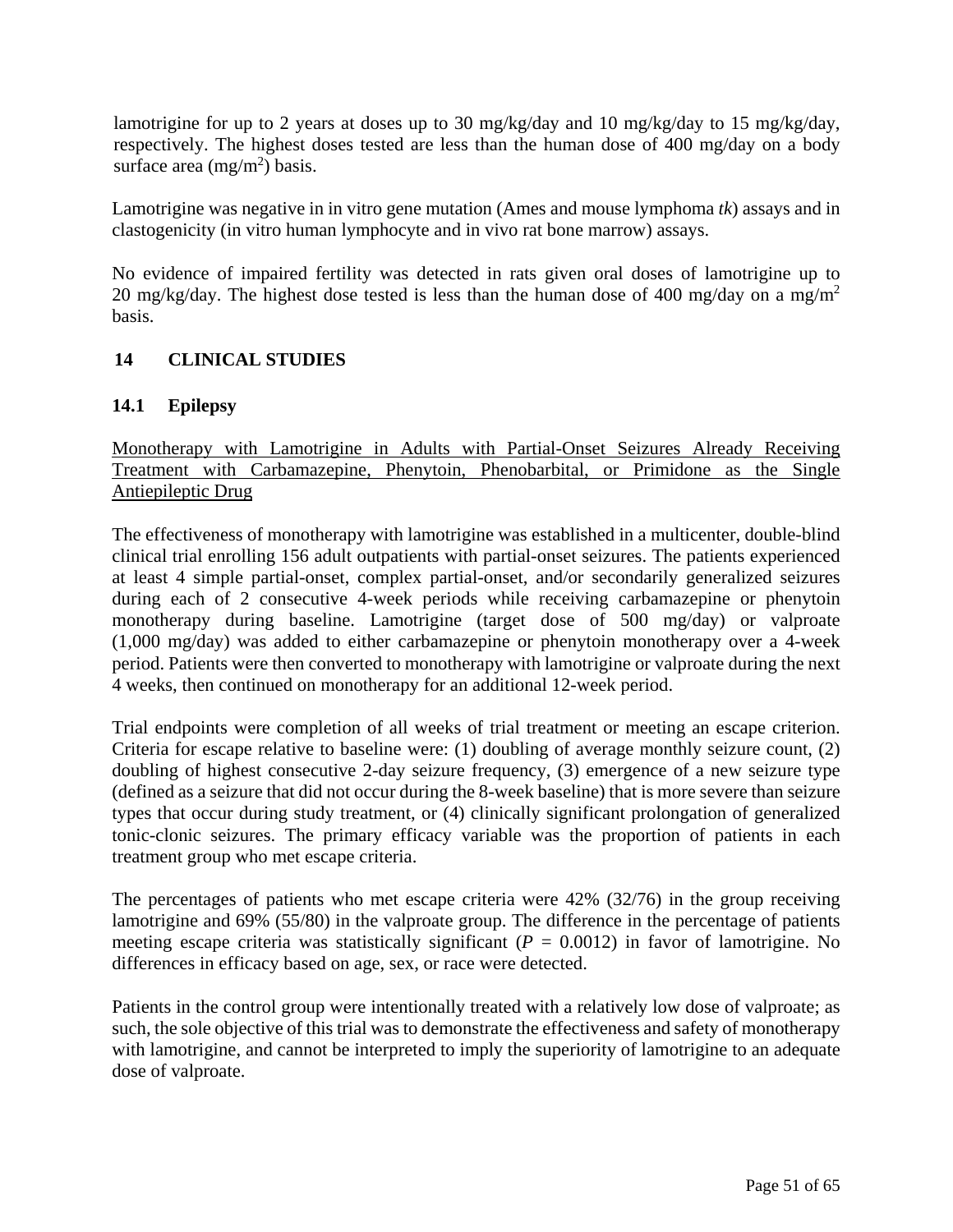# Adjunctive Therapy with Lamotrigine in Adults with Partial-Onset Seizures

The effectiveness of lamotrigine as adjunctive therapy (added to other AEDs) was initially established in 3 pivotal, multicenter, placebo-controlled, double-blind clinical trials in 355 adults with refractory partial-onset seizures. The patients had a history of at least 4 partial-onset seizures per month in spite of receiving 1 or more AEDs at therapeutic concentrations and in 2 of the trials were observed on their established AED regimen during baselines that varied between 8 weeks to 12 weeks. In the third trial, patients were not observed in a prospective baseline. In patients continuing to have at least 4 seizures per month during the baseline, lamotrigine or placebo was then added to the existing therapy. In all 3 trials, change from baseline in seizure frequency was the primary measure of effectiveness. The results given below are for all partial-onset seizures in the intent-to-treat population (all patients who received at least 1 dose of treatment) in each trial, unless otherwise indicated. The median seizure frequency at baseline was 3 per week while the mean at baseline was 6.6 per week for all patients enrolled in efficacy trials.

One trial ( $n = 216$ ) was a double-blind, placebo-controlled, parallel trial consisting of a 24-week treatment period. Patients could not be on more than 2 other anticonvulsants and valproate was not allowed. Patients were randomized to receive placebo, a target dose of 300 mg/day of lamotrigine, or a target dose of 500 mg/day of lamotrigine. The median reductions in the frequency of all partialonset seizures relative to baseline were 8% in patients receiving placebo, 20% in patients receiving 300 mg/day of lamotrigine, and 36% in patients receiving 500 mg/day of lamotrigine. The seizure frequency reduction was statistically significant in the 500-mg/day group compared with the placebo group, but not in the 300-mg/day group.

A second trial  $(n = 98)$  was a double-blind, placebo-controlled, randomized, crossover trial consisting of two 14-week treatment periods (the last 2 weeks of which consisted of dose tapering) separated by a 4-week washout period. Patients could not be on more than 2 other anticonvulsants and valproate was not allowed. The target dose of lamotrigine was 400 mg/day. When the first 12 weeks of the treatment periods were analyzed, the median change in seizure frequency was a 25% reduction on lamotrigine compared with placebo  $(P < 0.001)$ .

The third trial  $(n = 41)$  was a double-blind, placebo-controlled, crossover trial consisting of two 12-week treatment periods separated by a 4-week washout period. Patients could not be on more than 2 other anticonvulsants. Thirteen patients were on concomitant valproate; these patients received 150 mg/day of lamotrigine. The 28 other patients had a target dose of 300 mg/day of lamotrigine. The median change in seizure frequency was a 26% reduction on lamotrigine compared with placebo  $(P < 0.01)$ .

No differences in efficacy based on age, sex, or race, as measured by change in seizure frequency, were detected.

# Adjunctive Therapy with Lamotrigine in Pediatric Patients with Partial-Onset Seizures

The effectiveness of lamotrigine as adjunctive therapy in pediatric patients with partial-onset seizures was established in a multicenter, double-blind, placebo-controlled trial in 199 patients aged 2 years to 16 years ( $n = 98$  on lamotrigine,  $n = 101$  on placebo). Following an 8-week baseline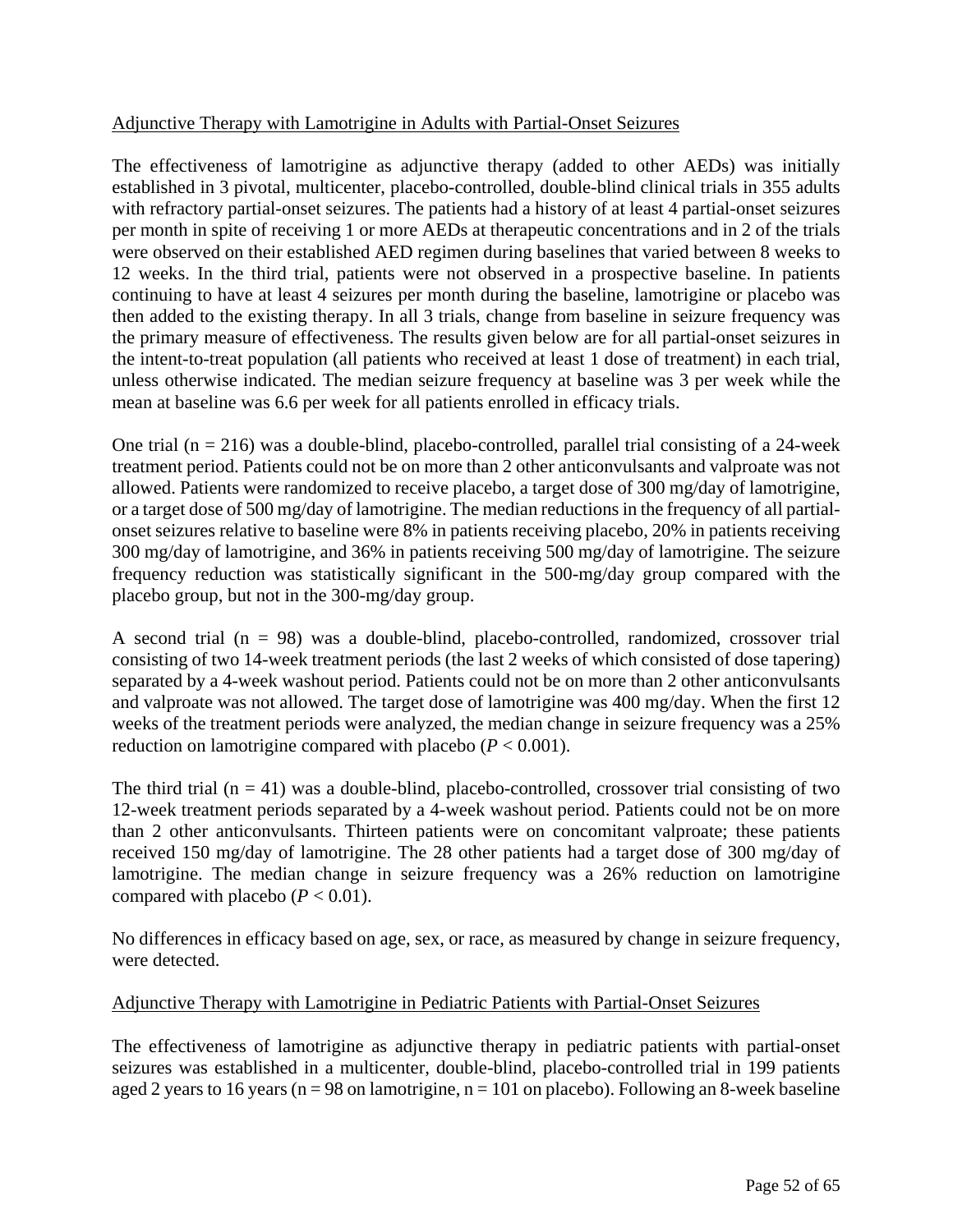<span id="page-52-1"></span><span id="page-52-0"></span>phase, patients were randomized to 18 weeks of treatment with lamotrigine or placebo added to their current AED regimen of up to 2 drugs. Patients were dosed based on body weight and valproate use. Target doses were designed to approximate 5 mg/kg/day for patients taking valproate (maximum dose: 250 mg/day) and 15 mg/kg/day for the patients not taking valproate (maximum dose: 750 mg/day). The primary efficacy endpoint was percentage change from baseline in all partial-onset seizures. For the intent-to-treat population, the median reduction of all partial-onset seizures was 36% in patients treated with lamotrigine and 7% on placebo, a difference that was statistically significant  $(P < 0.01)$ .

# Adjunctive Therapy with Lamotrigine in Pediatric and Adult Patients with Lennox-Gastaut Syndrome

The effectiveness of lamotrigine as adjunctive therapy in patients with Lennox-Gastaut syndrome was established in a multicenter, double-blind, placebo-controlled trial in 169 patients aged 3 years to 25 years ( $n = 79$  on lamotrigine,  $n = 90$  on placebo). Following a 4-week, single-blind, placebo phase, patients were randomized to 16 weeks of treatment with lamotrigine or placebo added to their current AED regimen of up to 3 drugs. Patients were dosed on a fixed-dose regimen based on body weight and valproate use. Target doses were designed to approximate 5 mg/kg/day for patients taking valproate (maximum dose: 200 mg/day) and 15 mg/kg/day for patients not taking valproate (maximum dose: 400 mg/day). The primary efficacy endpoint was percentage change from baseline in major motor seizures (atonic, tonic, major myoclonic, and tonic-clonic seizures). For the intent-to-treat population, the median reduction of major motor seizures was 32% in patients treated with lamotrigine and 9% on placebo, a difference that was statistically significant  $(P < 0.05)$ . Drop attacks were significantly reduced by lamotrigine (34%) compared with placebo (9%), as were tonic-clonic seizures (36% reduction versus 10% increase for lamotrigine and placebo, respectively).

# Adjunctive Therapy with Lamotrigine in Pediatric and Adult Patients with Primary Generalized Tonic-Clonic Seizures

The effectiveness of lamotrigine as adjunctive therapy in patients with PGTC seizures was established in a multicenter, double-blind, placebo-controlled trial in 117 pediatric and adult patients aged 2 years and older ( $n = 58$  on lamotrigine,  $n = 59$  on placebo). Patients with at least 3 PGTC seizures during an 8-week baseline phase were randomized to 19 weeks to 24 weeks of treatment with lamotrigine or placebo added to their current AED regimen of up to 2 drugs. Patients were dosed on a fixed-dose regimen, with target doses ranging from 3 mg/kg/day to 12 mg/kg/day for pediatric patients and from 200 mg/day to 400 mg/day for adult patients based on concomitant AEDs.

The primary efficacy endpoint was percentage change from baseline in PGTC seizures. For the intent-to-treat population, the median percent reduction in PGTC seizures was 66% in patients treated with lamotrigine and 34% on placebo, a difference that was statistically significant  $(P = 0.006)$ .

# **14.2 Bipolar Disorder**

Adults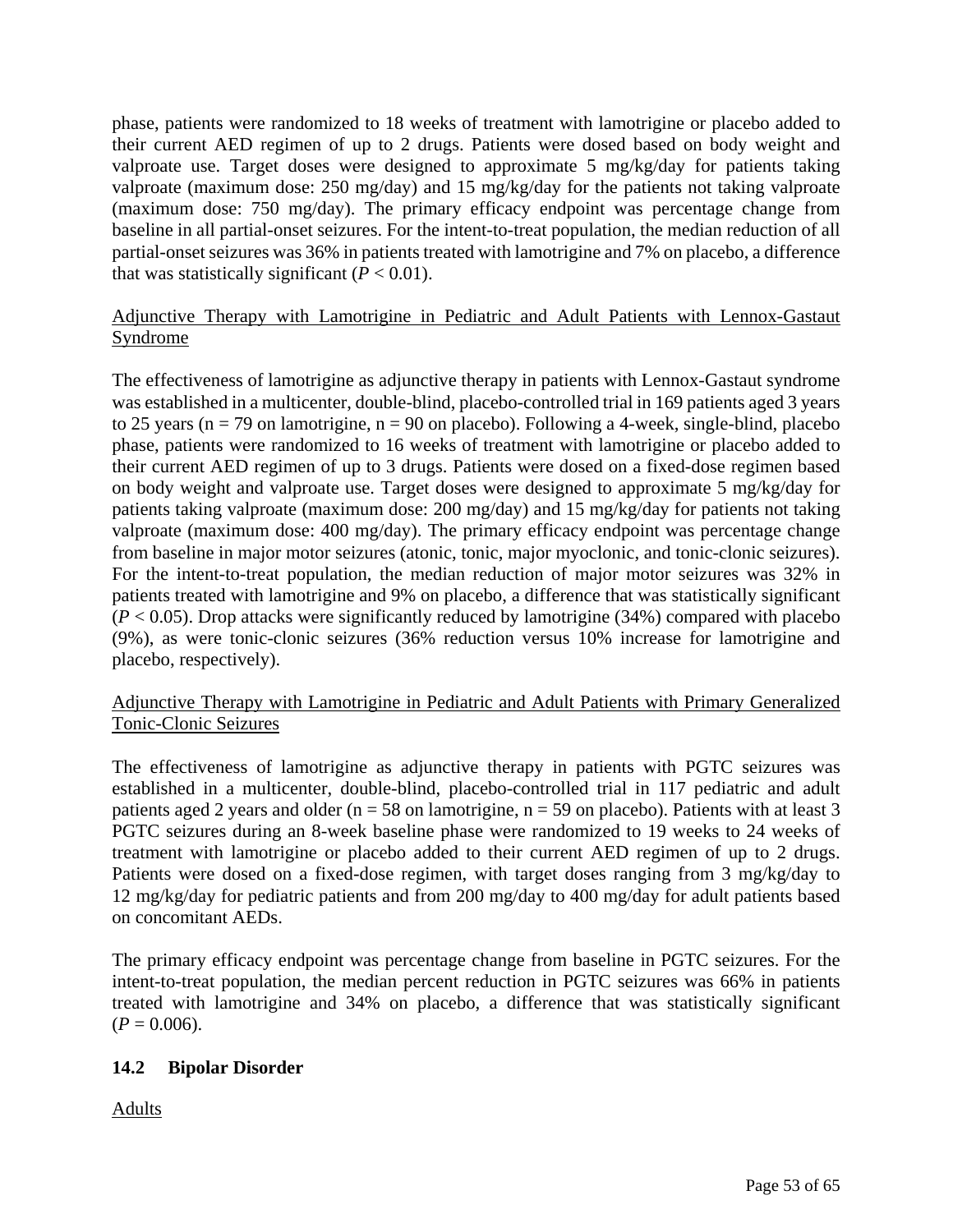The effectiveness of lamotrigine in the maintenance treatment of bipolar I disorder was established in 2 multicenter, double-blind, placebo-controlled trials in adult patients (aged 18 years to 82 years) who met DSM-IV criteria for bipolar I disorder. Trial 1 enrolled patients with a current or recent (within 60 days) depressive episode as defined by DSM-IV and Trial 2 included patients with a current or recent (within 60 days) episode of mania or hypomania as defined by DSM-IV. Both trials included a cohort of patients (30% of 404 subjects in Trial 1 and 28% of 171 patients in Trial 2) with rapid cycling bipolar disorder (4 to 6 episodes per year).

In both trials, patients were titrated to a target dose of 200 mg of lamotrigine as add-on therapy or as monotherapy with gradual withdrawal of any psychotropic medications during an 8-week to 16 week open-label period. Overall 81% of 1,305 patients participating in the open-label period were receiving 1 or more other psychotropic medications, including benzodiazepines, selective serotonin reuptake inhibitors (SSRIs), atypical antipsychotics (including olanzapine), valproate, or lithium, during titration of lamotrigine. Patients with a CGI-severity score of 3 or less maintained for at least 4 continuous weeks, including at least the final week on monotherapy with lamotrigine, were randomized to a placebo-controlled double-blind treatment period for up to 18 months. The primary endpoint was TIME (time to intervention for a mood episode or one that was emerging, time to discontinuation for either an adverse event that was judged to be related to bipolar disorder, or for lack of efficacy). The mood episode could be depression, mania, hypomania, or a mixed episode.

In Trial 1, patients received double-blind monotherapy with lamotrigine 50 mg/day ( $n = 50$ ), lamotrigine 200 mg/day (n = 124), lamotrigine 400 mg/day (n = 47), or placebo (n = 121). Lamotrigine (200-mg/day and 400-mg/day treatment groups combined) was superior to placebo in delaying the time to occurrence of a mood episode (Figure 1). Separate analyses of the 200 mg/day and 400-mg/day dose groups revealed no added benefit from the higher dose.

In Trial 2, patients received double-blind monotherapy with lamotrigine (100 mg/day to 400 mg/day,  $n = 59$ ), or placebo ( $n = 70$ ). Lamotrigine was superior to placebo in delaying time to occurrence of a mood episode [\(Figure 2\)](#page-54-1). The mean dose of lamotrigine was about 211 mg/day.

Although these trials were not designed to separately evaluate time to the occurrence of depression or mania, a combined analysis for the 2 trials revealed a statistically significant benefit for lamotrigine over placebo in delaying the time to occurrence of both depression and mania, although the finding was more robust for depression.

**[Figure 1:](#page-54-0) Kaplan-Meier Estimation of Cumulative Proportion of Patients with Mood Episode (Trial 1)**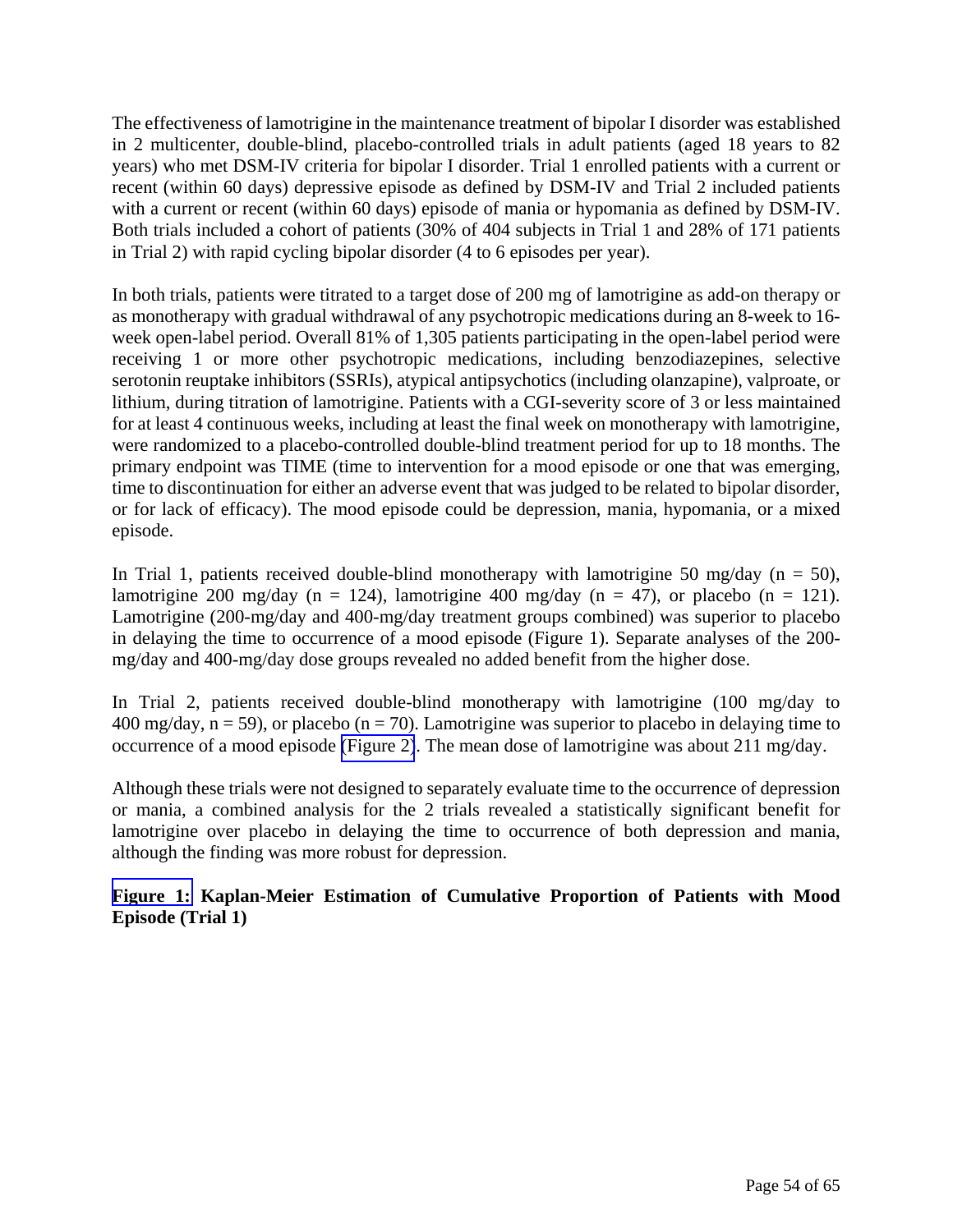<span id="page-54-2"></span><span id="page-54-1"></span><span id="page-54-0"></span>

**Figure 2: Kaplan-Meier Estimation of Cumulative Proportion of Patients with Mood Episode (Trial 2)** 



# **16 HOW SUPPLIED/STORAGE AND HANDLING**

#### Lamotrigine orally disintegrating tablets

25 mg, white to off-white, round, flat-faced tablets debossed with "L1" on one side and plain on the other supplied in bottles of 30 with child-resistant closure (NDC 27241-183-30).

50 mg, white to off-white, round, flat-faced tablets debossed with "LT2" on one side and plain on the other supplied in bottles of 30 with child-resistant closure (NDC 27241-184-30).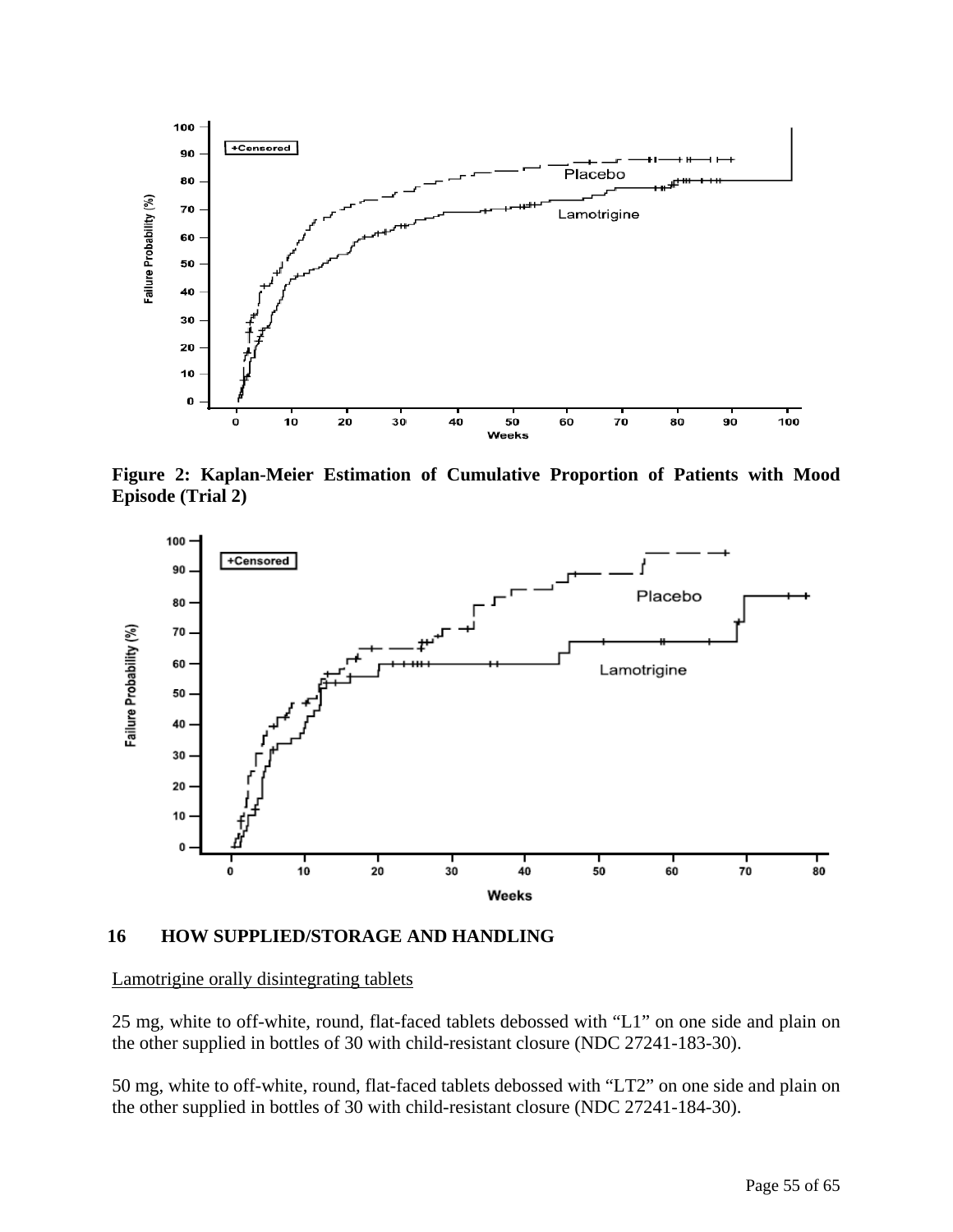100 mg, white to off-white, round, flat-faced tablets debossed with "LT3" on one side and plain on the other supplied in bottles of 30 with child-resistant closure (NDC 27241-185-30).

200 mg, white to off-white, round, flat-faced tablets debossed with "LT5" on one side and plain on the other supplied in bottles of 30 with child-resistant closure (NDC 27241-186-30).

Store at 20 $^{\circ}$ C to 25 $^{\circ}$ C (68 $^{\circ}$ F to 77 $^{\circ}$ F); excursions permitted to 15 $^{\circ}$ C to 30 $^{\circ}$ C (59 $^{\circ}$ F to 86 $^{\circ}$ F) [see USP Controlled Room Temperature].

# **17 PATIENT COUNSELING INFORMATION**

Advise the patient to read the FDA-approved patient labeling [\(Medication Guide\).](#page-58-1)

# Rash

Prior to initiation of treatment with lamotrigine, inform patients that a rash or other signs or symptoms of hypersensitivity (e.g., fever, lymphadenopathy) may herald a serious medical event and instruct them to report any such occurrence to their healthcare providers immediately.

# Hemophagocytic Lymphohistiocytosis

Prior to initiation of treatment with lamotrigine, inform patients that excessive immune activation may occur with lamotrigine and that they should report signs or symptoms such as fever, rash, or lymphadenopathy to a healthcare provider immediately.

# Multiorgan Hypersensitivity Reactions, Blood Dyscrasias, and Organ Failure

Inform patients that multiorgan hypersensitivity reactions and acute multiorgan failure may occur with lamotrigine. Isolated organ failure or isolated blood dyscrasias without evidence of multiorgan hypersensitivity may also occur. Instruct patients to contact their healthcare providers immediately if they experience any signs or symptoms of these conditions *[see Warnings and Precautions [\(5.3,](#page-15-2) [5.5\)\]](#page-15-1).* 

# Cardiac Rhythm and Conduction Abnormalities

Inform patients that, due to its mechanism of action, lamotrigine could lead to irregular or slowed heart rhythm. This risk is increased in patients with underlying cardiac disease or heart conduction problems or who are taking other medications that affect heart conduction. Patients should be made aware of and report cardiac signs or symptoms to their healthcare provider right away. Patients who develop syncope should lie down with raised legs and contact their healthcare provider *[see Warnings and Precautions [\(5.4\)\]](#page-15-1)*.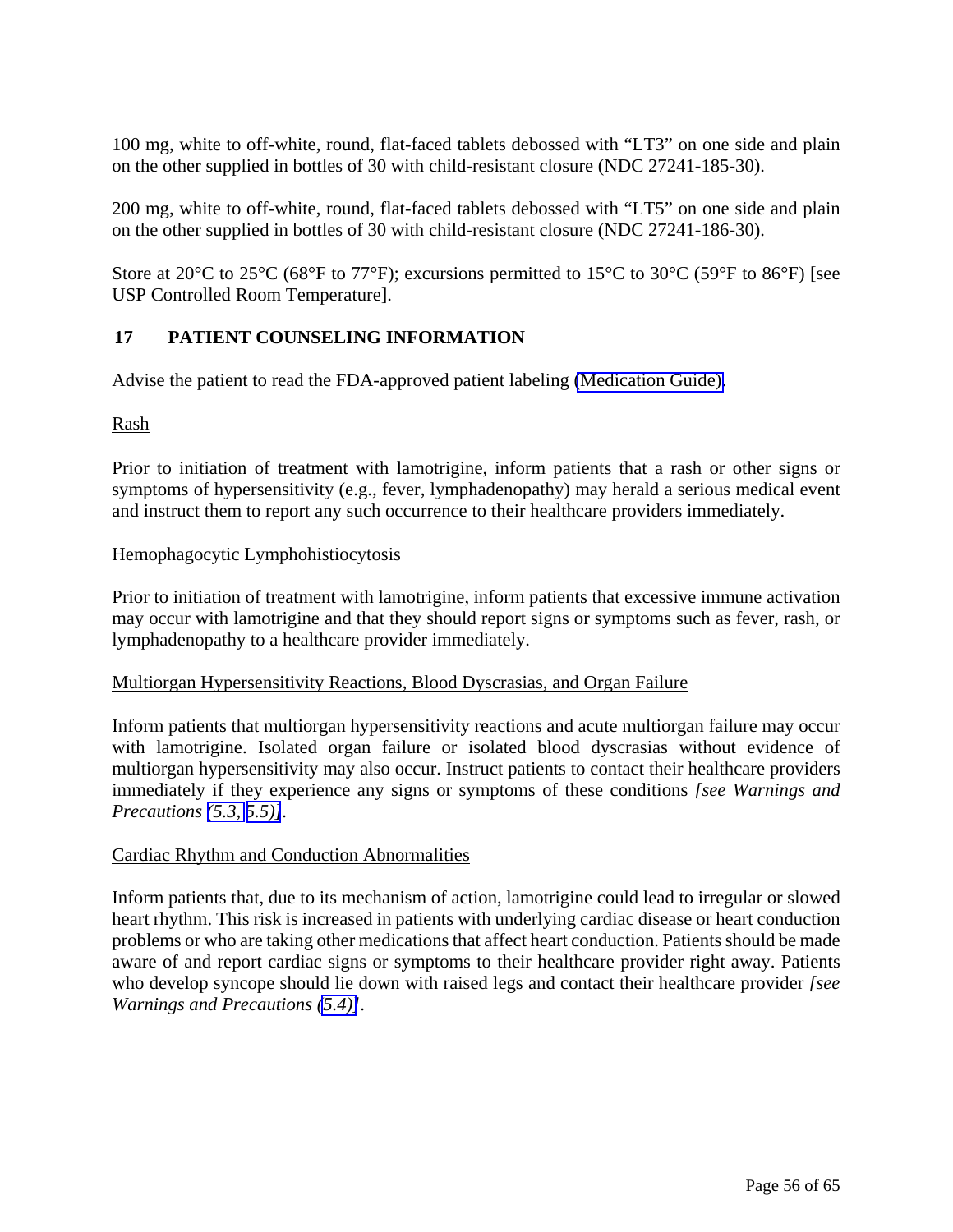# Suicidal Thinking and Behavior

Inform patients, their caregivers, and families that AEDs, including lamotrigine, may increase the risk of suicidal thoughts and behavior. Instruct them to be alert for the emergence or worsening of symptoms of depression, any unusual changes in mood or behavior, or the emergence of suicidal thoughts or behavior or thoughts about self-harm. Instruct them to immediately report behaviors of concern to their healthcare providers.

### Worsening of Seizures

Instruct patients to notify their healthcare providers if worsening of seizure control occurs.

### Central Nervous System Adverse Effects

Inform patients that lamotrigine may cause dizziness, somnolence, and other symptoms and signs of central nervous system depression. Accordingly, instruct them neither to drive a car nor to operate other complex machinery until they have gained sufficient experience on lamotrigine to gauge whether or not it adversely affects their mental and/or motor performance.

### Pregnancy and Nursing

Instruct patients to notify their healthcare providers if they become pregnant or intend to become pregnant during therapy and if they intend to breastfeed or are breastfeeding an infant.

Encourage patients to enroll in the NAAED Pregnancy Registry if they become pregnant. This registry is collecting information about the safety of antiepileptic drugs during pregnancy. To enroll, patients can call the toll-free number 1-888-233-2334 *[see Use in Specific Populations*   $(8.1)$ ].

Inform patients who intend to breastfeed that lamotrigine is present in breast milk and advise them to monitor their child for potential adverse effects of this drug. Discuss the benefits and risks of continuing breastfeeding.

#### Oral Contraceptive Use

Instruct women to notify their healthcare providers if they plan to start or stop use of oral contraceptives or other female hormonal preparations. Starting estrogen-containing oral contraceptives may significantly decrease lamotrigine plasma levels and stopping estrogencontaining oral contraceptives (including the pill-free week) may significantly increase lamotrigine plasma levels *[see Warnings and Precautions [\(5.9\),](#page-18-1) Clinical Pharmacology [\(12.3\)\]](#page-39-0).* Also instruct women to promptly notify their healthcare providers if they experience adverse reactions or changes in menstrual pattern (e.g., break-through bleeding) while receiving lamotrigine in combination with these medications.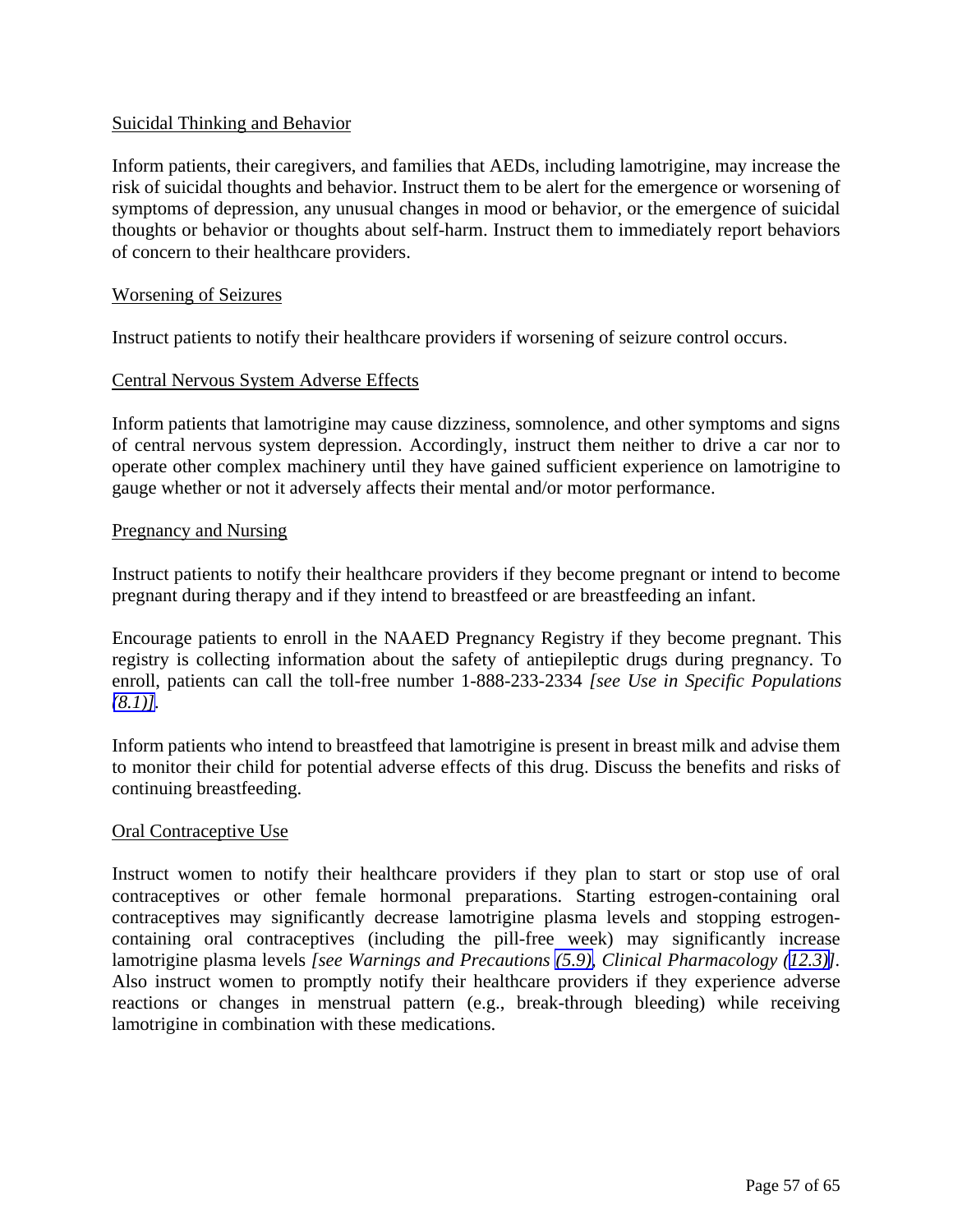# Discontinuing Lamotrigine

Instruct patients to notify their healthcare providers if they stop taking lamotrigine for any reason and not to resume lamotrigine without consulting their healthcare providers.

# Aseptic Meningitis

Inform patients that lamotrigine may cause aseptic meningitis. Instruct them to notify their healthcare providers immediately if they develop signs and symptoms of meningitis such as headache, fever, nausea, vomiting, stiff neck, rash, abnormal sensitivity to light, myalgia, chills, confusion, or drowsiness while taking lamotrigine.

# Potential Medication Errors

To avoid a medication error of using the wrong drug or formulation, strongly advise patients to visually inspect their tablets to verify that they are lamotrigine, as well as the correct formulation of lamotrigine, each time they fill their prescription *[see Dosage Forms and Strengths [\(3.3\)](#page-13-3), How Supplied/Storage and Handling [\(16\)\]](#page-54-2).* Refer the patient to the Medication Guide that provides depictions of the lamotrigine orally disintegrating tablets.

All other trademark names are the property of their respective owners.

Marketed by:

**Ajanta Pharma USA Inc.**  Bridgewater, NJ 08807.

Made in India.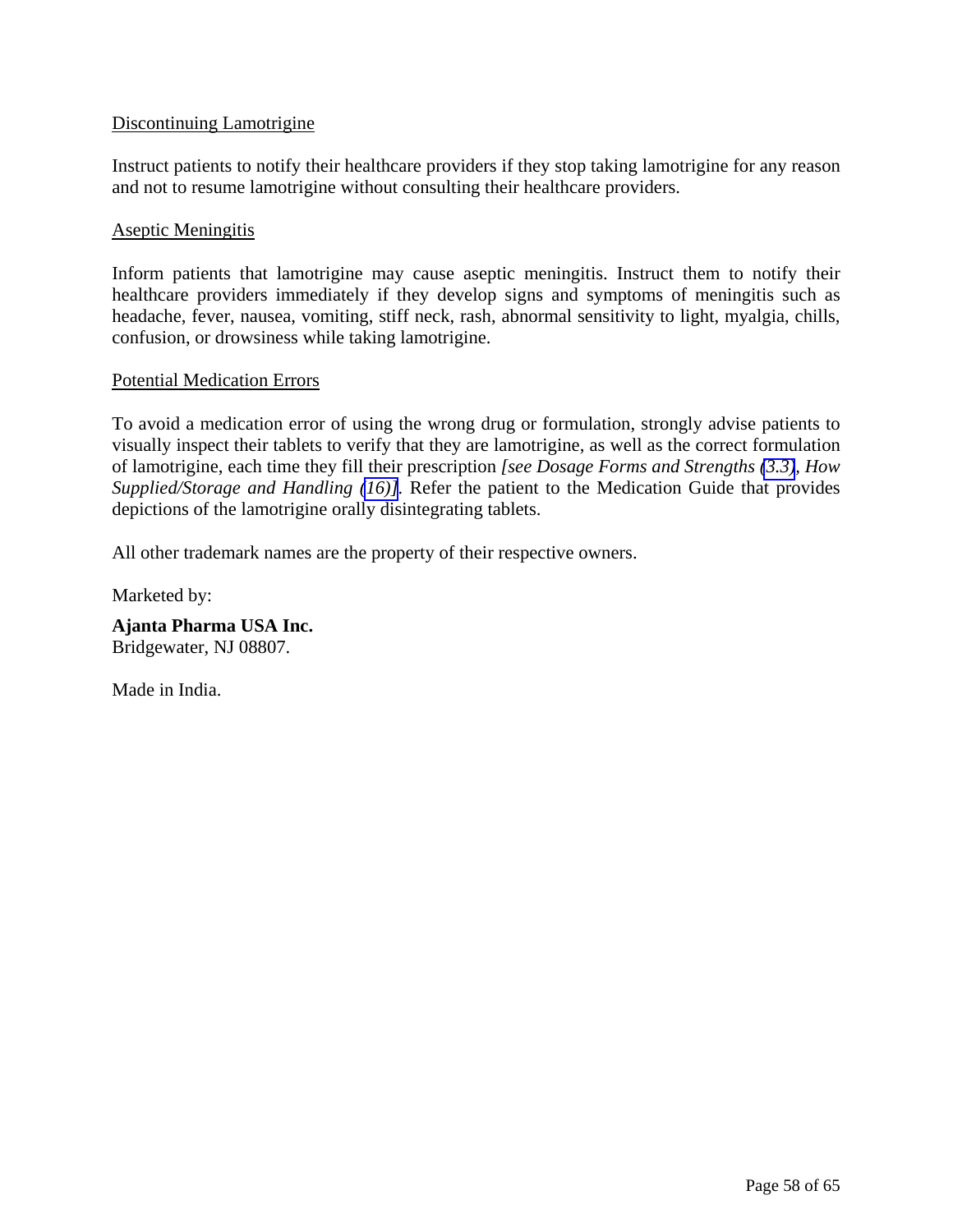# **MEDICATION GUIDE**

# **Lamotrigine (la moe' tri jeen) orally disintegrating tablets**

<span id="page-58-1"></span><span id="page-58-0"></span>**What is the most important information I should know about lamotrigine orally disintegrating tablets?** 

# **1. Lamotrigine orally disintegrating tablets may cause a serious skin rash that may cause you to be hospitalized or even cause death.**

There is no way to tell if a mild rash will become more serious. A serious skin rash can happen at any time during your treatment with lamotrigine orally disintegrating tablets, but is more likely to happen within the first 2 weeks to 8 weeks of treatment. Children and teenagers aged between 2 years and 17 years have a higher chance of getting this serious skin rash while taking lamotrigine orally disintegrating tablets.

The risk of getting a serious skin rash is higher if you:

- take lamotrigine orally disintegrating tablets while taking valproate [DEPAKENE (valproic acid) or DEPAKOTE (divalproex sodium)].
- take a higher starting dose of lamotrigine orally disintegrating tablets than your healthcare provider prescribed.
- increase your dose of lamotrigine orally disintegrating tablets faster than prescribed.

# **Call your healthcare provider right away if you have any of the following:**

- **a skin rash**
- **blistering or peeling of your skin**
- **hives**
- **painful sores in your mouth or around your eyes**

These symptoms may be the first signs of a serious skin reaction. A healthcare provider should examine you to decide if you should continue taking lamotrigine orally disintegrating tablets.

- **2. Other serious reactions, including serious blood problems or liver problems.** Lamotrigine orally disintegrating tablets can also cause other types of allergic reactions or serious problems that may affect organs and other parts of your body like your liver or blood cells. You may or may not have a rash with these types of reactions. Call your healthcare provider right away if you have any of these symptoms:
	- fever
	- frequent infections
	- severe muscle pain
	- swelling of your face, eyes, lips, or tongue
	- swollen lymph glands
	- unusual bruising or bleeding, looking pale
	- weakness, fatigue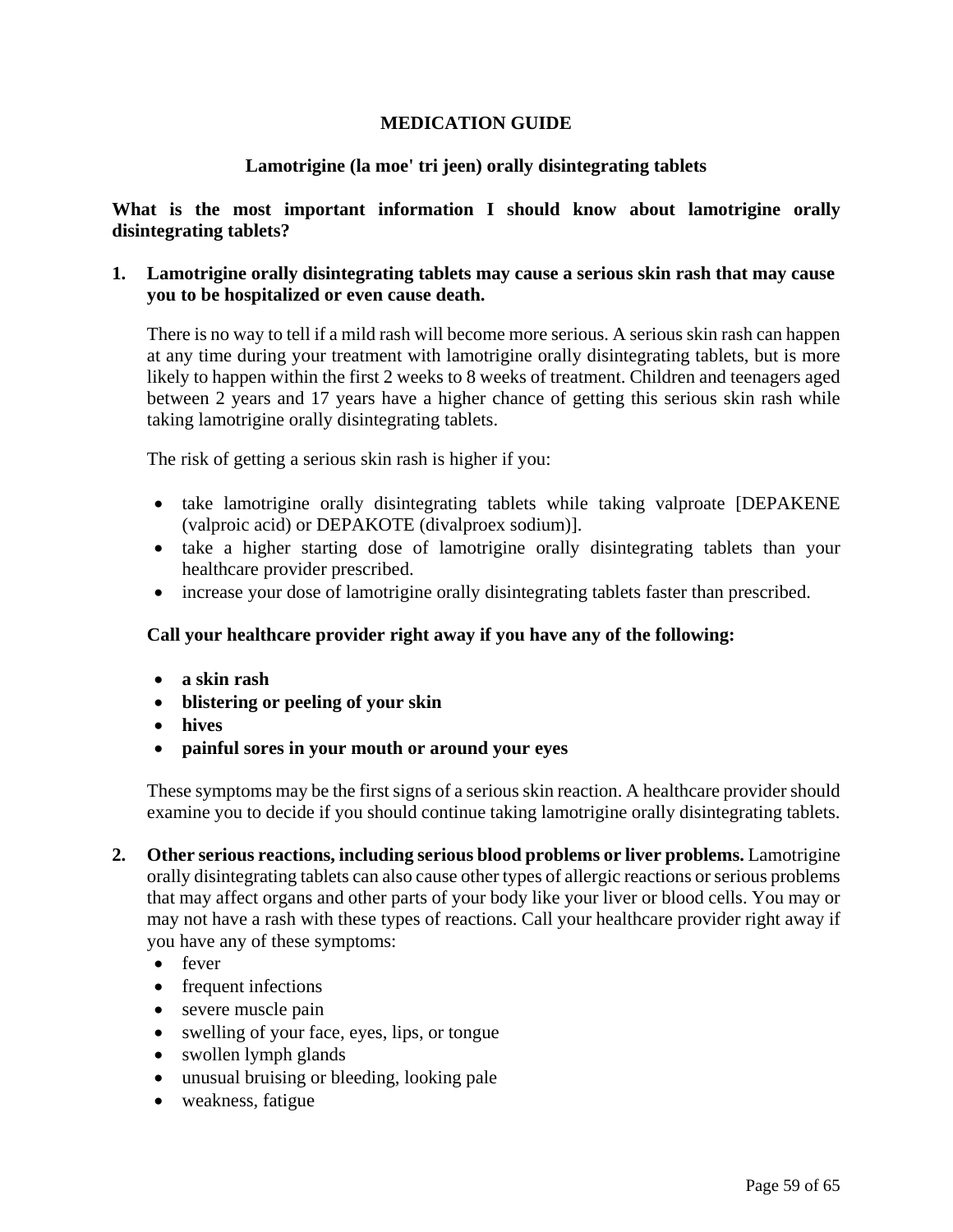- yellowing of your skin or the white part of your eyes
- trouble walking or seeing
- seizures for the first time or happening more often
- pain and/or tenderness in the area towards the top of your stomach (enlarged liver and/or spleen)
- **3. In patients with known heart problems, the use of lamotrigine orally disintegrating tablets may lead to a fast heart beat. Call your healthcare provider right away if you:**
	- have a fast, slow, or pounding heart beat.
	- feel your heart skip a beat.
	- have shortness of breath.
	- have chest pain.
	- feel lightheaded.
- **4. Like other antiepileptic drugs, lamotrigine orally disintegrating tablets may cause suicidal thoughts or actions in a very small number of people, about 1 in 500.**

**Call a healthcare provider right away if you have any of these symptoms, especially if they are new, worse, or worry you:** 

- $\bullet$  thoughts about suicide or dying
- attempt to commit suicide
- new or worse depression
- new or worse anxiety
- feeling agitated or restless
- panic attacks
- trouble sleeping (insomnia)
- new or worse irritability
- acting aggressive, being angry, or violent
- acting on dangerous impulses
- an extreme increase in activity and talking (mania)
- other unusual changes in behavior or mood

# **Do not stop lamotrigine orally disintegrating tablets without first talking to a healthcare provider.**

- Stopping lamotrigine orally disintegrating tablets suddenly can cause serious problems.
- Suicidal thoughts or actions can be caused by things other than medicines. If you have suicidal thoughts or actions, your healthcare provider may check for other causes.

# **How can I watch for early symptoms of suicidal thoughts and actions in myself or a family member?**

- Pay attention to any changes, especially sudden changes, in mood, behaviors, thoughts, or feelings.
- Keep all follow-up visits with your healthcare provider as scheduled.
- Call your healthcare provider between visits as needed, especially if you are worried about symptoms.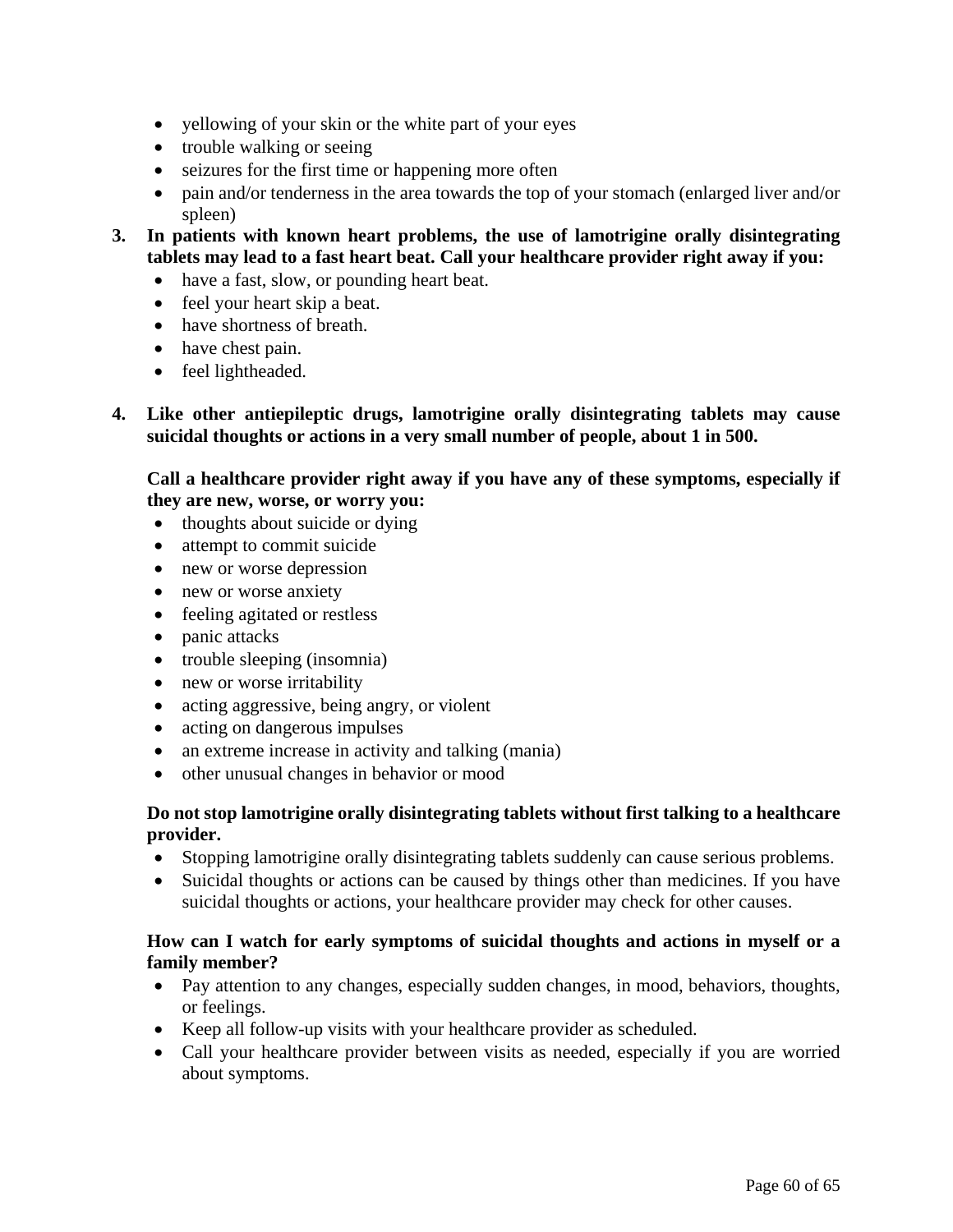**5. Lamotrigine orally disintegrating tablets may cause aseptic meningitis, a serious inflammation of the protective membrane that covers the brain and spinal cord.**

**Call your healthcare provider right away if you have any of the following symptoms:** 

- headache
- fever
- nausea
- vomiting
- stiff neck
- rash
- unusual sensitivity to light
- muscle pains
- $\bullet$  chills
- confusion
- **•** drowsiness

Meningitis has many causes other than lamotrigine orally disintegrating tablets, which your doctor would check for if you developed meningitis while taking lamotrigine orally disintegrating tablets.

**Lamotrigine orally disintegrating tablets can cause other serious side effects.** For more information ask your healthcare provider or pharmacist. Tell your healthcare provider if you have any side effect that bothers you. Be sure to read the section below entitled "What are the possible side effects of lamotrigine orally disintegrating tablets?"

**6. People prescribed lamotrigine orally disintegrating tablets have sometimes been given the wrong medicine because many medicines have names similar to lamotrigine orally disintegrating tablets, so always check that you receive lamotrigine orally disintegrating tablets.** 

Taking the wrong medication can cause serious health problems. When your healthcare provider gives you a prescription for lamotrigine orally disintegrating tablets:

- Make sure you can read it clearly.
- Talk to your pharmacist to check that you are given the correct medicine.
- Each time you fill your prescription, check the tablets you receive against the pictures of the tablets below.

These pictures show the distinct wording, colors, and shapes of the tablets that help to identify the right strength of lamotrigine orally disintegrating tablets. Immediately call your pharmacist if you receive a lamotrigine orally disintegrating tablet that does not look like one of the tablets shown below, as you may have received the wrong medication.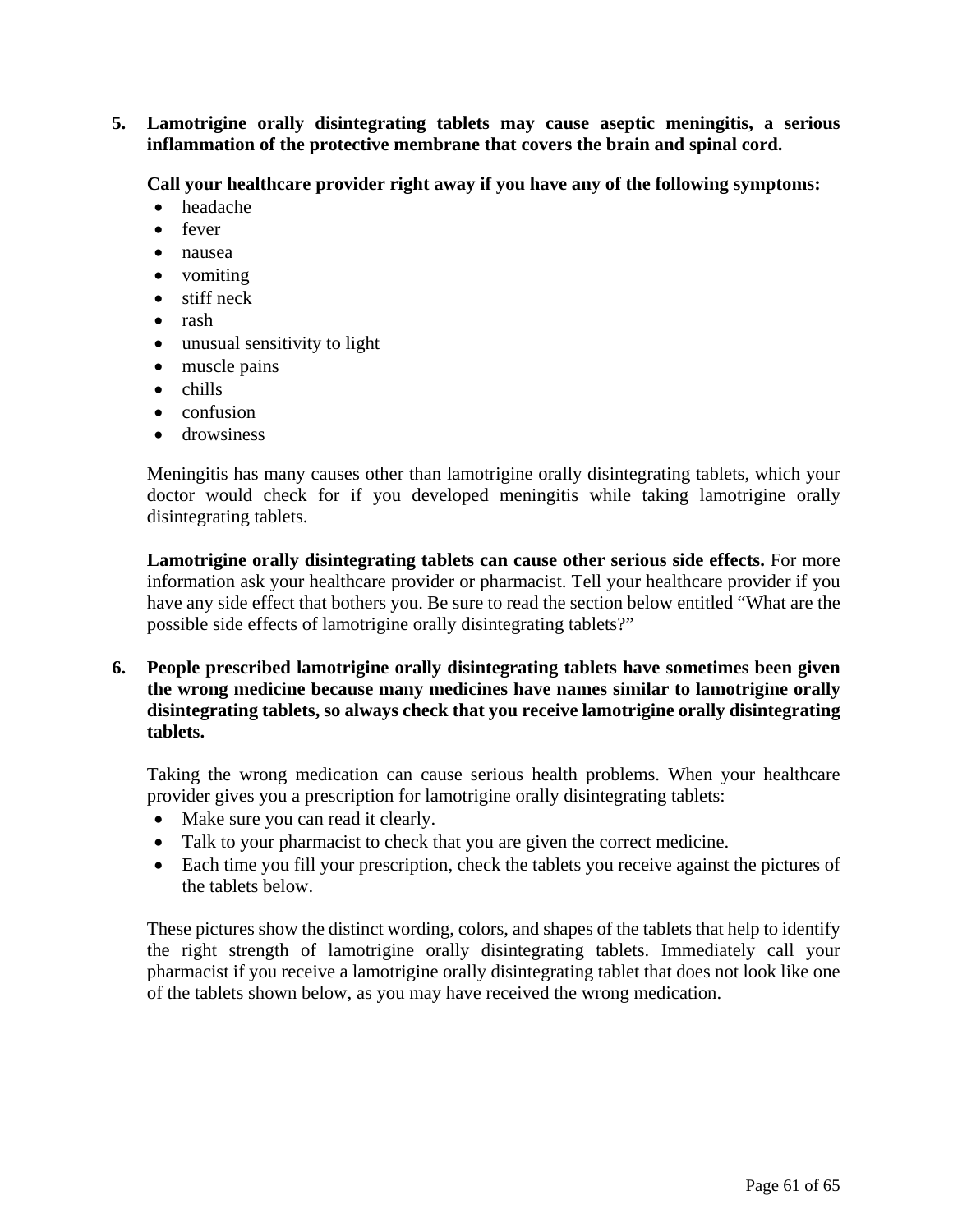# **Lamotrigine orally disintegrating tablets**

| 25 mg, white to<br>off-white | 50 mg, white to<br>off-white | 100 mg, white to<br>off-white | 200 mg, white to<br>off-white |
|------------------------------|------------------------------|-------------------------------|-------------------------------|
| Debossed with L1             | Debossed with LT2            | Debossed with LT3             | Debossed with LT5             |
| on one side,                 | on one side                  | on one side                   | on one side                   |
| and plain on the             | and plain on the             | and plain on the              | and plain on the              |
| other                        | other                        | other                         | other                         |

# **What are lamotrigine orally disintegrating tablets?**

- Lamotrigine orally disintegrating tablets are a prescription medicine used:
	- o together with other medicines to treat certain types of seizures (partial-onset seizures, primary generalized tonic-clonic seizures, generalized seizures of Lennox-Gastaut syndrome) in people aged 2 years and older.
	- o alone when changing from 1 other medicine used to treat partial-onset seizures in people aged 16 years and older.
	- o for the long-term treatment of bipolar I disorder to lengthen the time between mood episodes in people who have been treated for mood episodes with other medicine.
- It is not known if lamotrigine orally disintegrating tablets are safe or effective in people younger than 18 years with mood episodes such as bipolar disorder or depression.
- It is not known if lamotrigine orally disintegrating tablets are safe or effective when used alone as the first treatment of seizures.
- It is not known if lamotrigine orally disintegrating tablets are safe or effective for people with mood episodes who have not already been treated with other medicines.
- Lamotrigine orally disintegrating tablets should not be used for acute treatment of manic or mixed mood episodes.

# **Do not take lamotrigine orally disintegrating tablets:**

• if you have had an allergic reaction to lamotrigine or to any of the inactive ingredients in lamotrigine orally disintegrating tablets. See the [end of this leaflet](#page-64-0) for a complete list of ingredients in lamotrigine orally disintegrating tablets.

# **Before taking lamotrigine orally disintegrating tablets, tell your healthcare provider about all of your health conditions, including if you:**

- have had a rash or allergic reaction to another antiseizure medicine.
- have or have had depression, mood problems, or suicidal thoughts or behavior.
- have a history of heart problems or irregular heart beats or any of your family members have any heart problem, including genetic abnormalities.
- have had aseptic meningitis after taking lamotrigine orally disintegrating tablets (lamotrigine).
- are taking oral contraceptives (birth control pills) or other female hormonal medicines. Do not start or stop taking birth control pills or other female hormonal medicine until you have talked with your healthcare provider. Tell your healthcare provider if you have any changes in your menstrual pattern such as breakthrough bleeding. Stopping these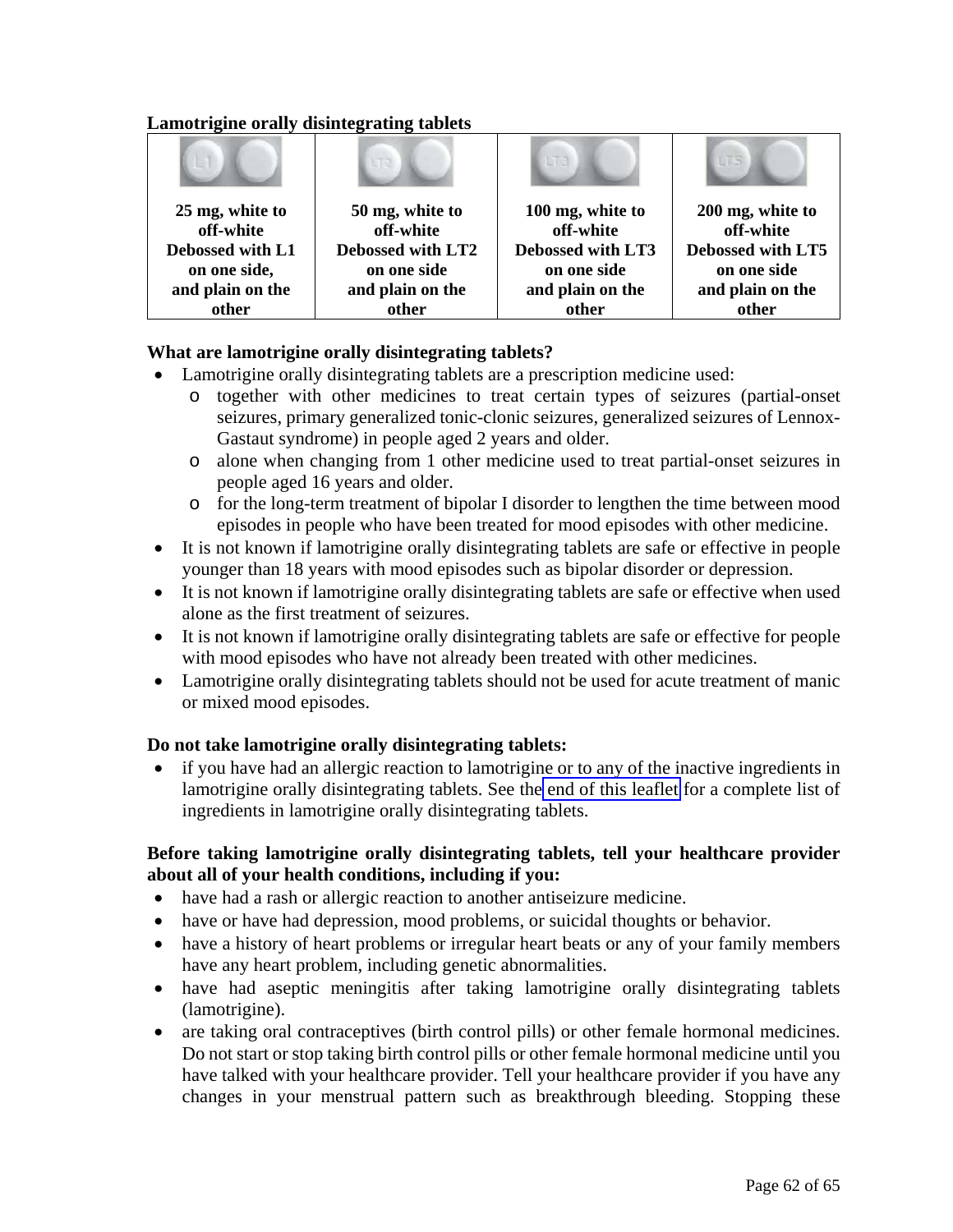medicines while you are taking lamotrigine orally disintegrating tablets may cause side effects (such as dizziness, lack of coordination, or double vision). Starting these medicines may lessen how well lamotrigine orally disintegrating tablets works.

- are pregnant or plan to become pregnant. It is not known if lamotrigine orally disintegrating tablets will harm your unborn baby. If you become pregnant while taking lamotrigine orally disintegrating tablets, talk to your healthcare provider about registering with the North American Antiepileptic Drug Pregnancy Registry. You can enroll in this registry by calling 1-888-233-2334. The purpose of this registry is to collect information about the safety of antiepileptic drugs during pregnancy.
- are breastfeeding. Lamotrigine passes into breast milk and may cause side effects in a breastfed baby. If you breastfeed while taking lamotrigine orally disintegrating tablets, watch your baby closely for trouble breathing, episodes of temporarily stopping breathing, sleepiness, or poor sucking. Call your baby's healthcare provider right away if you see any of these problems. Talk to your healthcare provider about the best way to feed your baby if you take lamotrigine orally disintegrating tablets.

**Tell your healthcare provider about all the medicines you take,** including prescription and over-the-counter medicines, vitamins, and herbal supplements. Lamotrigine orally disintegrating tablets and certain other medicines may interact with each other. This may cause serious side effects.

Know the medicines you take. Keep a list of them to show your healthcare provider and pharmacist when you get a new medicine.

# **How should I take lamotrigine orally disintegrating tablets?**

- Take lamotrigine orally disintegrating tablets exactly as prescribed.
- Your healthcare provider may change your dose. Do not change your dose without talking to your healthcare provider.
- Do not stop taking lamotrigine orally disintegrating tablets without talking to your healthcare provider. Stopping lamotrigine orally disintegrating tablets suddenly may cause serious problems. For example, if you have epilepsy and you stop taking lamotrigine orally disintegrating tablets suddenly, you may have seizures that do not stop. Talk with your healthcare provider about how to stop lamotrigine orally disintegrating tablets slowly.
- If you miss a dose of lamotrigine orally disintegrating tablets, take it as soon as you remember. If it is almost time for your next dose, just skip the missed dose. Take the next dose at your regular time. **Do not take 2 doses at the same time.**
- If you take too much lamotrigine orally disintegrating tablets, call your healthcare provider or your local Poison Control Center or go to the nearest hospital emergency room right away.
- You may not feel the full effect of lamotrigine orally disintegrating tablets for several weeks.
- If you have epilepsy, tell your healthcare provider if your seizures get worse or if you have any new types of seizures.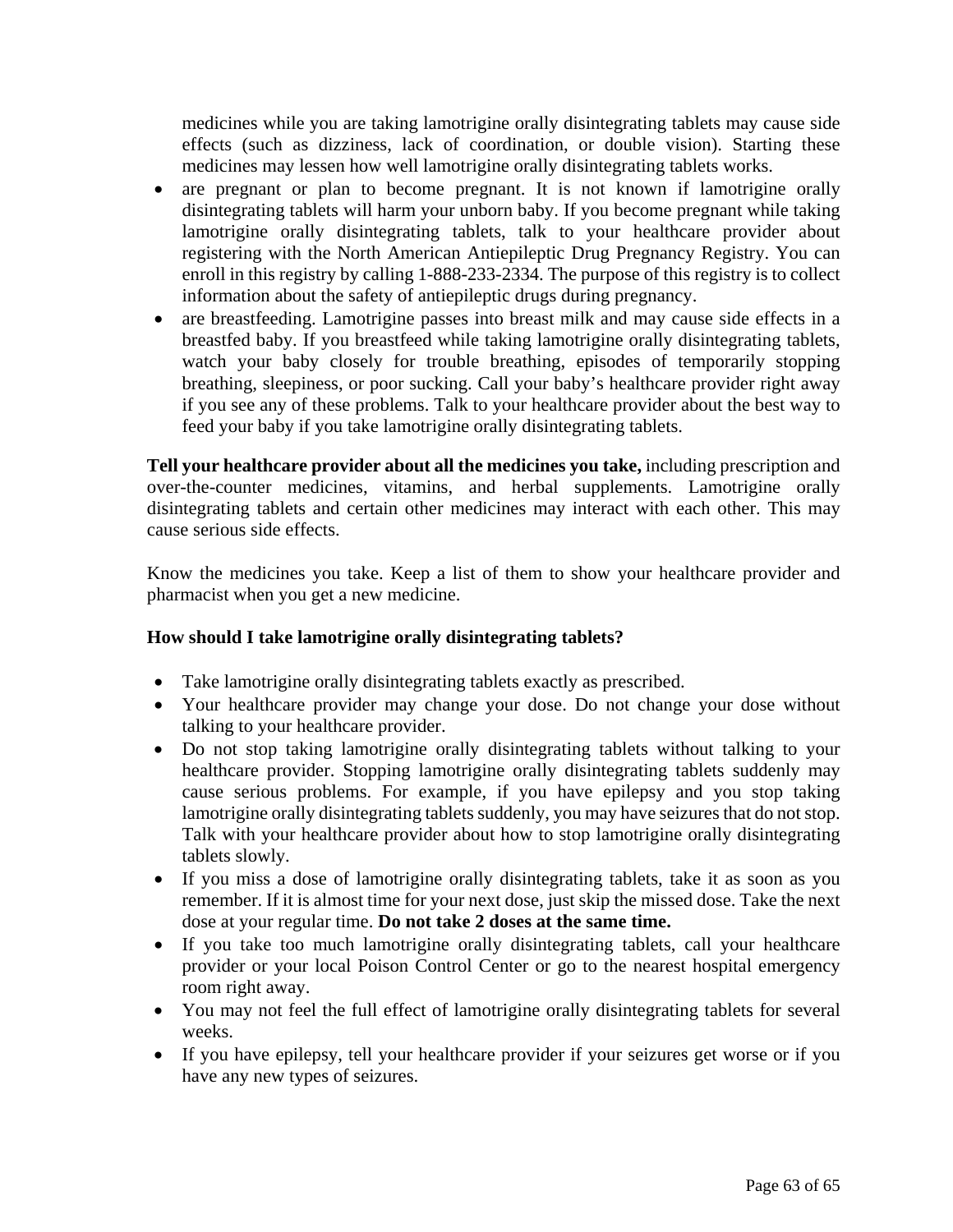Lamotrigine orally disintegrating tablets should be placed on the tongue and moved around the mouth. The tablet will rapidly disintegrate, can be swallowed with or without water, and can be taken with or without food.

# **What should I avoid while taking lamotrigine orally disintegrating tablets?**

Do not drive, operate machinery, or do other dangerous activities until you know how lamotrigine orally disintegrating tablets affects you.

# **What are the possible side effects of lamotrigine orally disintegrating tablets?**

# **Lamotrigine orally disintegrating tablets can cause serious side effects.**

**See "What is the most important information I should know about lamotrigine orally disintegrating tablets?"** 

**Common side effects of lamotrigine orally disintegrating tablets include:** 

- 
- 
- 
- 
- blurred or double vision tiredness
- 
- lack of coordination dry mouth
- abdominal pain **stuffy nose**
- infections, including seasonal flu sore throat
- dizziness sleepiness
- tremor back pain
- headache **nausea**, vomiting
- rash diarrhea
	-
- fever insomnia
	-
	-
	-

These are not all the possible side effects of lamotrigine orally disintegrating tablets.

Call your doctor for medical advice about side effects. You may report side effects to FDA at 1-800-FDA-1088.

# **How should I store lamotrigine orally disintegrating tablets?**

- Lamtrigine orally disintegrating tablets comes in a child-resistant package.
- Store lamotrigine orally disintegrating tablets at room temperature between 68°F and 77°F (20°C and 25°C).

# **Keep lamotrigine orally disintegrating tablets and all medicines out of the reach of children.**

**General information about the safe and effective use of lamotrigine orally disintegrating tablets.**